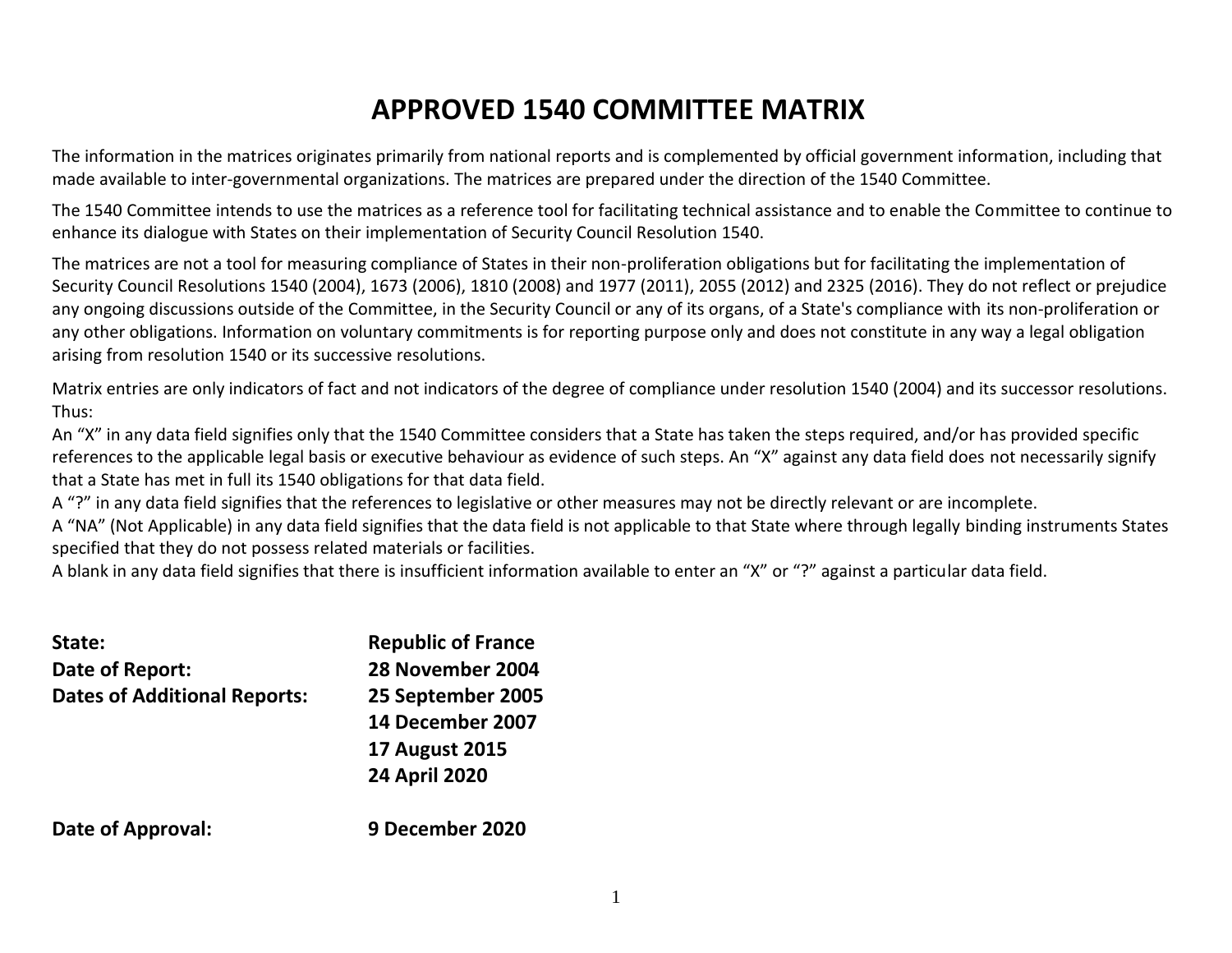# **I. OP 1 and related matters from OP 5, OP 8 (a), (b), (c) and OP10**

|                | <b>Adherence to legally binding</b><br>instruments, membership of<br>organisations, participation<br>in arrangements and<br>statements made. | Relevant information (i.e. signing, deposit of instrument of accession, ratification, etc)                                                                                                                                                                                                                                                 | <b>Remarks</b><br>(information<br>refers to the<br>page of the<br><b>English version of</b><br>the national<br>report or an<br>official web site) |  |  |  |  |  |  |  |
|----------------|----------------------------------------------------------------------------------------------------------------------------------------------|--------------------------------------------------------------------------------------------------------------------------------------------------------------------------------------------------------------------------------------------------------------------------------------------------------------------------------------------|---------------------------------------------------------------------------------------------------------------------------------------------------|--|--|--|--|--|--|--|
| $\mathbf{1}$   | Nuclear Non-<br><b>Proliferation Treaty</b><br>(NPT)                                                                                         | Deposit 2 August 1992                                                                                                                                                                                                                                                                                                                      |                                                                                                                                                   |  |  |  |  |  |  |  |
| $\overline{2}$ | <b>Nuclear Weapons Free</b><br>Zone/ Protocol(s)                                                                                             | Antarctic Treaty: Deposit 16 September 1960<br>Treaty of Tlatelolco, Protocols: Protocol I : Deposit 24 August 1992 ; Protocol II : 22 March 1974<br>Treaty of Rarotonga, Protocols: Deposit 20 September 1996<br>Treaty of Pelindaba, Protocols: Deposit 20 September 1996<br>Treaty of Semipalatinsk, Protocol: Deposit 21 November 2014 |                                                                                                                                                   |  |  |  |  |  |  |  |
| 3              | International<br>Convention for the<br>Suppression of Acts of<br><b>Nuclear Terrorism</b>                                                    | Deposit 11 September 2013                                                                                                                                                                                                                                                                                                                  |                                                                                                                                                   |  |  |  |  |  |  |  |
| 4              | Convention on Physical<br><b>Protection of Nuclear</b><br>Material (CPPNM)                                                                   | Deposit 6 September 1991                                                                                                                                                                                                                                                                                                                   |                                                                                                                                                   |  |  |  |  |  |  |  |
| 5              | 2005 Amendment to the<br><b>CPPNM</b>                                                                                                        | Deposit 1 February 2013                                                                                                                                                                                                                                                                                                                    |                                                                                                                                                   |  |  |  |  |  |  |  |
| 6              | Comprehensive Nuclear-<br>Test-Ban Treaty (CTBT)<br>(not in force)                                                                           | Deposit 6 April 1998                                                                                                                                                                                                                                                                                                                       |                                                                                                                                                   |  |  |  |  |  |  |  |
| $\overline{7}$ | <b>Chemical Weapons</b><br>Convention (CWC)                                                                                                  | Deposit 2 March 1995                                                                                                                                                                                                                                                                                                                       |                                                                                                                                                   |  |  |  |  |  |  |  |
| 8              | <b>Biological Weapons</b><br>Convention (BWC)                                                                                                | Deposit 27 September 1984                                                                                                                                                                                                                                                                                                                  |                                                                                                                                                   |  |  |  |  |  |  |  |
| 9              | Geneva Protocol of 1925                                                                                                                      | Deposit 10 May 1926                                                                                                                                                                                                                                                                                                                        |                                                                                                                                                   |  |  |  |  |  |  |  |
| 10             | 1997 International<br>Convention for the                                                                                                     | Deposit 19 August 1999                                                                                                                                                                                                                                                                                                                     |                                                                                                                                                   |  |  |  |  |  |  |  |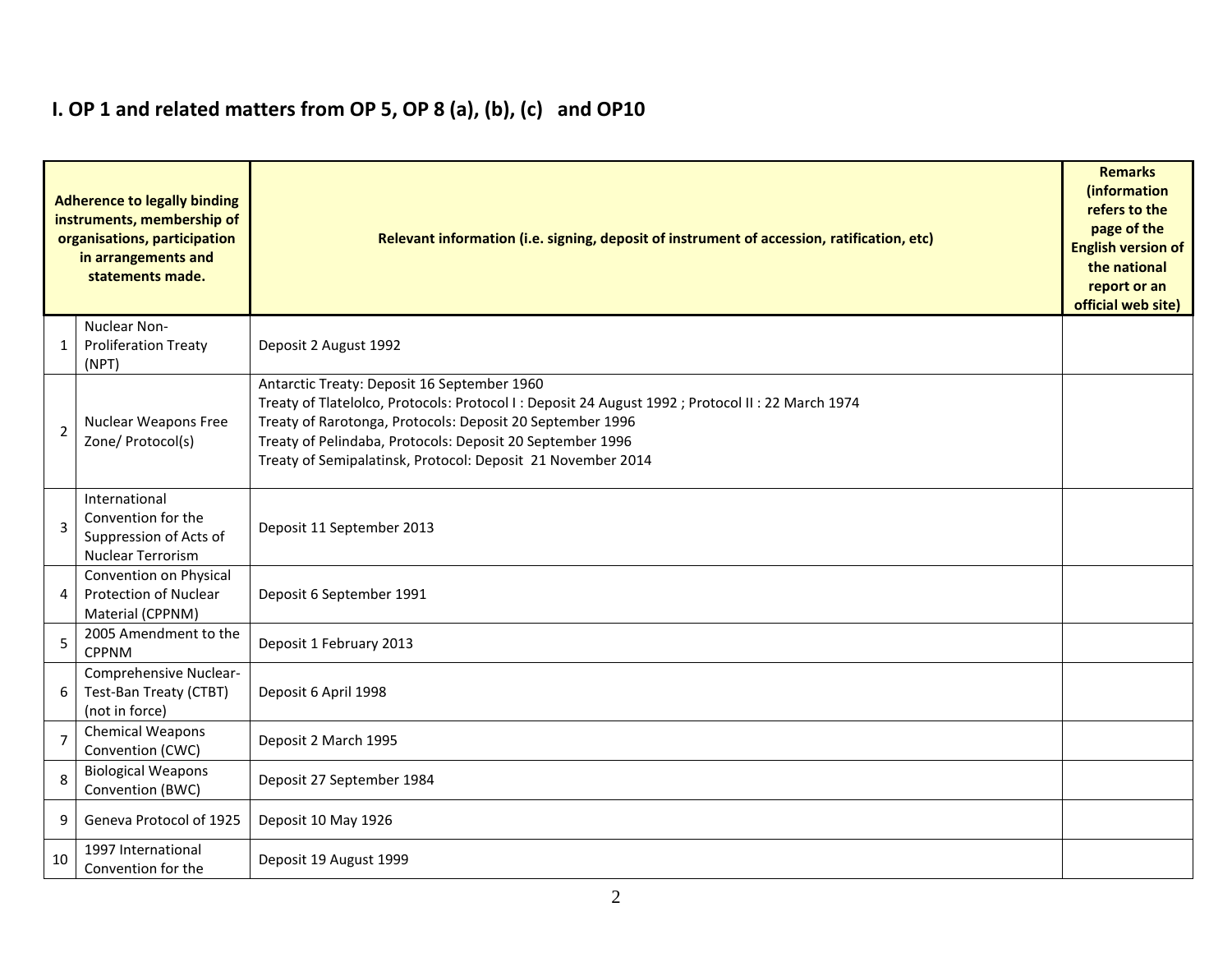|    | <b>Suppression of Terrorist</b><br><b>Bombings</b>                                                                                                       |                                                                                                                                                                                                                                                                                                                                                                                                                                                     |  |
|----|----------------------------------------------------------------------------------------------------------------------------------------------------------|-----------------------------------------------------------------------------------------------------------------------------------------------------------------------------------------------------------------------------------------------------------------------------------------------------------------------------------------------------------------------------------------------------------------------------------------------------|--|
| 11 | 1999 International<br>Convention for the<br>Suppression of the<br>Financing of Terrorism                                                                 | Deposit 7 January 2002                                                                                                                                                                                                                                                                                                                                                                                                                              |  |
| 12 | 2005 Protocol to the<br>Convention for the<br>suppression of unlawful<br>acts against the safety of<br>maritime navigation                               | Deposit 9 May 2018                                                                                                                                                                                                                                                                                                                                                                                                                                  |  |
| 13 | 2005 Protocol to the<br>Protocol for the<br>suppression of unlawful<br>acts against the safety of<br>fixed platforms located<br>on the continental shelf | Deposit 9 May 2018                                                                                                                                                                                                                                                                                                                                                                                                                                  |  |
| 14 | 2010 Convention on the<br>Suppression of Unlawful<br>Acts Relating to<br><b>International Civil</b><br>Aviation                                          | Deposit 15 December 2016                                                                                                                                                                                                                                                                                                                                                                                                                            |  |
| 15 | Other relevant regional<br>legally binding<br>instruments                                                                                                | Treaty Establishing the European Atomic Energy Commission (EURATOM)                                                                                                                                                                                                                                                                                                                                                                                 |  |
| 16 | <b>International Atomic</b><br>Energy Agency (IAEA)                                                                                                      | Since 29 July 1957                                                                                                                                                                                                                                                                                                                                                                                                                                  |  |
| 17 | Directly relevant<br>Arrangements                                                                                                                        | Wassenaar Arrangement (WA)<br>Australia Group (AG)<br>Zangger Committee (ZC)<br><b>Nuclear Suppliers Group (NSG)</b><br>Missile Technology Control Regime (MTCR)<br>Proliferation Security Initiative (PSI)<br>Global Initiative to Combat Nuclear Terrorism (GICNT)<br>Global Partnership against the Spread of Weapons of Mass Destruction<br>The Hague Code of Conduct (HCoC)                                                                    |  |
| 18 | Statement on non-<br>provision of WMD and<br>related materials to<br>non-State actors                                                                    | State reports that "France is firmly committed to the fight against the proliferation of nuclear, chemical and biological<br>weapons and their means of delivery and more generally to the promotion of international peace and security. Accordingly, it<br>could not under any circumstances provide any kind of support to non-State actors that attempt to develop, acquire,<br>manufacture, possess, transport, transfer or use such weapons." |  |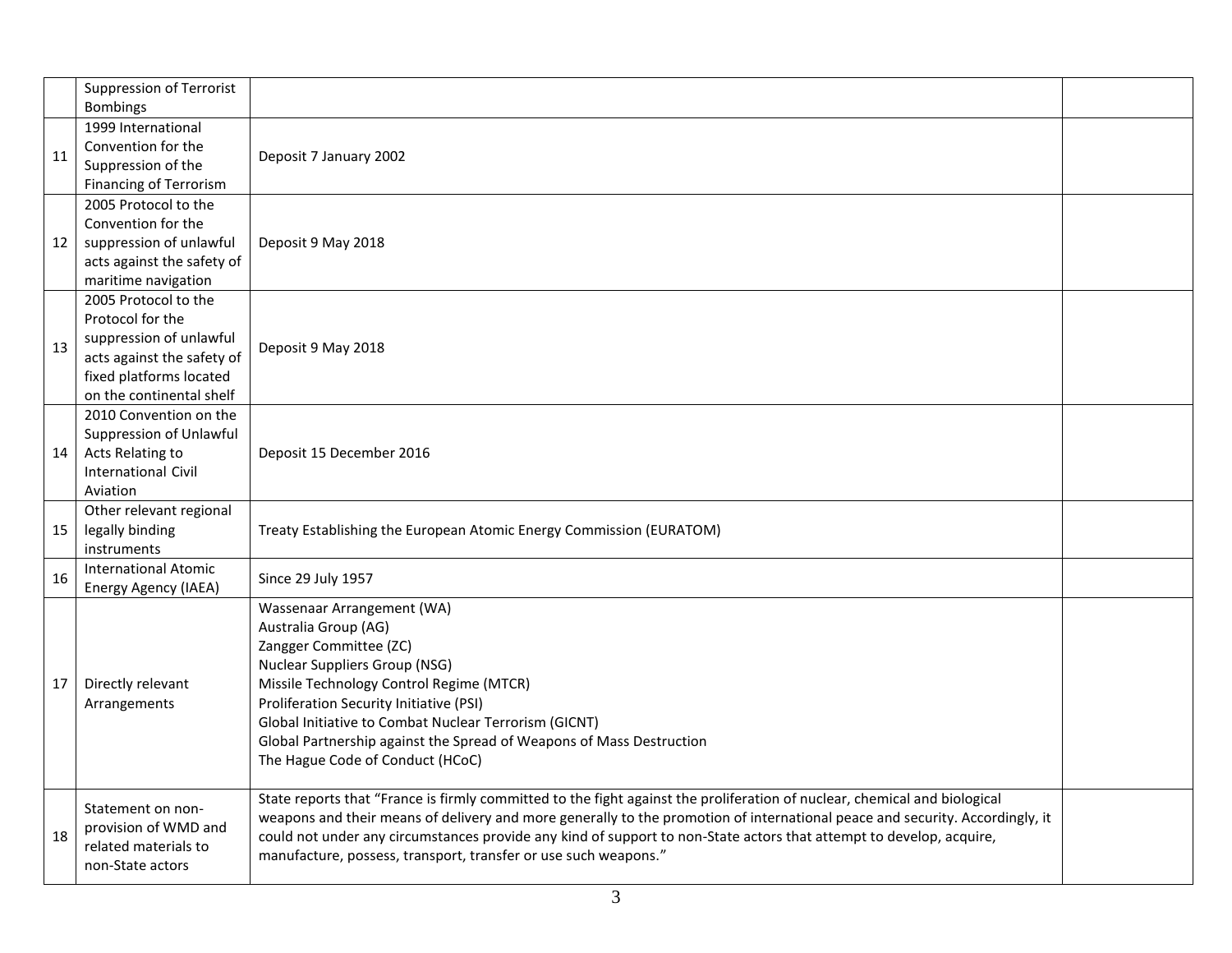| Financial Action Task Force (FATF)<br>International Civil Aviation Organization (ICAO)<br>International Maritime Organization (IMO)<br>International Monetary Fund (IMF)<br>Membership in relevant<br><b>INTERPOL</b><br>international, regional<br>North Atlantic Treaty Organization (NATO)<br>19<br>Nuclear Energy Agency (NEA)<br>or sub-regional<br>Organisation for Animal Health (OIE)<br>organisations<br>Organization for Security and Cooperation in Europe (OSCE)<br>World Bank Group<br>World Customs Organization (WCO)<br>World Health Organization (WHO) |  |
|-------------------------------------------------------------------------------------------------------------------------------------------------------------------------------------------------------------------------------------------------------------------------------------------------------------------------------------------------------------------------------------------------------------------------------------------------------------------------------------------------------------------------------------------------------------------------|--|
|-------------------------------------------------------------------------------------------------------------------------------------------------------------------------------------------------------------------------------------------------------------------------------------------------------------------------------------------------------------------------------------------------------------------------------------------------------------------------------------------------------------------------------------------------------------------------|--|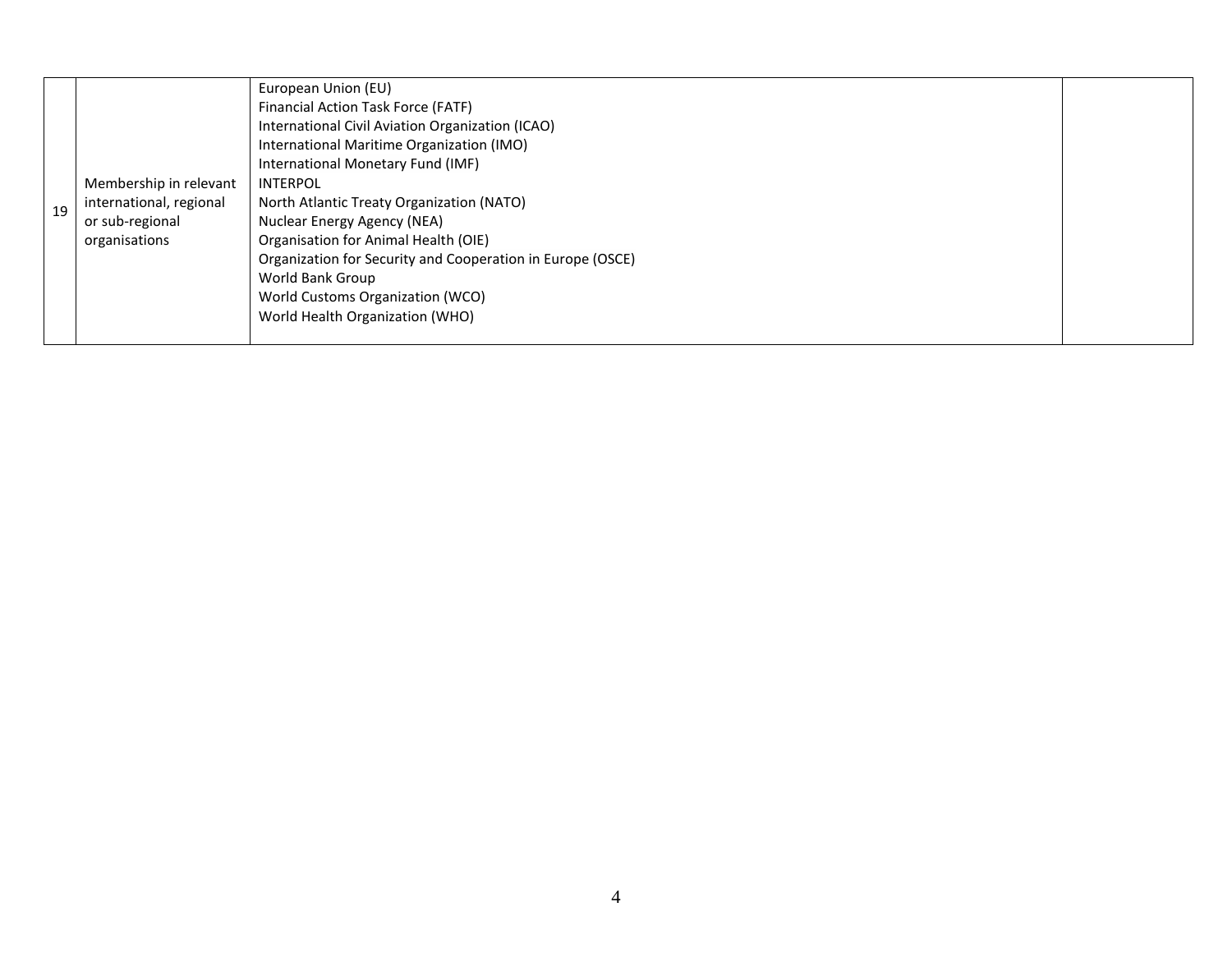## **II. OP 2 - Nuclear Weapons (NW), Chemical Weapons (CW) and Biological Weapons (BW)**

| <b>National legislation which</b><br>prohibits persons or entities |             |                |                            |                     | <b>National legal framework</b>                                                                                                                                                                                                                                                                                                                                  |                |              |                           | <b>Enforcement and civil/criminal penalties</b>                                                                                                                                                                                                                                                                                                                                                                                                                           |                |
|--------------------------------------------------------------------|-------------|----------------|----------------------------|---------------------|------------------------------------------------------------------------------------------------------------------------------------------------------------------------------------------------------------------------------------------------------------------------------------------------------------------------------------------------------------------|----------------|--------------|---------------------------|---------------------------------------------------------------------------------------------------------------------------------------------------------------------------------------------------------------------------------------------------------------------------------------------------------------------------------------------------------------------------------------------------------------------------------------------------------------------------|----------------|
| to engage in one of the                                            |             |                | $X$ /?                     |                     | Source document of national implementation                                                                                                                                                                                                                                                                                                                       |                | $X$ /?       |                           |                                                                                                                                                                                                                                                                                                                                                                                                                                                                           | <b>Remarks</b> |
| following activities and its<br>enforcement                        |             | N <sub>1</sub> | $\mathbf{C}$<br><b>w</b> w | $\overline{B}$<br>W | law                                                                                                                                                                                                                                                                                                                                                              | N.<br><b>W</b> | $\mathbf{C}$ | $\mathbf{B}$<br>$W$ $W$   | <b>Source document</b>                                                                                                                                                                                                                                                                                                                                                                                                                                                    |                |
| $\mathbf{1}$                                                       | manufacture | X              | X                          | $\mathsf{X}$        | NW:<br>Defense Code, articles L1333-1 (Scope of<br>nuclear materials), L1333-2 (Elaboration -<br>accepted for manufacture- under<br>authorization/declaration), L1333-3 (precisions<br>on authorizations)<br>CW:<br>Defense Code, article L2342-3.<br>BW:<br>Defense Code, article L2341-1.<br>Public Health Code, articles L5139-1 and L5139-<br>$\overline{2}$ | $\mathsf{X}$   | X            | $\pmb{\times}$            | NW/CW/BW:<br>Penal Code, articles 421-1, 421-2, 421-2-1,<br>421-2-6 and 421-3 (as introduce any terrorist<br>activities associated with WMD).<br>NW:<br>Defense Code, articles L1333-9, 10, 12 & 13<br>(penalties related to L1333-2), L1333-13-7 & 8<br>(details related to L1333-9)<br>CW:<br>Defense Code, article. L2342-58, L2342-60,<br>L2342-69, L2353-4.<br>BW:<br>Defense Code, articles L2341-3 and following.<br>Public Health Code, articles 5432-1, L5439-1. |                |
| $\overline{2}$                                                     | acquire     | X              | Χ                          | $\mathsf{X}$        | NW:<br>Defense Code, articles L1333-1 (Scope of<br>nuclear materials), L1333-9(I-2) (infringement<br>related to acquire nuclear materials)<br>Penal Code, article 222-52 (acquisition of arms<br>and war materials of category A need an                                                                                                                         | X              | Χ            | $\boldsymbol{\mathsf{x}}$ | NW/CW/BW:<br>Penal Code, articles 421-1, 421-2-1, 421-2-6<br>and 421-3 (as introduce any terrorist activities<br>associated with WMD).<br>NW:<br>Defense Code, article L1333-9(I.2) (penalties<br>related to acquire nuclear materials), L1333-<br>13-7 & 8 (details related to L1333-9)<br>Penal Code, article 421-1 (penalties related to<br>Article 222-52)                                                                                                            |                |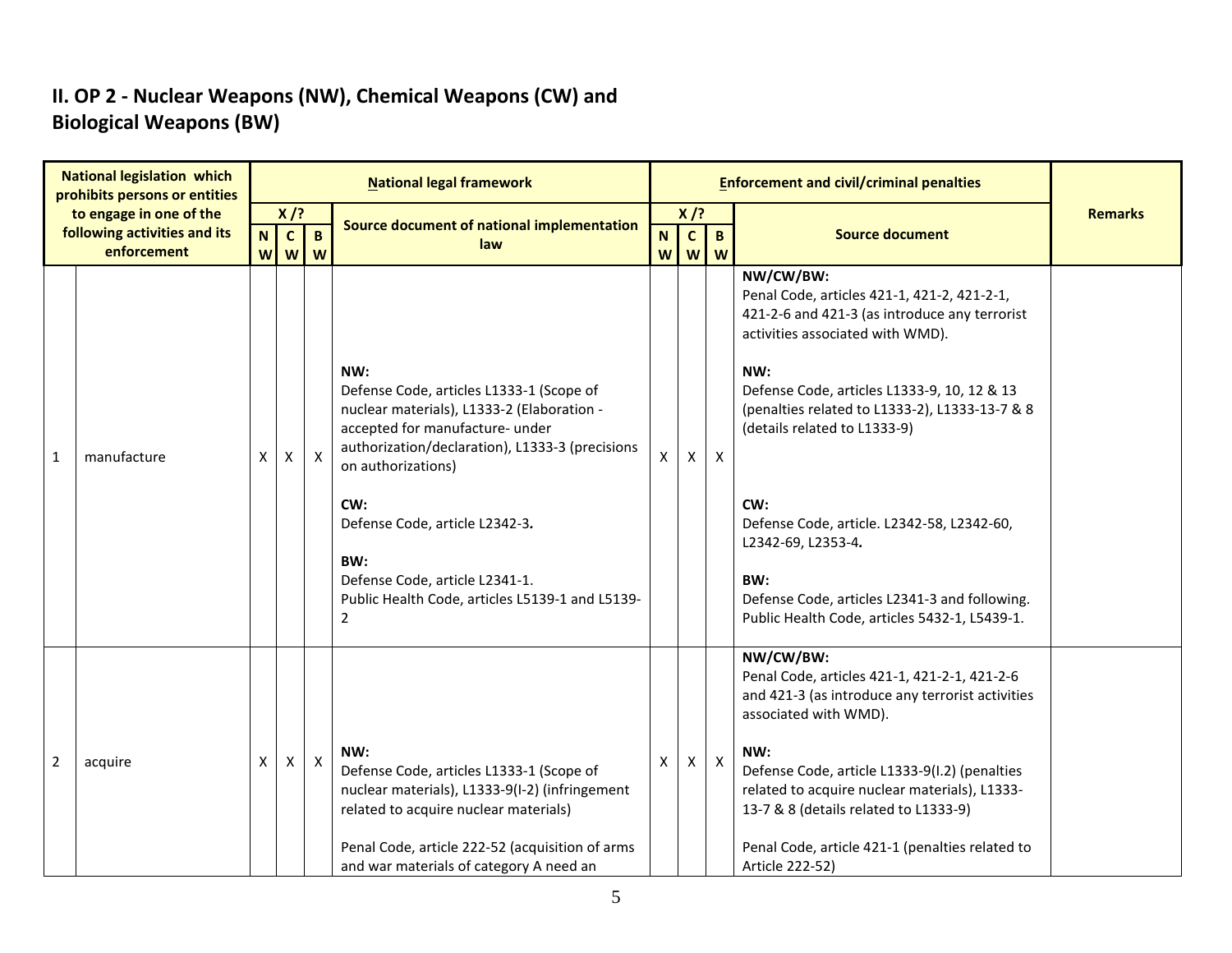|   |         |    |    |                           | authorization) in relation with R311-2 related<br>to Category A arms/war materials list, Part<br>I.1.2(7) (nuclear explosive devices)<br>CW:<br>Defense Code, articles. L2342-3<br>BW:<br>Defense Code, article L2341-1.<br>Public Health Code, articles L5139-1 and L5139-<br>2                                              |    |              |              | CW:<br>Defense Code, article. L2342-60, L2342-62,<br>L2342-69.<br>BW:<br>Defense Code, articles L2341-3 and following.<br>Public Health Code, article 5432-1, L5439-1                                                                                                                                                                                                                                                                  |
|---|---------|----|----|---------------------------|-------------------------------------------------------------------------------------------------------------------------------------------------------------------------------------------------------------------------------------------------------------------------------------------------------------------------------|----|--------------|--------------|----------------------------------------------------------------------------------------------------------------------------------------------------------------------------------------------------------------------------------------------------------------------------------------------------------------------------------------------------------------------------------------------------------------------------------------|
| 3 | possess | X. | X. | $\boldsymbol{\mathsf{X}}$ | NW:<br>Defense Code, articles L1333-1 (Scope of<br>nuclear materials), L1333-2 (detention under<br>authorization/declaration), L1333-3 (precisions<br>on authorizations)<br>CW:<br>Defense Code, article L2342-3<br>BW:<br>Defense Code, article L2341-1<br>Public Health Code, articles L5139-1 and L5139-<br>$\overline{2}$ | X. | X            | $\mathsf{X}$ | NW/CW/BW:<br>Penal Code, articles 421-1, 421-2-1, 421-2-6<br>and 421-3 (introduce any terrorist activities<br>associated with WMD)<br>NW:<br>Defense Code, articles L1333-9, 10, 12 & 13<br>(penalties related to L1333-2), L1333-13-7 & 8<br>(details related to L1333-9)<br>CW:<br>Defense Code, article L2342-60, L2342-69.<br>BW:<br>Defense Code, articles L2341-3 and following.<br>Public Health Code, articles 5432-1, L5439-1 |
| 4 | develop | X. | X. | $\mathsf{X}$              | NW:<br>Defense Code, articles L1333-1 (Scope of<br>nuclear materials), L1333-2 (Elaboration -for<br>development- under<br>authorization/declaration), L1333-3 (precisions                                                                                                                                                     | X  | $\mathsf{X}$ | $\mathsf{X}$ | NW/CW/BW:<br>Penal Code, articles 421-1, 421-2-1 and<br>421-3 (introduce any terrorist activities<br>associated with WMD).<br>NW:<br>Defense Code, articles L1333-9, 10, 12 & 13<br>(penalties related to L1333-2), L1333-13-7 & 8<br>(details related to L1333-9)                                                                                                                                                                     |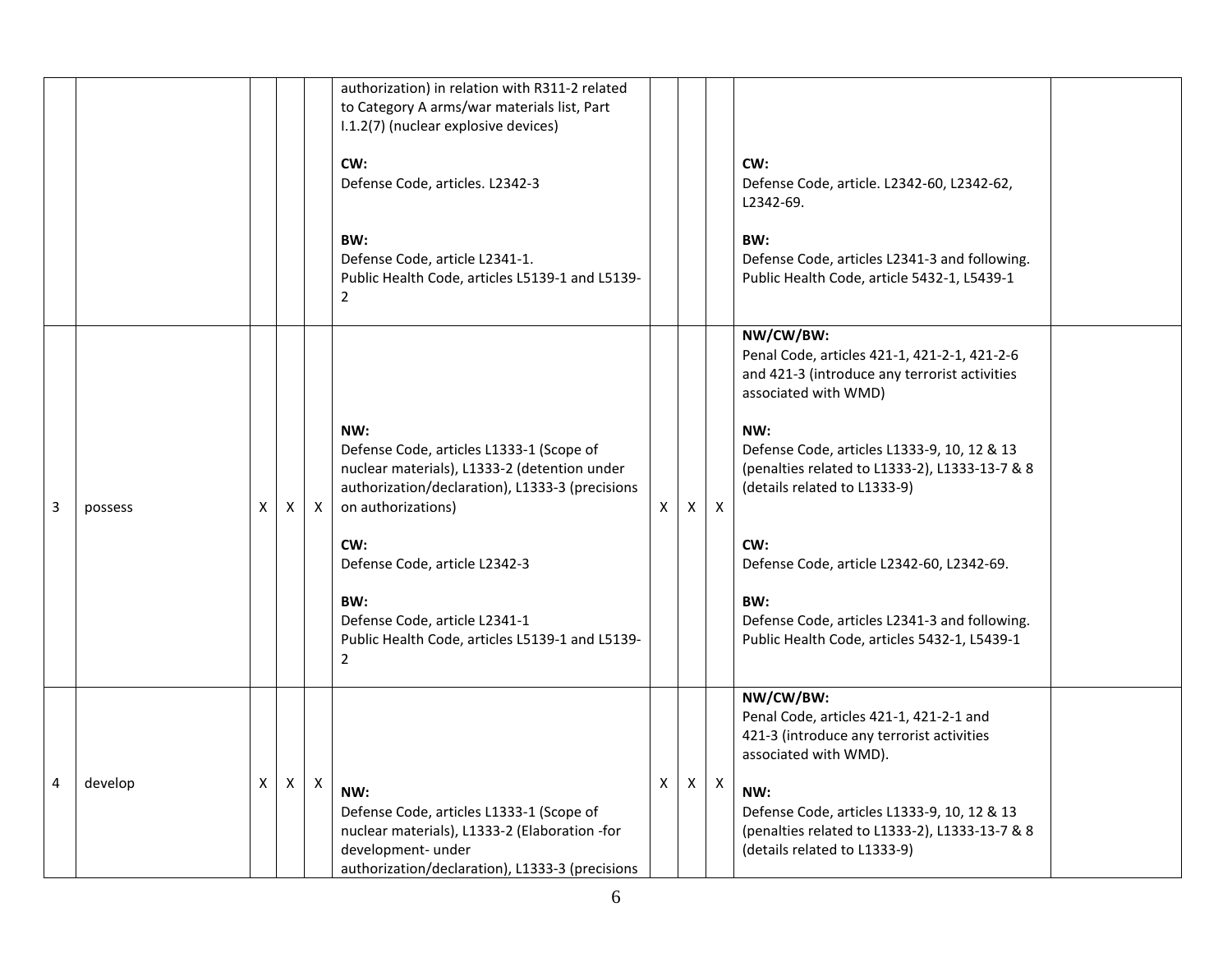|   |           |    |              |              | on authorizations)                                                                                                                                                                                                                                                                                |                |    |                           |                                                                                                                                                                                                                                                                                                                                                                     |  |
|---|-----------|----|--------------|--------------|---------------------------------------------------------------------------------------------------------------------------------------------------------------------------------------------------------------------------------------------------------------------------------------------------|----------------|----|---------------------------|---------------------------------------------------------------------------------------------------------------------------------------------------------------------------------------------------------------------------------------------------------------------------------------------------------------------------------------------------------------------|--|
|   |           |    |              |              | CW:<br>Defense Code, article L2342-3<br>BW:<br>Defense Code, article L2341-1<br>Public Health Code, articles L5139-1 and L5139-<br>$\overline{2}$                                                                                                                                                 |                |    |                           | CW:<br>Defense Code, article L2342-60, L2342-69<br>BW:<br>Defense Code, articles L2341-3 and following.<br>Public Health Code, article 5432-1                                                                                                                                                                                                                       |  |
| 5 | transport | X  | X            | X            | NW:<br>Defense Code, articles L1333-1 (Scope of<br>nuclear materials), L1333-2 (Transport under<br>authorization/declaration)<br>CW:<br>Defense Code, articles L.2342-1 to L.2342-84<br>BW:<br>Defense Code, article L2341-1<br>Public Health Code, articles L5139-1 and L5139-<br>$\overline{2}$ | X              | X  | $\boldsymbol{\mathsf{X}}$ | NW/CW/BW:<br>Penal Code articles 421-1, 421-2-1 and 421-3<br>(introduce terrorist activities associated with<br>WMD)<br>NW:<br>Defense Code, articles L1333-9, 10, 12 & 13<br>(penalties related to L1333-2), L1333-13-7 & 8<br>(details related to L1333-9)<br>BW:<br>Defense Code, articles L2341-3 and following<br>Public Health Code, articles 5432-1, L5439-1 |  |
| 6 | transfer  | X. | $\mathsf{X}$ | $\mathsf{X}$ | NW:<br>Defense Code, articles L1333-1 (Scope of<br>nuclear materials), L1333-2 (Transfer under<br>authorization/declaration)<br>CW:<br>Defense Code, article L2342-3<br>BW:                                                                                                                       | $\pmb{\times}$ | X. | $\mathsf{X}$              | NW/CW/BW:<br>Penal Code, articles 421-1, 421-2-1 and 421-3<br>introduce any terrorist activities associated<br>with WMD)<br>NW:<br>Defense Code, articles L1333-9, 10, 12 & 13<br>(penalties related to L1333-2), L1333-13-7 & 8<br>(details related to L1333-9)<br>CW:<br>Defense Code, article L2342-60, L2342-62<br>BW:                                          |  |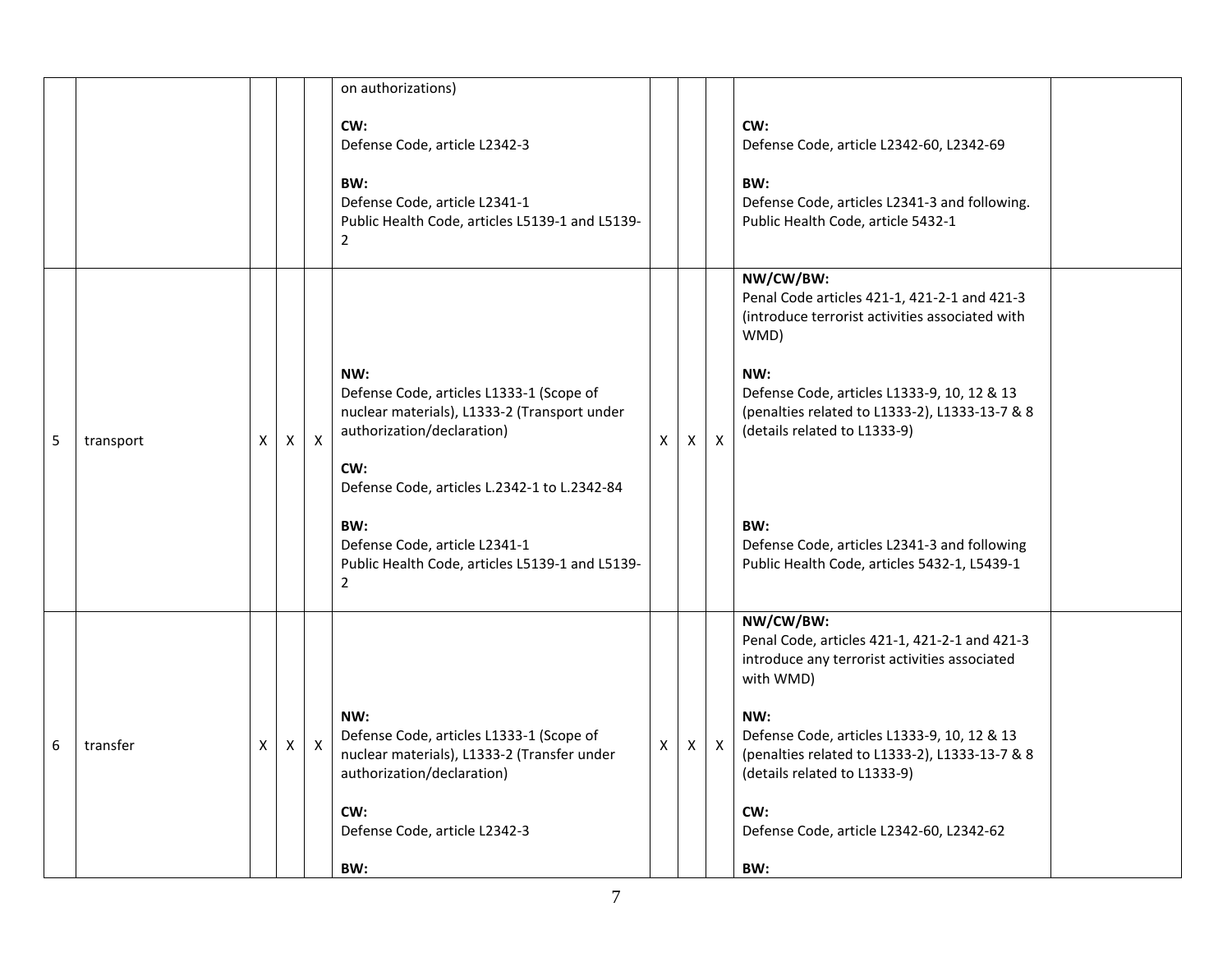|                |                                                      |    |            |              | Defense Code, article L2341-1. Public Health<br>Code, articles L5139-1 and L5139-2                                                                                                                                                                                                                                                                              |                |    |                  | Defense Code, article L2341-3 and following.<br>Public Health Code, article 5432-1                                                                                                                                                                                                                                                                                                    |  |
|----------------|------------------------------------------------------|----|------------|--------------|-----------------------------------------------------------------------------------------------------------------------------------------------------------------------------------------------------------------------------------------------------------------------------------------------------------------------------------------------------------------|----------------|----|------------------|---------------------------------------------------------------------------------------------------------------------------------------------------------------------------------------------------------------------------------------------------------------------------------------------------------------------------------------------------------------------------------------|--|
| $\overline{7}$ | use                                                  | X  | X          | $\mathsf{X}$ | NW:<br>Defense Code, articles L1333-1 (Scope of<br>nuclear materials), L1333-2 (Use under<br>authorization/declaration)<br>CW:<br>Defense Code, article. L2342-3<br>BW:<br>Public Health Code, articles L5139-1 and L5139-<br>$\overline{2}$<br>Penal Code, articles 421-1, 421-2, 421-2-1 and<br>421-3 (introduce terrorist activities associated<br>with WMD) | X              | X. | $\boldsymbol{X}$ | NW/CW/BW:<br>Penal Code articles 421-1, 421-2, 421-2-1,<br>421-2-6 and 421-3 (introduce terrorist<br>activities associated with WMD)<br>NW:<br>Defense Code, articles L1333-9, 10, 12 & 13<br>(penalties related to L1333-2), L1333-13-7 & 8<br>(details related to L1333-9)<br>CW:<br>Defense Code, article L2342-57, L2342-69<br>BW:<br>Public Health Code, article 5432-1, L5439-1 |  |
| 8              | attempt to engage in<br>abovementioned<br>activities | X. | $\times$ 1 | $\mathsf{x}$ | NW/CW/BW<br>Penal Code, articles 121-4 and 121-5<br>NW:<br>Defense Code, article L1333-9(III) (attempt<br>related to prohibited activities listed in Article<br>L1333-2 and others)<br>CW:<br>Defense code, article L2342-3<br>BW:<br>Defense Code, article L2341-5                                                                                             | $\mathsf{x}$   | X. | $\mathsf{X}$     | NW/CW/BW<br>Penal Code, articles 121-4 and 121-5, 421-2-6,<br>$421 - 5$<br>NW:<br>Defense Code, articles L1333-9(III) (penalties<br>for attempt), L1333-13-7 & 8 (details related to<br>L1333-9), L1333-13-9 (details on penalties<br>related to "attempt")<br>CW:<br>Defense code, article L2342-72<br>BW:<br>Defense Code, article L2341-5, L5439-2                                 |  |
| 9              | participate as an<br>accomplice in<br>abovementioned | X  | X          | $\mathsf{X}$ | NW:<br>Defense Code, article L1333-13-3 & 4<br>(organized gang's infringements related to                                                                                                                                                                                                                                                                       | $\pmb{\times}$ | X  | X                | NW:<br>Defense Code, articles L1333-13-3 & 4<br>(penalties for organized gang's infringements                                                                                                                                                                                                                                                                                         |  |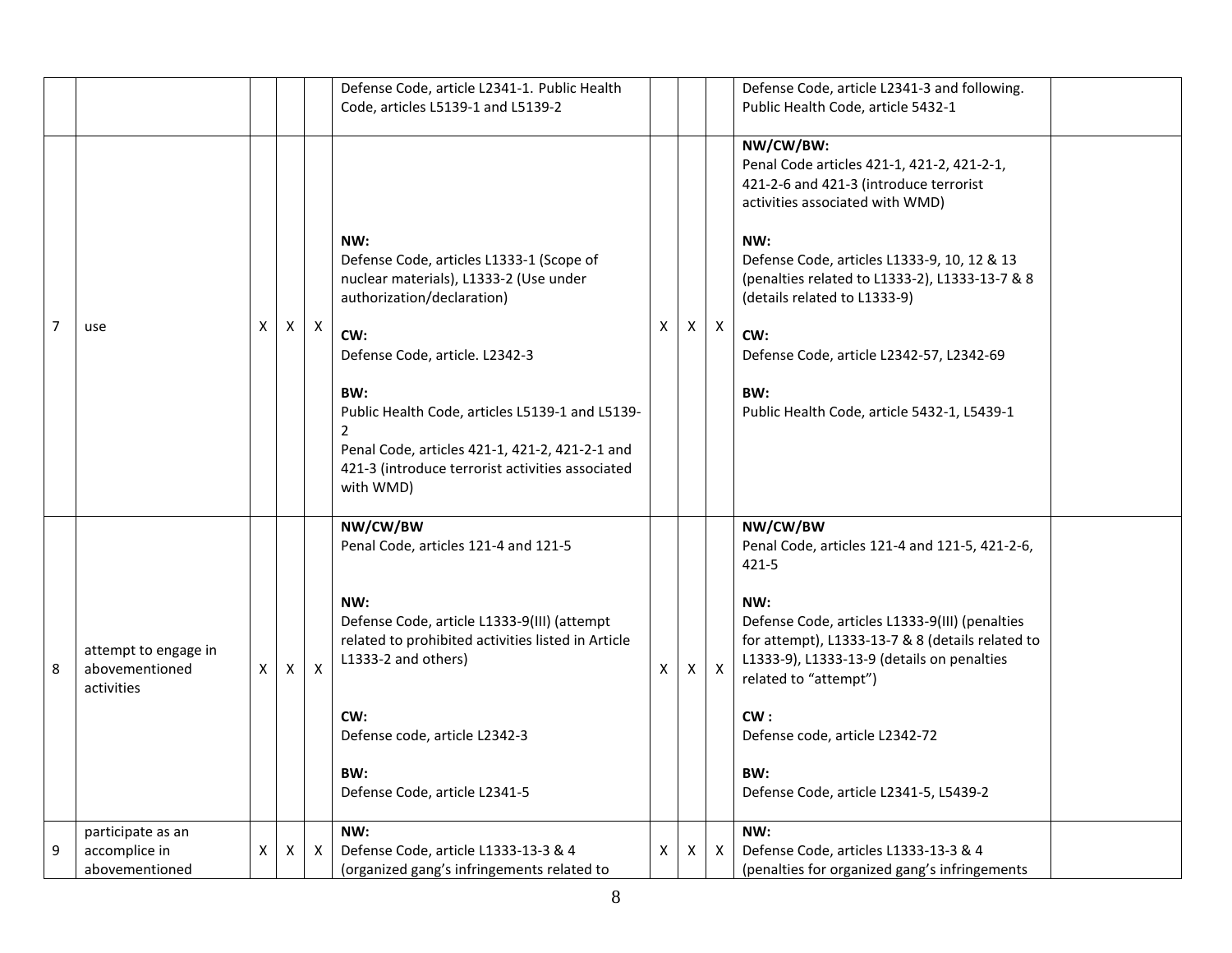|    | activities                                |   |              |          | prohibited activities listed in article L1333-2<br>and others)                                                                                                                                                                    |          |   |              | listed in L1333-9), L1333-13-7, 8, 10 & 11<br>(details related to L1333-13-3 & 4)<br>Penal Code articles 121-6, 121-7, 421-1, 421-2,<br>421-2-1 and 421-3 (as introduce any terrorist<br>activities associated with WMD)<br>Penal Code article 126-6 and 121-7 (general<br>disposition on criminal accomplice) |  |
|----|-------------------------------------------|---|--------------|----------|-----------------------------------------------------------------------------------------------------------------------------------------------------------------------------------------------------------------------------------|----------|---|--------------|----------------------------------------------------------------------------------------------------------------------------------------------------------------------------------------------------------------------------------------------------------------------------------------------------------------|--|
|    |                                           |   |              |          | CW:<br>Defense Code, articles L2342-3 and L2342-60                                                                                                                                                                                |          |   |              | CW:<br>Defense Code, article L2342-60.<br>Penal Code articles 421-1, 421-2, 421-2-1 and<br>421-3 (as introduce any terrorist activities<br>associated with WMD)<br>Penal Code article 126-6 and 121-7 (general<br>disposition on criminal accomplice)                                                          |  |
|    |                                           |   |              |          | BW:<br>Defense Code, article L2341-4                                                                                                                                                                                              |          |   |              | BW:<br>Defense Code, article L2341-3 and following.<br>Penal Code articles 421-1, 421-2,<br>421-2-1 and 421-3 (as introduce any terrorist<br>activities associated with WMD)<br>Penal Code article 126-6 and 121-7 (general<br>disposition on criminal accomplice)                                             |  |
|    |                                           |   |              |          |                                                                                                                                                                                                                                   |          |   |              | NW/CW/BW<br>Penal Code articles 421-1, 421-2, 421-2-1, 421-<br>2-6 and 421-3 (as introduce any terrorist<br>activities associated with WMD)<br>Penal Code article 126-6 and 121-7 (general<br>disposition on criminal accomplice)                                                                              |  |
| 10 | assist in<br>abovementioned<br>activities | X | $\mathsf{x}$ | $\times$ | NW:<br>Defense Code, articleL1333-13-2 & 6 (provoke,<br>encourage and incite prohibited activities listed<br>in Article L1333-2 and others)<br>Penal Code article 126-6 and 121-7 (general<br>disposition on criminal accomplice) | $\times$ | X | $\mathsf{X}$ | NW:<br>Defense Code, articles L1333-13-2 & 6<br>(penalties for "provoke, encourage, incite"),<br>L1333-13-7 & 8 (details related to L1333-13-2<br>& 6), L1333-13-10 & 11 (details on penalties<br>related to L1333-13-6)                                                                                       |  |
|    |                                           |   |              |          | CW:<br>Defense Code, article L2342-3, L2342-4 and                                                                                                                                                                                 |          |   |              | CW:<br>Defense Code, articles L2342-60 and                                                                                                                                                                                                                                                                     |  |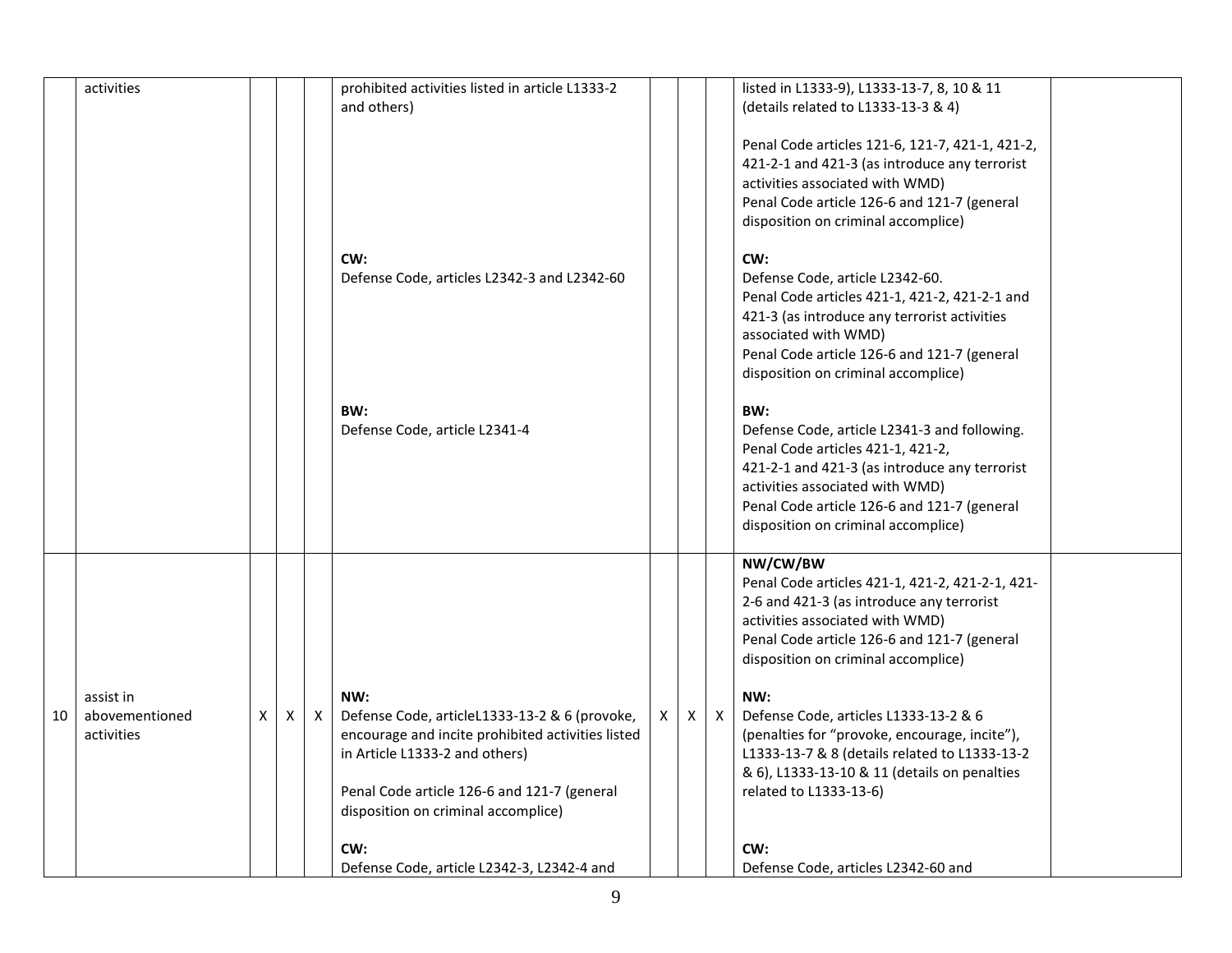|    |                                         |              |   |              | L2342-60<br>Penal Code article 126-6 and 121-7 (general<br>disposition on criminal accomplice)<br>BW:<br>Defense Code, article L2341-4<br>Penal Code article 126-6 and 121-7 (general<br>disposition on criminal accomplice) |          |              |                           | L2342-61<br>BW:<br>Defense Code, articles L2341-3, L2341-5                                 |
|----|-----------------------------------------|--------------|---|--------------|------------------------------------------------------------------------------------------------------------------------------------------------------------------------------------------------------------------------------|----------|--------------|---------------------------|--------------------------------------------------------------------------------------------|
|    |                                         |              |   |              | NW/CW/BW:<br>Defense code, article L2339-15                                                                                                                                                                                  |          |              |                           | NW/CW/BW:<br>Penal Code, articles 421-2-2, 121-6, 121-7,<br>450-1                          |
|    | finance                                 |              |   |              | NW:<br>Defense Code, article L1333-13-5 (provide<br>financing)<br>Penal Code, article 421-2-2                                                                                                                                |          |              |                           | NW:<br>Defense Code, article L1333-13-5, L1333-13-7<br>& 8 (details related to L1333-13-5) |
| 11 | abovementioned<br>activities            | $\times$     | X | $\mathsf{X}$ | CW:<br>Penal Code, articles 421-2-2, 121-6, 450-1 and<br>following<br>Defense Code, article L2342-3                                                                                                                          | X        | $\mathsf{X}$ | $\boldsymbol{\mathsf{X}}$ | CW:<br>Defense Code, article L2342-60                                                      |
|    |                                         |              |   |              | BW:<br>Penal Code, articles 421-2-2, 121-6 to<br>121-7, 450-1 and following.<br>Defense Code, article L2341-2                                                                                                                |          |              |                           | BW:<br>Defense Code, article L2341-4                                                       |
| 12 | abovementioned<br>activities related to | $\mathsf{X}$ | X | $\mathsf{X}$ | NW/CW/BW:<br>Defense Code, articles L2332-1 to 2332-8-1,<br>L2335-1 to L2335-18, L2339-14 to L2339-18.<br>Domestic Security code, Articles L312-1 and                                                                        | $x \mid$ | X            | $\mathsf{X}$              | NW/CW/BW:<br>Defense Code, articles L2339-14 to L2339-18                                   |
|    | means of delivery <sup>1</sup>          |              |   |              | L312-2                                                                                                                                                                                                                       |          |              |                           | CW:<br>Defense code, article L2342-58                                                      |

1. Means of delivery: missiles, rockets and other unmanned systems capable of delivering nuclear, chemical, or biological weapons that are specially designed for such use.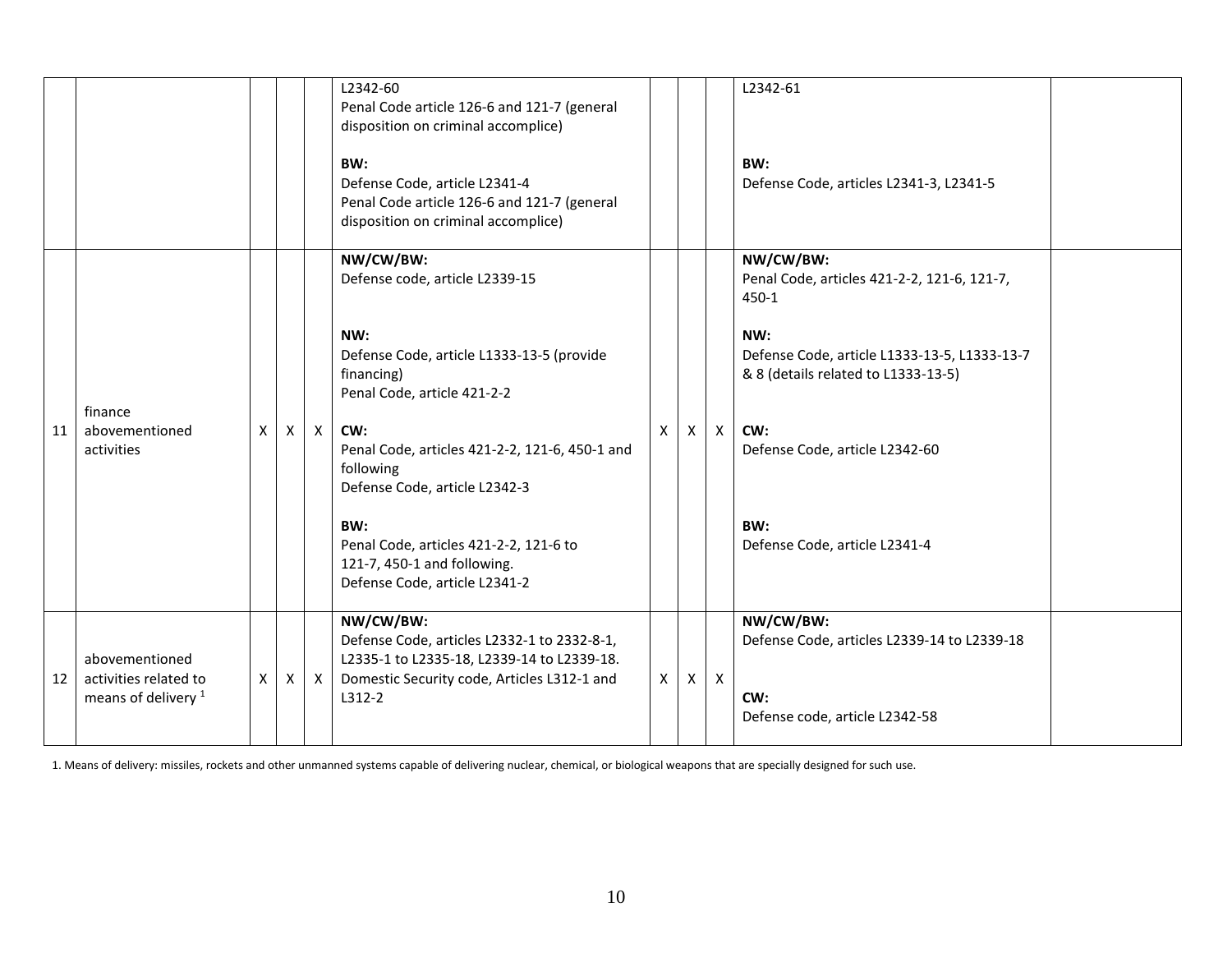#### **III. OP 3 (a) and (b) - Account for/Secure/Physically protect NW, CW and BW, including Related Materials <sup>2</sup>**

| <b>Measures to establish</b><br>domestic controls to prevent                                           |    |                              |                             | National legal and/or regulatory framework                                                                                                                                                                                                                                                                                                                                                                                                                                                                                                                                                                                                                                                                                                                                                                                                                                                                                                                                                                                                         |    |                               |                           | <b>Enforcement and civil/criminal penalties</b>                                                                                                                                                                                                                                                                      |                |
|--------------------------------------------------------------------------------------------------------|----|------------------------------|-----------------------------|----------------------------------------------------------------------------------------------------------------------------------------------------------------------------------------------------------------------------------------------------------------------------------------------------------------------------------------------------------------------------------------------------------------------------------------------------------------------------------------------------------------------------------------------------------------------------------------------------------------------------------------------------------------------------------------------------------------------------------------------------------------------------------------------------------------------------------------------------------------------------------------------------------------------------------------------------------------------------------------------------------------------------------------------------|----|-------------------------------|---------------------------|----------------------------------------------------------------------------------------------------------------------------------------------------------------------------------------------------------------------------------------------------------------------------------------------------------------------|----------------|
| the proliferation of NW, CW,<br>BW, and their means of<br>delivery; controls over<br>related materials | N  | $X$ /?<br>$\mathbf{C}$<br>ww | $\mathbf{B}$<br>W<br>$\ast$ | <b>Source document</b>                                                                                                                                                                                                                                                                                                                                                                                                                                                                                                                                                                                                                                                                                                                                                                                                                                                                                                                                                                                                                             | N. | $X$ /?<br>$\mathsf{C}$<br>www | $\mathbf{B}$              | <b>Source document</b>                                                                                                                                                                                                                                                                                               | <b>Remarks</b> |
| Measures to account for<br>$\mathbf{1}$<br>production                                                  | X. | $\pmb{\mathsf{X}}$           | $\mathsf{X}$                | NW:<br>Defense Code, articles L1333-1 (Scope of<br>nuclear materials), L1333-2 & 3<br>(Control/measures to account for elaboration),<br>L1333-4 to 8 (details about controls), R1333-11<br>(Accountability of nuclear materials in relation<br>with R1333-3 about nuclear material<br>elaboration facilities and R1333-8 about<br>nuclear materials nature and quantities that<br>are under control), R1333-12 to 16 (detailed<br>organization for controls)<br>Order of 9 June 2011, as amended, related to<br>physical follow-up and accountability of<br>nuclear materials<br>Order of 31 May 2011, as amended, related to<br>physical follow-up measures, accountability<br>and physical protection of nuclear materials<br>CW:<br>Defense Code, articles L2342-5, L2342-8 to<br>L2342-17 and L2342-18, L2342-22 to L2342-51,<br>L2342-51 to L2342-81<br>BW:<br>Public Health Code, articles L.1413-1 to L1413-<br>16, L 5139-1 to L5139-20, L5311-1 to L5311-3,<br>L5312-1 to L5312-5, L5439-1 to L5439-4 and<br>R5139-1 to R5139-3, R5139-14 | x  | X                             | $\boldsymbol{\mathsf{x}}$ | NW:<br>Defense Code, articles L1333-4-1<br>(enforcement/penalties for L1333-4), L1333-9,<br>10, 12 & 13 (penalties related to L1333-2),<br>L1333-13-7 & 8 (details related to L1333-9)<br>CW:<br>Defense Code, articles L2342-68 to L2342-71,<br>L2342-74<br>BW:<br>Public Health Code, articles. L5439-1 to L5439-4 |                |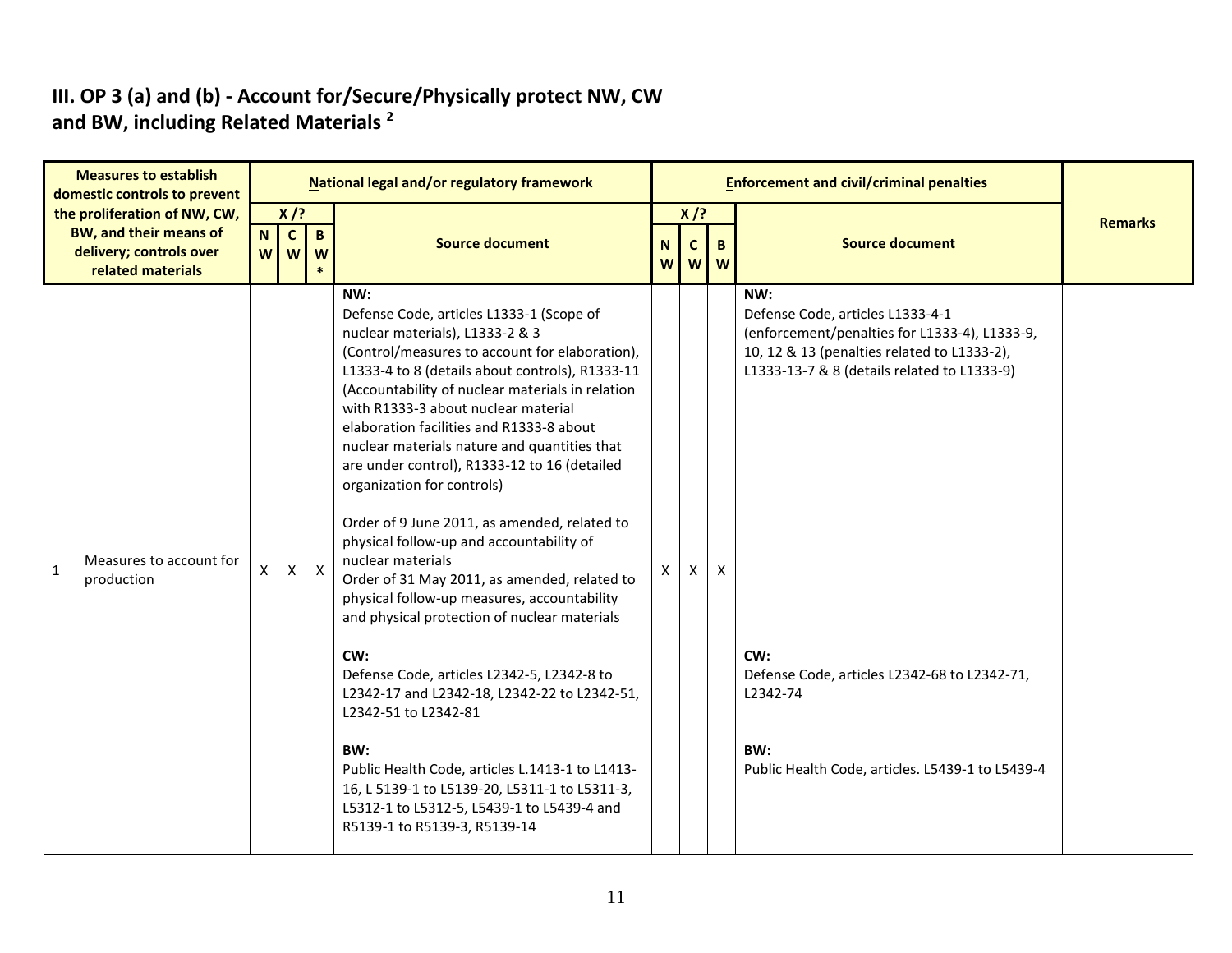| $\overline{2}$ | Measures to account for<br>use     | X | X | $\boldsymbol{\mathsf{X}}$ | NW:<br>Defense Code, articles L1333-1 (Scope of<br>nuclear materials), L1333-2 & 3<br>(Control/measures to account for use), L1333-4<br>to 8 (details about controls), R1333-11<br>(Accountability of nuclear materials in relation<br>with R1333-3 about nuclear material facilities<br>for use and R1333-8 about nuclear materials<br>nature and quantities that are under control),<br>R1333-12 to 16 (detailed organization for<br>controls)<br>Order of 9 June 2011, as amended, related to<br>physical follow-up and accountability of<br>nuclear materials<br>Order of 31 May 2011, as amended, related to<br>physical follow-up measures, accountability<br>and physical protection of nuclear materials<br>CW:<br>Defense Code, articles L2342-5, L2342-8 to<br>L2342-17, L2342-22 to L2342-51 and L2342-51<br>to L2342-81<br>BW:<br>Public Health Code, articles L.1413-1 to L1413-<br>16, L 5139-1 to L5139-20, L5311-1 to L5311-3,<br>L5312-1 to L5312-5, L5439-1 to L5439-4, and<br>R5139-1 to R5139-3, R5139-14. | X            | X | $\times$     | NW:<br>Defense Code, articles L1333-4-1<br>(enforcement/penalties for L1333-4), L1333-9,<br>10, 12 & 13 (penalties related to L1333-2),<br>L1333-13-7 & 8 (details related to L1333-9)<br>CW:<br>Defense Code, articles L2342-68 to L2342-71,<br>L2342-74<br>BW:<br>Public Health Code, article L5439-1 to L5439-4 |  |
|----------------|------------------------------------|---|---|---------------------------|--------------------------------------------------------------------------------------------------------------------------------------------------------------------------------------------------------------------------------------------------------------------------------------------------------------------------------------------------------------------------------------------------------------------------------------------------------------------------------------------------------------------------------------------------------------------------------------------------------------------------------------------------------------------------------------------------------------------------------------------------------------------------------------------------------------------------------------------------------------------------------------------------------------------------------------------------------------------------------------------------------------------------------|--------------|---|--------------|--------------------------------------------------------------------------------------------------------------------------------------------------------------------------------------------------------------------------------------------------------------------------------------------------------------------|--|
| 3              | Measures to account for<br>storage | X | X | $\boldsymbol{X}$          | NW:<br>Defense Code, articles L1333-1 (Scope of<br>nuclear materials), L1333-2 & 3<br>(Control/measures to account for "detention"),<br>L1333-4 to 8 (details about controls, conditions<br>of "detention"), R1333-11 (Accountability of<br>nuclear materials in relation with R1333-3<br>about nuclear material "detention" facilities<br>and R1333-8 about nuclear materials nature<br>and quantities that are under control), R1333-<br>12 to 16 (detailed organization for controls)<br>Order of 9 June 2011, as amended, related to                                                                                                                                                                                                                                                                                                                                                                                                                                                                                       | $\mathsf{X}$ | X | $\mathsf{X}$ | NW:<br>Defense Code, articles L1333-4-1<br>(enforcement/penalties for L1333-4), L1333-9,<br>10, 12 & 13 (penalties related to L1333-2),<br>L1333-13-7 & 8 (details related to L1333-9)                                                                                                                             |  |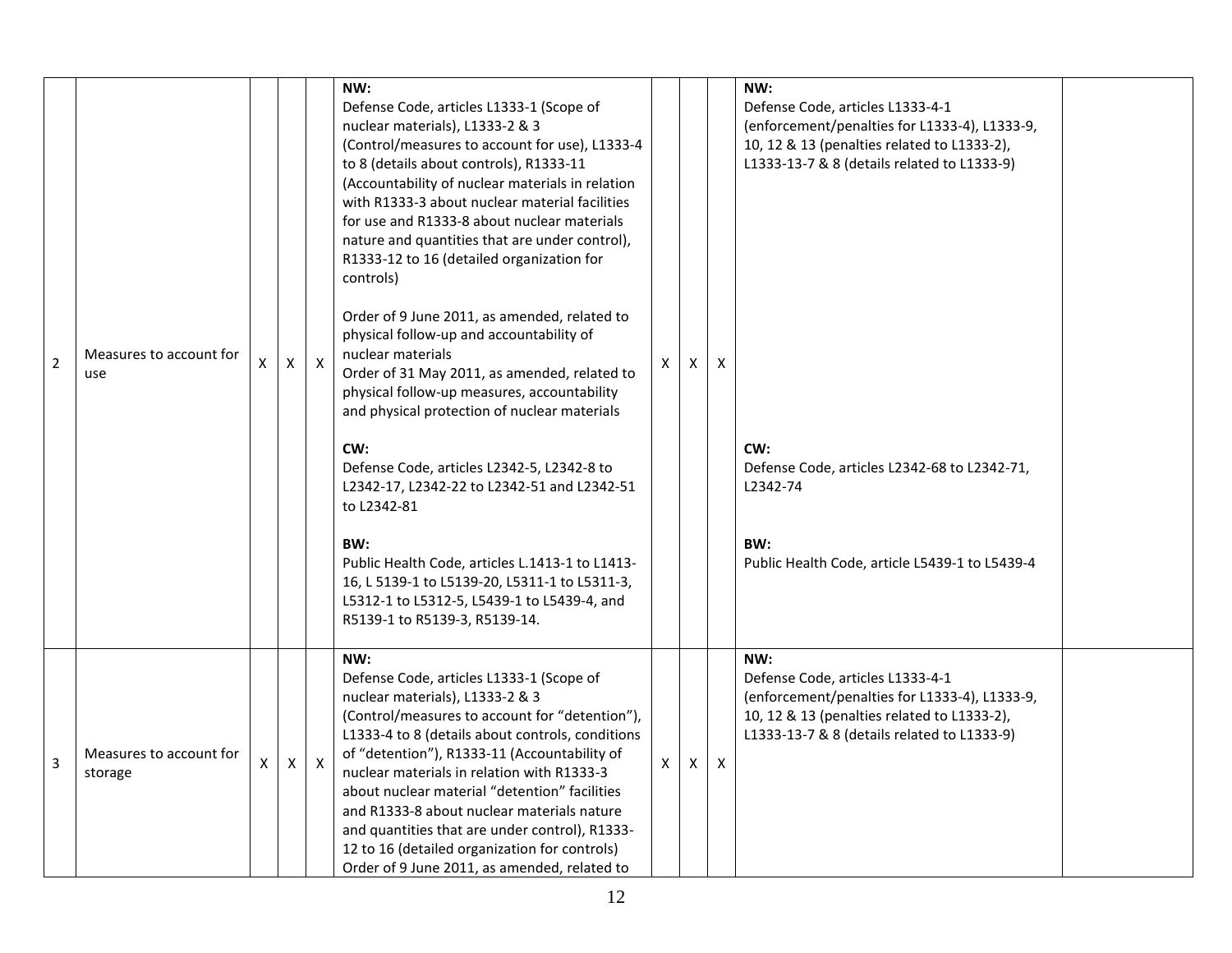|   |                                      |   |              |              | physical follow-up and accountability of<br>nuclear materials<br>Order of 31 May 2011, as amended, related to<br>physical follow-up measures, accountability<br>and physical protection of nuclear materials<br>CW:<br>Defense Code, articles L2342-5, L2342-8 to<br>L2342-17 and L2342-51 to L2342-81<br>BW:<br>Public Health Code, articles L.1413-1 to L1413-<br>16, L 5139-1 to L5139-20, L5311-1 to L5311-3,<br>L5312-1 to L5312-5, L5439-1 to L5439-4 and<br>R5139-1 to R5139-3, R5139-14.                                                                                                                                                                                                  |   |              |              | CW:<br>Defense Code, articles L2342-68 to L2342-71,<br>L2342-74<br>BW:<br>Public Health Code, article L5439-1 to L5439-4                                                                                                                                                                                                                                                                                                                                                                                                                                           |  |
|---|--------------------------------------|---|--------------|--------------|---------------------------------------------------------------------------------------------------------------------------------------------------------------------------------------------------------------------------------------------------------------------------------------------------------------------------------------------------------------------------------------------------------------------------------------------------------------------------------------------------------------------------------------------------------------------------------------------------------------------------------------------------------------------------------------------------|---|--------------|--------------|--------------------------------------------------------------------------------------------------------------------------------------------------------------------------------------------------------------------------------------------------------------------------------------------------------------------------------------------------------------------------------------------------------------------------------------------------------------------------------------------------------------------------------------------------------------------|--|
| 4 | Measures to account for<br>transport | X | $\mathsf{X}$ | $\mathsf{X}$ | NW/CW/BW:<br>Custom code, articles 60 and 61, 61bis<br>NW:<br>Defense Code, articles L1333-1 (Scope of<br>nuclear materials), L1333-2 & 3<br>(Control/measures to account for transport),<br>L1333-4 to 8 (details about controls), R1333-11<br>(Accountability of nuclear materials in relation<br>with R1333-3 about nuclear material<br>transportation and R1333-8 about nuclear<br>materials nature and quantities that are under<br>control), R1333-12 to 16 (detailed organization<br>for controls), R1333-17 to 19 (additional<br>specific provisions for transportation)<br>Order of 9 June 2011, as amended, related to<br>physical follow-up and accountability of<br>nuclear materials | X | $\mathsf{X}$ | $\mathsf{X}$ | NW/CW/BW:<br>Transports code, articles L.1252-5 to L1252-12<br>(penalties for non-authorized transport of<br>dangerous goods), L5242-7 to 13 (penalties<br>related to non-declaration of location and<br>nature of transported dangerous goods by<br>maritime ways) and L5336-17 (penalties related<br>to non-declaration of dangerous goods nature<br>managed in ports)<br>NW:<br>Defense Code, articles L1333-4-1<br>(enforcement/penalties for L1333-4), L1333-9,<br>10, 12 & 13 (penalties related to L1333-2),<br>L1333-13-7 & 8 (details related to L1333-9) |  |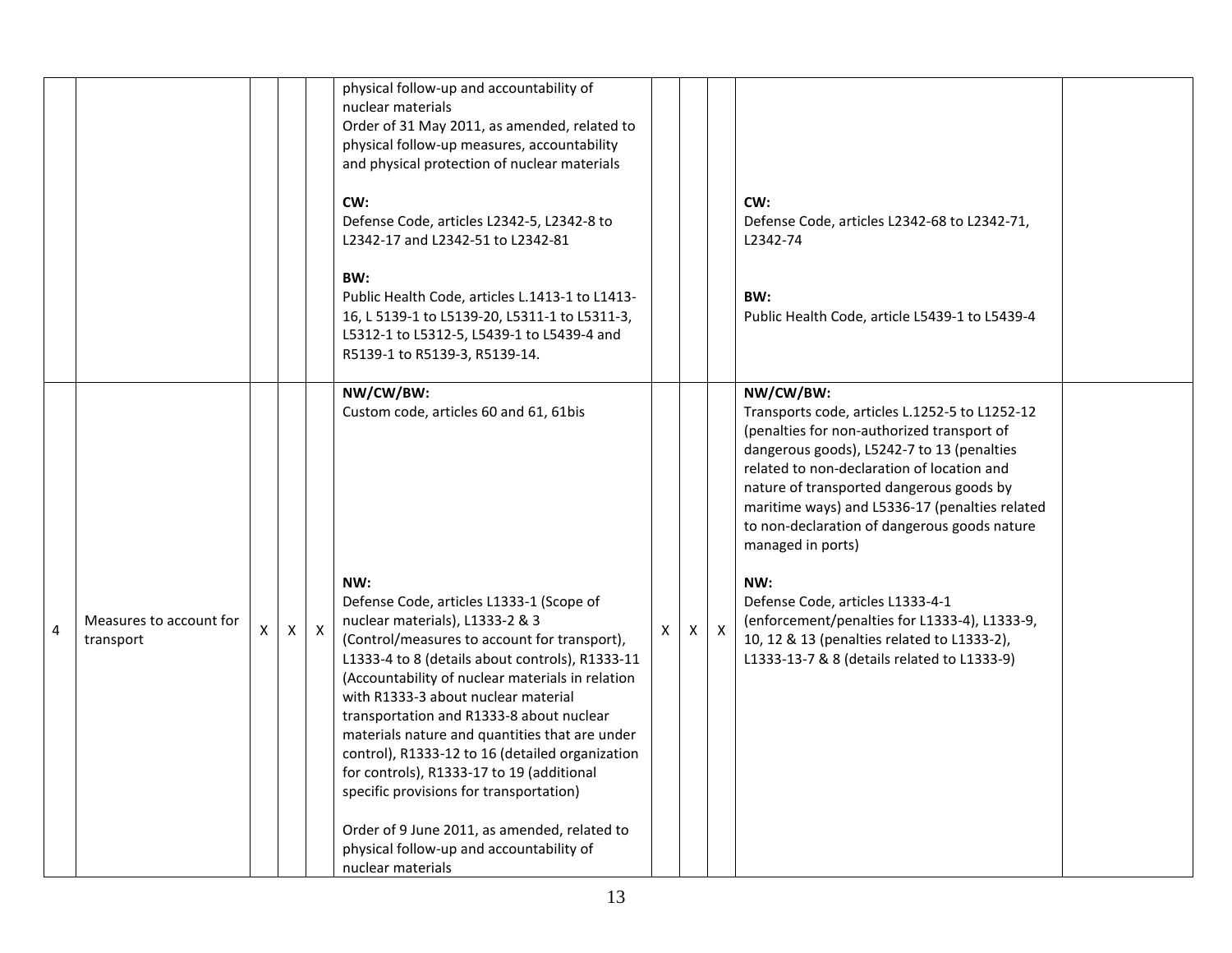|   |                                  |   |              |              | Order of 31 May 2011, as amended, related to<br>physical follow-up measures, accountability<br>and physical protection of nuclear materials<br>Order of 18 August 2010, as amended, related<br>to protection and control of nuclear material<br>transportation<br>Transports Code: articles L1252-5 to L1252-10,<br>L5242-7 to L5242-13 and<br>L5336-17<br>Environmental Code: articles L595-1 to<br>$L595-3$<br>EEC Directive No. 67-548 of 27 June 1967<br>amended<br>Law of 5 February 1942 concerning the<br>transportation by railway, road or inland<br>navigation of dangerous or infected materials<br>CW:<br>Transports Code, articles L1252-5 to L1252-12,<br>L5242-7 to L5242-13 and L5336-17.<br>Defense Code, articles L2342-8 to L2342-19<br>Directive 2012/18/EU of 4 July 2012<br>Law of 5 February 1942 concerning the<br>transportation by railway, road or inland<br>navigation of dangerous or infected materials<br>Ministerial order of 29 May 2009<br>BW:<br>Public Health Code, articles L 5139-1 to<br>L5139-3 and R5139-1 to R5139-20<br>Transports Code, articles L1252-5 to<br>L1252-8, L5242-7 to L5242-13 and L5336-17 |    |              |              | CW:<br>Transport code, articles L.1252-5 to L1252-12,<br>articles L5242-7 to L5242-13 and<br>L5336-17<br>BW:<br>Transports code, articles L.1252-5 to L1252-12,<br>articles L5242-7 to L5242-13 and L5336-17<br>Public Health Code, article. L5439-1 to L5439-4                                                                                     |  |
|---|----------------------------------|---|--------------|--------------|------------------------------------------------------------------------------------------------------------------------------------------------------------------------------------------------------------------------------------------------------------------------------------------------------------------------------------------------------------------------------------------------------------------------------------------------------------------------------------------------------------------------------------------------------------------------------------------------------------------------------------------------------------------------------------------------------------------------------------------------------------------------------------------------------------------------------------------------------------------------------------------------------------------------------------------------------------------------------------------------------------------------------------------------------------------------------------------------------------------------------------------------------|----|--------------|--------------|-----------------------------------------------------------------------------------------------------------------------------------------------------------------------------------------------------------------------------------------------------------------------------------------------------------------------------------------------------|--|
| 5 | Measures to secure<br>production | X | $\mathsf{X}$ | $\mathsf{X}$ | NW:<br>Defense Code, articles L1333-1 (Scope of<br>nuclear materials), L1333-2 & 3<br>(Control/measures to protect for elaboration),<br>L1333-4 to 8 (details about controls), R1333-1<br>to 10 (protection of nuclear materials against<br>unlawful acts), R1333-11 (Physical survey of<br>nuclear materials in relation with R1333-3                                                                                                                                                                                                                                                                                                                                                                                                                                                                                                                                                                                                                                                                                                                                                                                                               | X. | $\mathsf{X}$ | $\mathsf{X}$ | NW:<br>Defense Code, articles L1333-4-1<br>(enforcement/penalties for L1333-4), L1333-9,<br>10, 12 & 13 (penalties related to L1333-2),<br>L1333-13-7 & 8 (details related to L1333-9),<br>L1333-13-12 (enforcement related to protection<br>of facilities in relation to L1333-2), L1333-13-13<br>to 18 (details on penalties related to L1333-13- |  |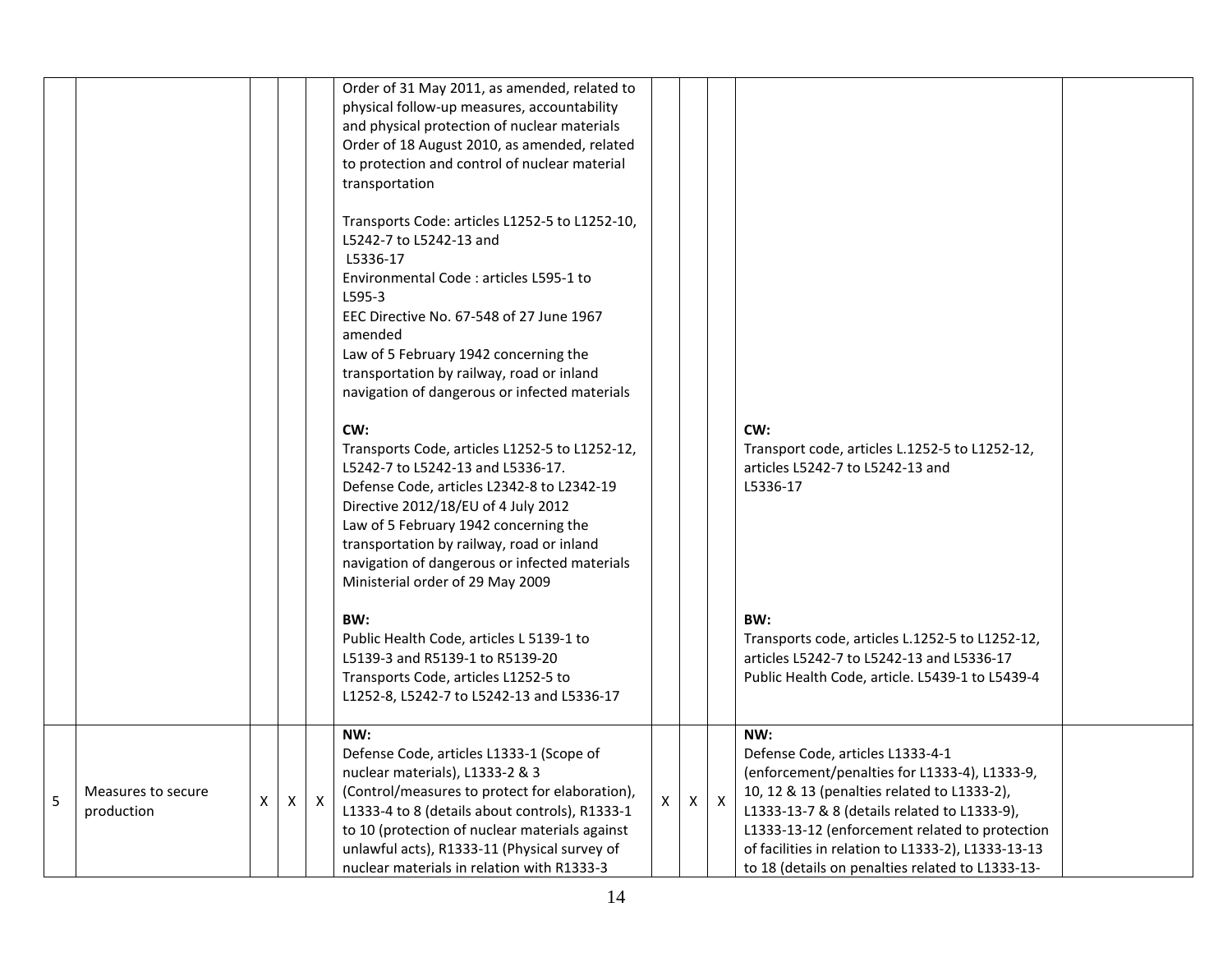|   |                        |   |   |          | about nuclear material elaboration facilities<br>and R1333-8 about nuclear materials nature<br>and quantities that are under control), R1333-<br>12 to 16 (detailed organization for controls)<br>Order of 10 June 2011 related to physical<br>protection of facilities that handle nuclear<br>materials                                                                                                                                                                                                                                                                                                                                                     |   |   |   | 12)                                                                                                                                                                                                                                                                                                                                                        |  |
|---|------------------------|---|---|----------|--------------------------------------------------------------------------------------------------------------------------------------------------------------------------------------------------------------------------------------------------------------------------------------------------------------------------------------------------------------------------------------------------------------------------------------------------------------------------------------------------------------------------------------------------------------------------------------------------------------------------------------------------------------|---|---|---|------------------------------------------------------------------------------------------------------------------------------------------------------------------------------------------------------------------------------------------------------------------------------------------------------------------------------------------------------------|--|
|   |                        |   |   |          | CW:<br>Directive 2012/18/EU of 4 July 2012.<br>Defense Code, articles L2342-5, L2342-6,<br>L2342-7, L2342-8 to L2342-17 and L2342-51 to<br>L2342-81.<br>Ministerial Order of 10 May 2000.                                                                                                                                                                                                                                                                                                                                                                                                                                                                    |   |   |   | CW:<br>Defense Code, articles. L2342-68 to L2342-71                                                                                                                                                                                                                                                                                                        |  |
|   |                        |   |   |          | BW:<br>Public Health Code, articles L.1413-1 to L1413-<br>16, articles L 5139-1 to L5139-3, L5311-1 to<br>L5311-3, L5312-1 to L5312-5, L5439-1 to<br>L5439-4, and R5139-1 to R5139-20<br>Decree 2010-736 of 30 June 2010 introduces<br>biosecurity and biosafety good practices in the<br>regime of especially designed microorganisms<br>and toxins<br>Decree of 17 March 2011 on professional<br>qualifications of people authorized to access of<br>especially designed microorganisms and toxins.<br>Labour Code, article R231-63<br>Order of 16 July 2007 (NOR: MTST0756429A)<br>Ministerial Order of 10 May 2000: inventory of<br>hazardous substances |   |   |   | BW:<br>Public Health Code, articles L5439-1 to L5439-4                                                                                                                                                                                                                                                                                                     |  |
| 6 | Measures to secure use | x | X | $\times$ | NW:<br>Defense Code, articles L1333-1 (Scope of<br>nuclear materials), L1333-2 & 3<br>(Control/measures to protect for use), L1333-4<br>to 8 (details about controls), R1333-1 to 10<br>(protection of nuclear materials against<br>unlawful acts), R1333-11 (Physical survey of<br>nuclear materials in relation with R1333-3<br>about nuclear material facilities for use and                                                                                                                                                                                                                                                                              | X | X | X | NW:<br>Defense Code, articles L1333-4-1<br>(enforcement/penalties for L1333-4), L1333-9,<br>10, 12 & 13 (penalties related to L1333-2),<br>L1333-13-7 & 8 (details related to L1333-9),<br>L1333-13-12 (enforcement related to protection<br>of facilities in relation to L1333-2), L1333-13-13<br>to 18 (details on penalties related to L1333-13-<br>12) |  |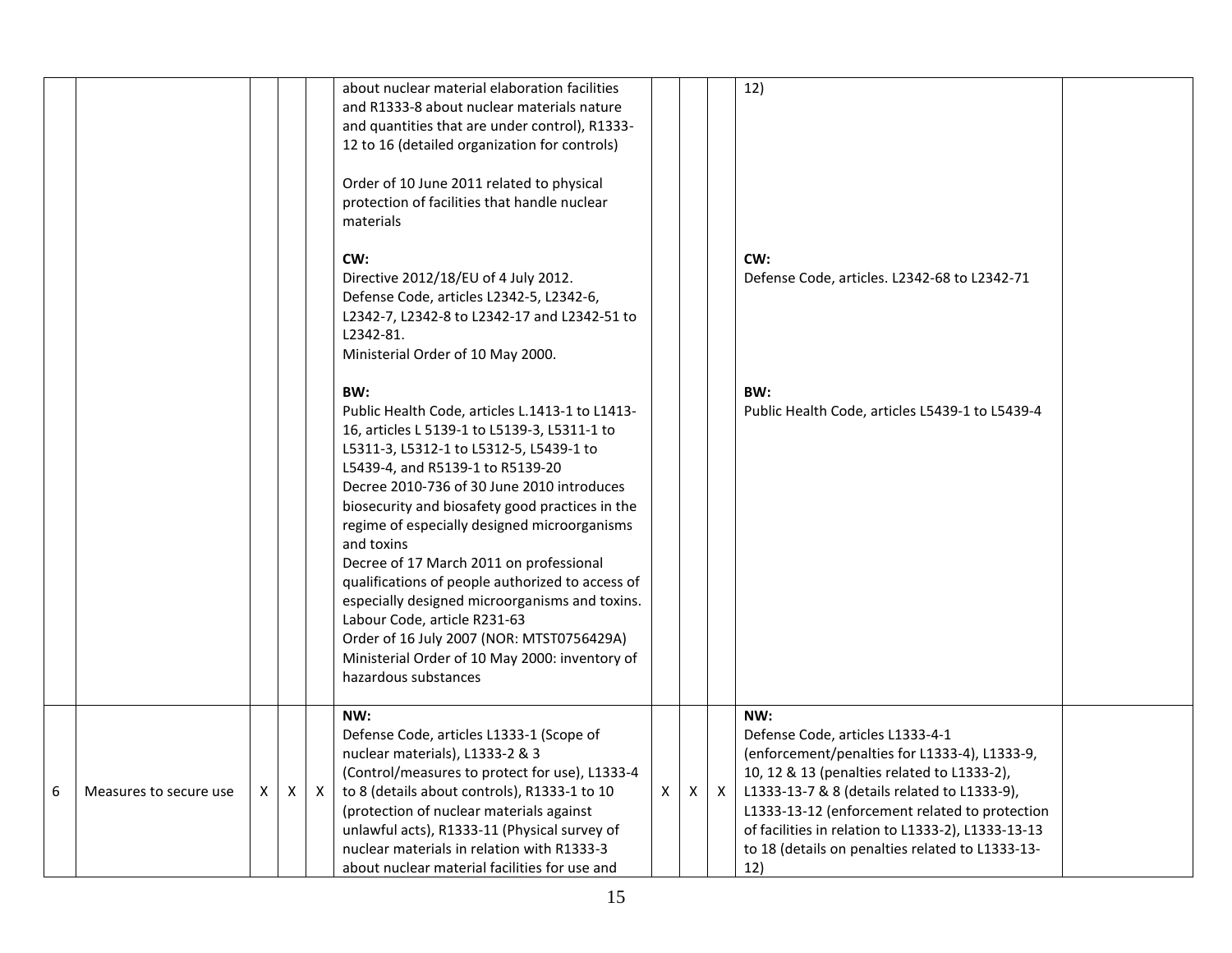|                |                               |   |              |          | R1333-8 about nuclear materials nature and<br>quantities that are under control), R1333-12 to<br>16 (detailed organization for controls)<br>Order of 10 June 2011 related to physical<br>protection of facilities that handle nuclear<br>materials                                                                                                                                                                                                                                                                                                                                                                                                    |   |              |              |                                                                                                                                                                                                                                                                                                                                                            |  |
|----------------|-------------------------------|---|--------------|----------|-------------------------------------------------------------------------------------------------------------------------------------------------------------------------------------------------------------------------------------------------------------------------------------------------------------------------------------------------------------------------------------------------------------------------------------------------------------------------------------------------------------------------------------------------------------------------------------------------------------------------------------------------------|---|--------------|--------------|------------------------------------------------------------------------------------------------------------------------------------------------------------------------------------------------------------------------------------------------------------------------------------------------------------------------------------------------------------|--|
|                |                               |   |              |          | CW:<br>Directive 2012/18/EU of 4 July 2012.<br>Defense Code, L2342-5, L2342-6, L2342-7,<br>L2342-8 to L2342-17 and L2342-51 to L2342-81<br>Ministerial Order of 10 May 2000                                                                                                                                                                                                                                                                                                                                                                                                                                                                           |   |              |              | CW:<br>Defense Code, Arts. L2342-68 to L2342-71                                                                                                                                                                                                                                                                                                            |  |
|                |                               |   |              |          | BW:<br>Directive 2000/54/EC, incorporated into the<br>Labour Code (art. R231-60 and following),<br>supplemented by the Order of 13 August 1996<br>Public Health Code, articles L.1413-1 to L1413-<br>16, articles L 5139-1 to L5139-3, L5311-1 to<br>L5311-3, articles L5312-1 to L5312-5, articles<br>L5439-1 to L5439-4, and articles R5139-1 to<br>R5139-20<br>Decree 2010-736 of 30 June 2010 introduces<br>biosecurity and biosafety good practices in the<br>regime of especially designed microorganisms<br>and toxins<br>Order of 16 July 2007 (NOR: MTST0756429A).<br>Ministerial Order of 10 May 2000: inventory of<br>hazardous substances |   |              |              | BW:<br>Public Health Code, articles L5439-1 to L5439-4                                                                                                                                                                                                                                                                                                     |  |
| $\overline{7}$ | Measures to secure<br>storage | X | $\mathsf{X}$ | $\times$ | NW:<br>Defense Code, articles L1333-1 (Scope of<br>nuclear materials), L1333-2 & 3<br>(Control/measures to protect for detention),<br>L1333-4 to 8 (details about controls, conditions<br>of detention (L1333-4)), R1333-1 to 10<br>(protection of nuclear materials against<br>unlawful acts), R1333-11 (Physical survey of<br>nuclear materials in relation with R1333-3<br>about nuclear material detention facilities and<br>R1333-8 about nuclear materials nature and                                                                                                                                                                           | X | $\mathsf{X}$ | $\mathsf{X}$ | NW:<br>Defense Code, articles L1333-4-1<br>(enforcement/penalties for L1333-4), L1333-9,<br>10, 12 & 13 (penalties related to L1333-2),<br>L1333-13-7 & 8 (details related to L1333-9),<br>L1333-13-12 (enforcement related to protection<br>of facilities in relation to L1333-2), L1333-13-13<br>to 18 (details on penalties related to L1333-13-<br>12) |  |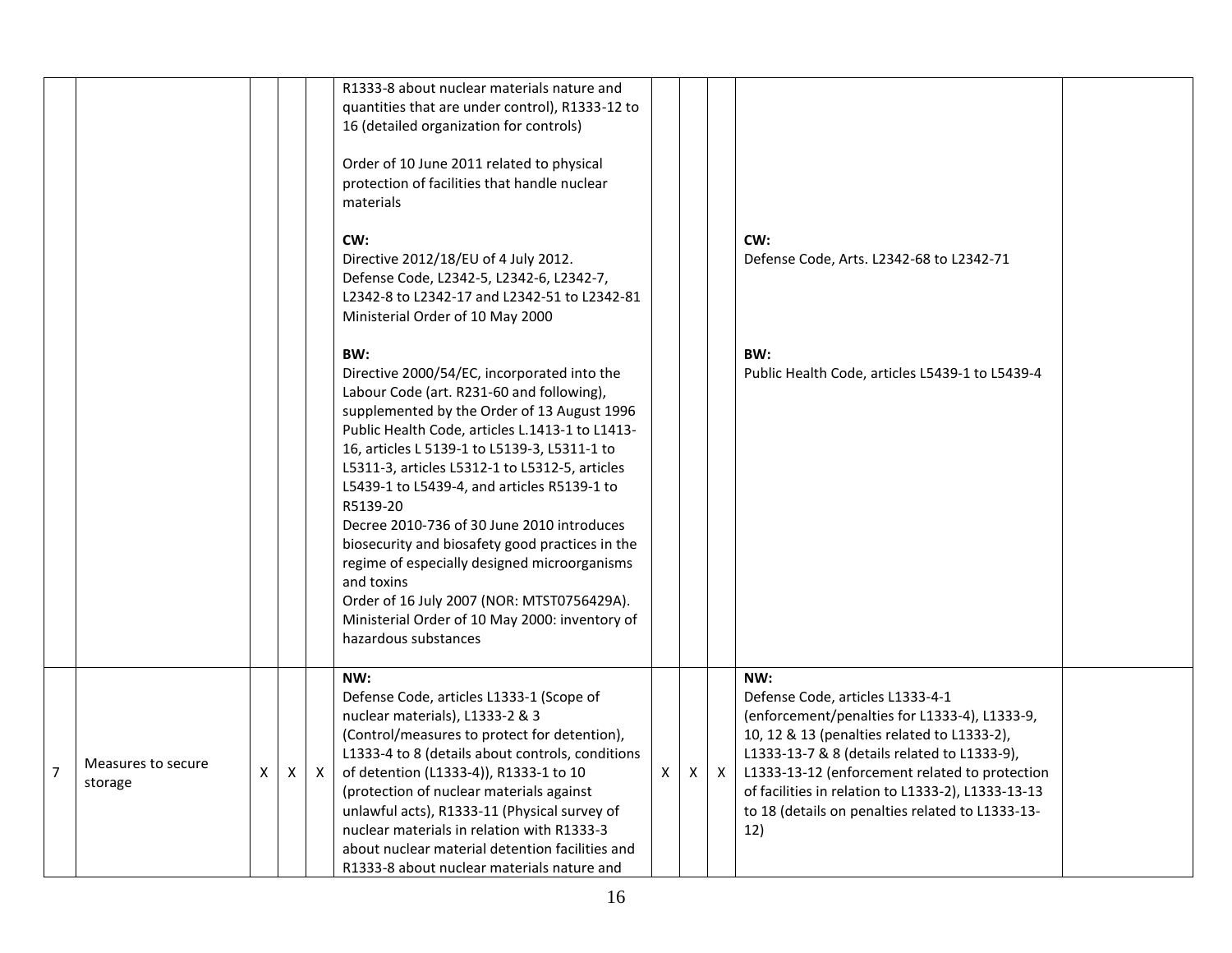|   |                                 |   |                    |              | quantities that are under control), R1333-12 to<br>16 (detailed organization for controls)                                                                                                                                                                                                                                                                                                                                                                                                                                                                                                                                                            |   |              |              |                                                                                                                                                                                                                                                                                                                                                            |  |
|---|---------------------------------|---|--------------------|--------------|-------------------------------------------------------------------------------------------------------------------------------------------------------------------------------------------------------------------------------------------------------------------------------------------------------------------------------------------------------------------------------------------------------------------------------------------------------------------------------------------------------------------------------------------------------------------------------------------------------------------------------------------------------|---|--------------|--------------|------------------------------------------------------------------------------------------------------------------------------------------------------------------------------------------------------------------------------------------------------------------------------------------------------------------------------------------------------------|--|
|   |                                 |   |                    |              | Order of 10 June 2011 related to physical<br>protection of facilities that handle nuclear<br>materials                                                                                                                                                                                                                                                                                                                                                                                                                                                                                                                                                |   |              |              |                                                                                                                                                                                                                                                                                                                                                            |  |
|   |                                 |   |                    |              | CW:<br>Directive 2012/18/EU of 4 July 2012.<br>Defense Code, L2342-5, L2342-6, L2342-7,<br>L2342-8 to L2342-17 and L2342-51 to L2342-81<br>Ministerial Order of 10 May 2000                                                                                                                                                                                                                                                                                                                                                                                                                                                                           |   |              |              | CW:<br>Defense Code, articles L2342-68 to L2342-71                                                                                                                                                                                                                                                                                                         |  |
|   |                                 |   |                    |              | BW:<br>Directive 2000/54/EC, incorporated into the<br>Labour Code (art. R231-60 and following),<br>supplemented by the Order of 13 August 1996<br>Public Health Code, articles L.1413-1 to L1413-<br>16, articles L 5139-1 to L5139-3, L5311-1 to<br>L5311-3, articles L5312-1 to L5312-5, articles<br>L5439-1 to L5439-4, and articles R5139-1 to<br>R5139-20<br>Decree 2010-736 of 30 June 2010 introduces<br>biosecurity and biosafety good practices in the<br>regime of especially designed microorganisms<br>and toxins<br>Order of 16 July 2007 (NOR: MTST0756429A).<br>Ministerial Order of 10 May 2000: inventory of<br>hazardous substances |   |              |              | BW:<br>Public Health Code, articles L5439-1 to L5439-4                                                                                                                                                                                                                                                                                                     |  |
| 8 | Measures to secure<br>transport | X | $\pmb{\mathsf{X}}$ | $\mathsf{X}$ | NW/CW/BW:<br>Custom code, articles 60 and 61, 61bis<br>NW:<br>Defense Code, articles L1333-1 (Scope of<br>nuclear materials), L1333-2 & 3<br>(Control/measures to protect for transport),<br>L1333-4 to 8 (details about controls), R1333-1<br>to 10 (protection of nuclear materials against<br>unlawful acts), R1333-11 (Physical survey of<br>nuclear materials in relation with R1333-3<br>about nuclear material transportations and                                                                                                                                                                                                             | X | $\mathsf{X}$ | $\mathsf{X}$ | NW:<br>Defense Code, articles L1333-4-1<br>(enforcement/penalties for L1333-4), L1333-9,<br>10, 12 & 13 (penalties related to L1333-2),<br>L1333-13-7 & 8 (details related to L1333-9),<br>L1333-13-12 (enforcement related to protection<br>of facilities in relation to L1333-2), L1333-13-13<br>to 18 (details on penalties related to L1333-13-<br>12) |  |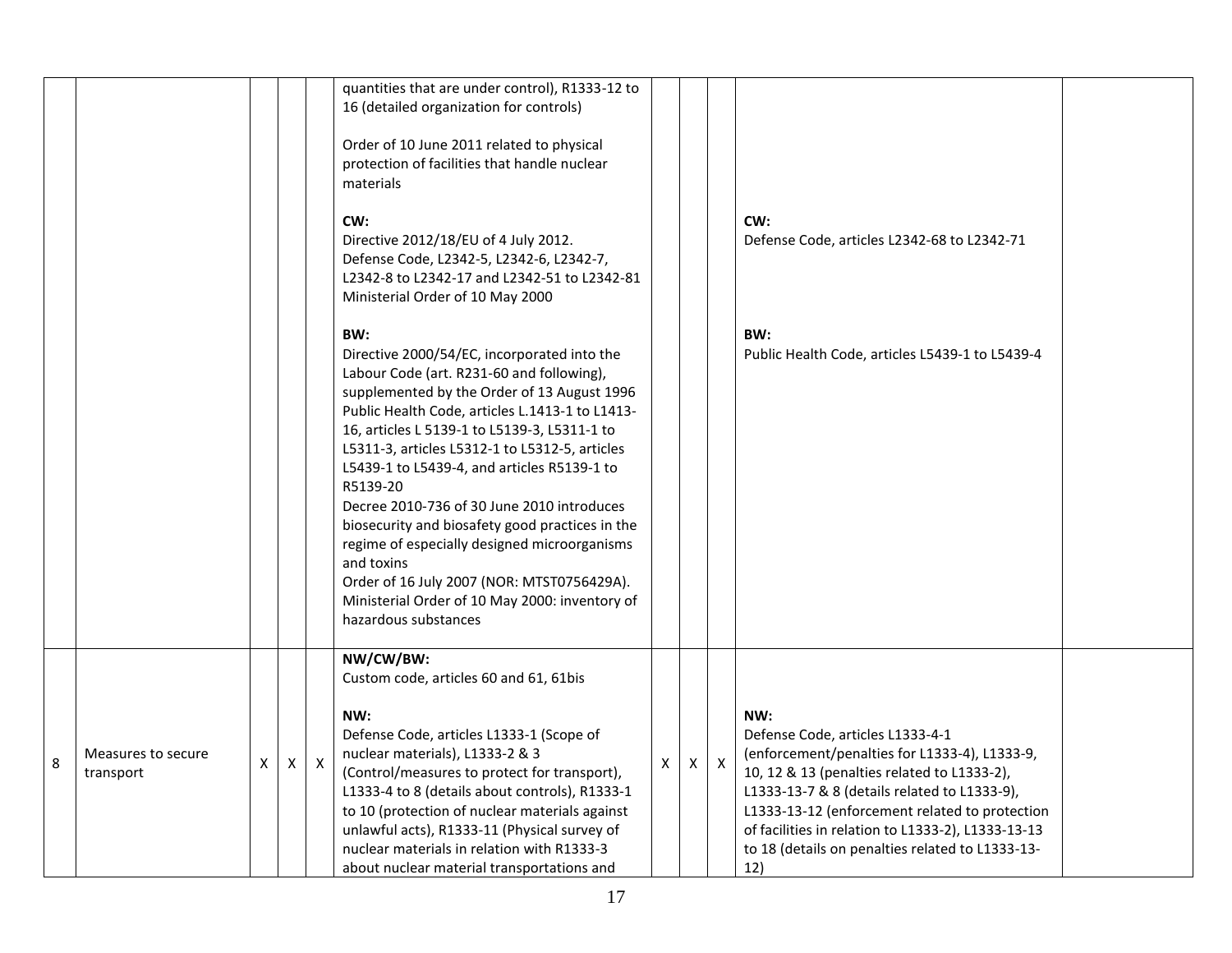| R1333-8 about nuclear materials nature and<br>quantities that are under control), R1333-12 to<br>16 (detailed organization for controls), R1333-<br>17 to 19 (additional specific provisions for<br>transportation)                                                                                                                                                                                                            | Transports Code, articles L1252-5 to L1252-8,<br>L5242-7 to L5242-13, L5336-17                                                                  |
|--------------------------------------------------------------------------------------------------------------------------------------------------------------------------------------------------------------------------------------------------------------------------------------------------------------------------------------------------------------------------------------------------------------------------------|-------------------------------------------------------------------------------------------------------------------------------------------------|
| Order of 18 August 2010, as amended, related<br>to protection and control of nuclear material<br>transportation                                                                                                                                                                                                                                                                                                                |                                                                                                                                                 |
| Transports Code, articles L1252-5 to L1252-10,<br>articles L5242-7 to L5242-13 and article<br>L5336-17<br>Environmental Code: article L595-1 to<br>L595-3<br>EEC Directive No. 67-548 of 27 June 1967<br>amended<br>Law of 5 February 1942 concerning the<br>transportation by railway, road or inland<br>navigation of dangerous or infected materials.<br>Ministerial orders of 29 May 2009 amended<br>and of 18 August 2010 |                                                                                                                                                 |
| CW:<br>Transports Code: L1252-5 to L1252-12, articles<br>L5242-7 to L5242-13 and article L5336-17.<br>Defense Code, articles L2342-8 to L2342-19.<br>Directive 2012/18/EU of 4 July 2012.<br>Law of 5 February 1942 concerning the<br>transportation by railway, road or inland<br>navigation of dangerous or infected materials.<br>Ministerial order of 29 May 2009                                                          | CW:<br>Transports Code: L1252-5 to L1252-12, articles<br>L5242-7 to L5242-13 and article L5336-17<br>Defense Code, articles L2342-8 to L2342-19 |
| BW:<br>Public Health Code, articles L 5139-1 to L5139-<br>3 and R5139-1 to R5139-20<br>Transports Code: articles L1252-5 to L1252-8,<br>articles L5242-7 to L5242-13 and article<br>L5336-17<br>Decree 2010-736 of 30 June 2010 introduce<br>biosecurity and biosafety good practices in the<br>regime of especially designed microorganisms                                                                                   | BW:<br>Public Health Code, articles L5439-1 to L5439-4.<br>Transports Code, articles L1252-5 to L1252-8,<br>L5242-7 to L5242-13, L5336-17       |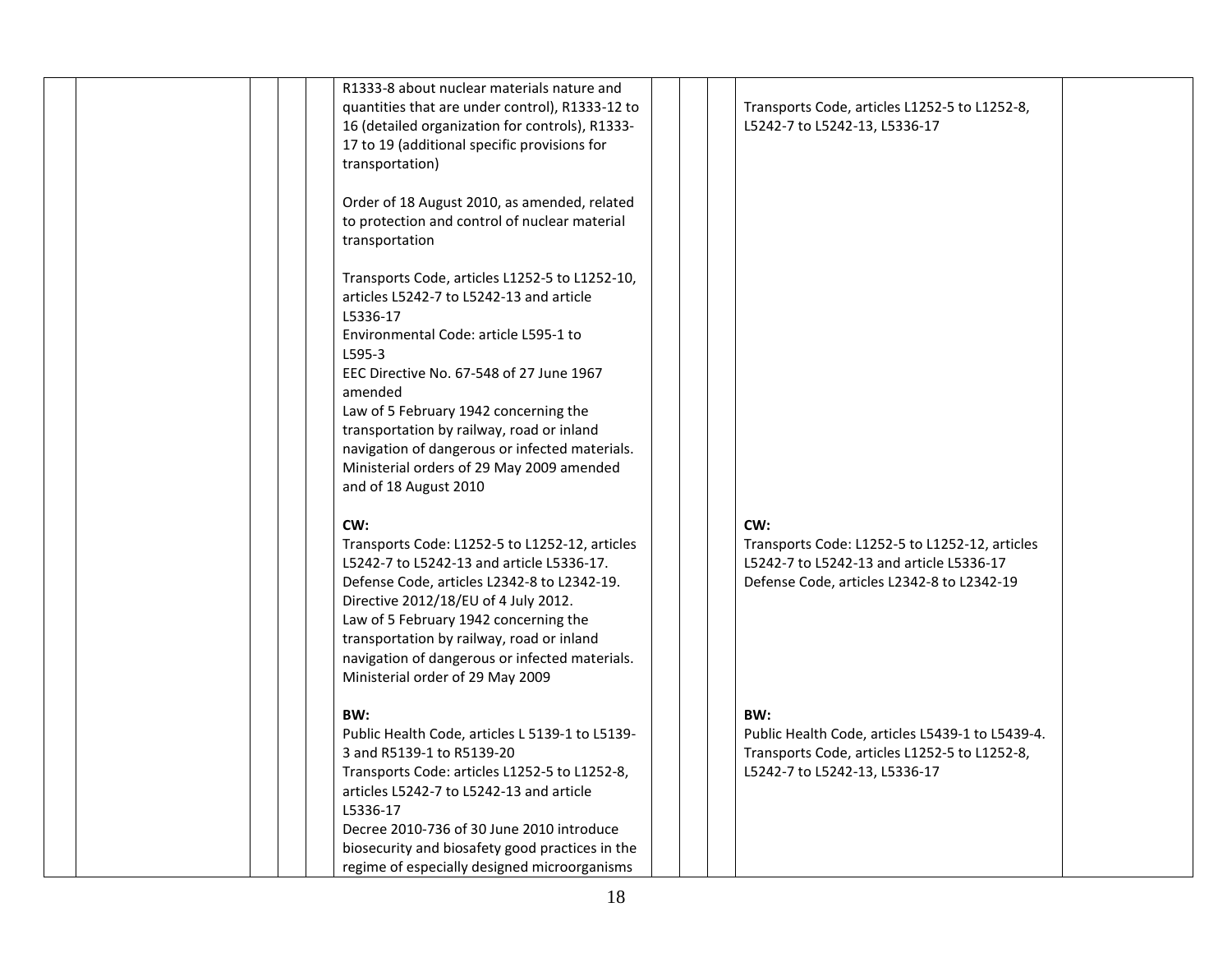|                                                                                                                                                                                                                                                                                                                                                                                                                                                                                                                                                                                                                                                                                                                                                                                                                                                                                                                                                                                                                                                                                                                                                                                                                                                                                                                                                                                                                                                                                                                                                                                      |  |  | and toxins<br>Ministerial Order of 10 May 2000: inventory of<br>hazardous substances |  |     |  |
|--------------------------------------------------------------------------------------------------------------------------------------------------------------------------------------------------------------------------------------------------------------------------------------------------------------------------------------------------------------------------------------------------------------------------------------------------------------------------------------------------------------------------------------------------------------------------------------------------------------------------------------------------------------------------------------------------------------------------------------------------------------------------------------------------------------------------------------------------------------------------------------------------------------------------------------------------------------------------------------------------------------------------------------------------------------------------------------------------------------------------------------------------------------------------------------------------------------------------------------------------------------------------------------------------------------------------------------------------------------------------------------------------------------------------------------------------------------------------------------------------------------------------------------------------------------------------------------|--|--|--------------------------------------------------------------------------------------|--|-----|--|
| Defense Code, articles L1332-1 to 7 (protection<br>Penal Code, articles 413-1 to 8<br>of facilities of vital importance), R1333-14<br>Defense Code, articles L1411-8 to L 1411-10 and<br>(Authorizations for activities are under physical<br>L1333-13-12<br>protection requirements), R1333-15 (control of<br>physical protection of installations and means<br>of transportation), R1333-16 (protection of<br>information related to physical protection),<br>L1411-1 to 7 (responsibility of public and<br>private operators over physical protection of<br>facilities), R1332-1 to 42 (regulations over<br>protection of facilities of vital importance)<br>Order of 10 June 2011 related to physical<br>protection of facilities that handle nuclear<br>materials<br>Environment Code, articles L512-1 to<br>Physical protection<br>L512-21 and articles R512-1 to R512-75<br>9<br>X<br>X<br>X<br>$\mathsf{X}$<br>$\times$<br>$\mathsf{X}$<br>Ministerial Orders of 29 May 2009 and of 10<br>measures<br>May 2000.<br>EEC Directive n°67-548 du 27 June 1967<br>amended<br>CW:<br>CW:<br>Defense Code, articles L 1332-1 to L1332-7,<br>Penal Code, articles 413-1 to 8<br>Security management policy<br>R1332-1 to R1332-42 and articles L2342-57 to<br>L2342-81<br>System of physical and human protection<br>European Directive 96/82/EC of 09 December<br>1996 (SEVESO 2)<br>EEC Directive n°67-548 du 27 June 1967<br>amended.<br>Environment Code, articles L511-1 to<br>L542-14<br>Ministerial Order of 10 May 2000: inter alia<br>inventory of all hazardous substances |  |  | NW:                                                                                  |  | NW: |  |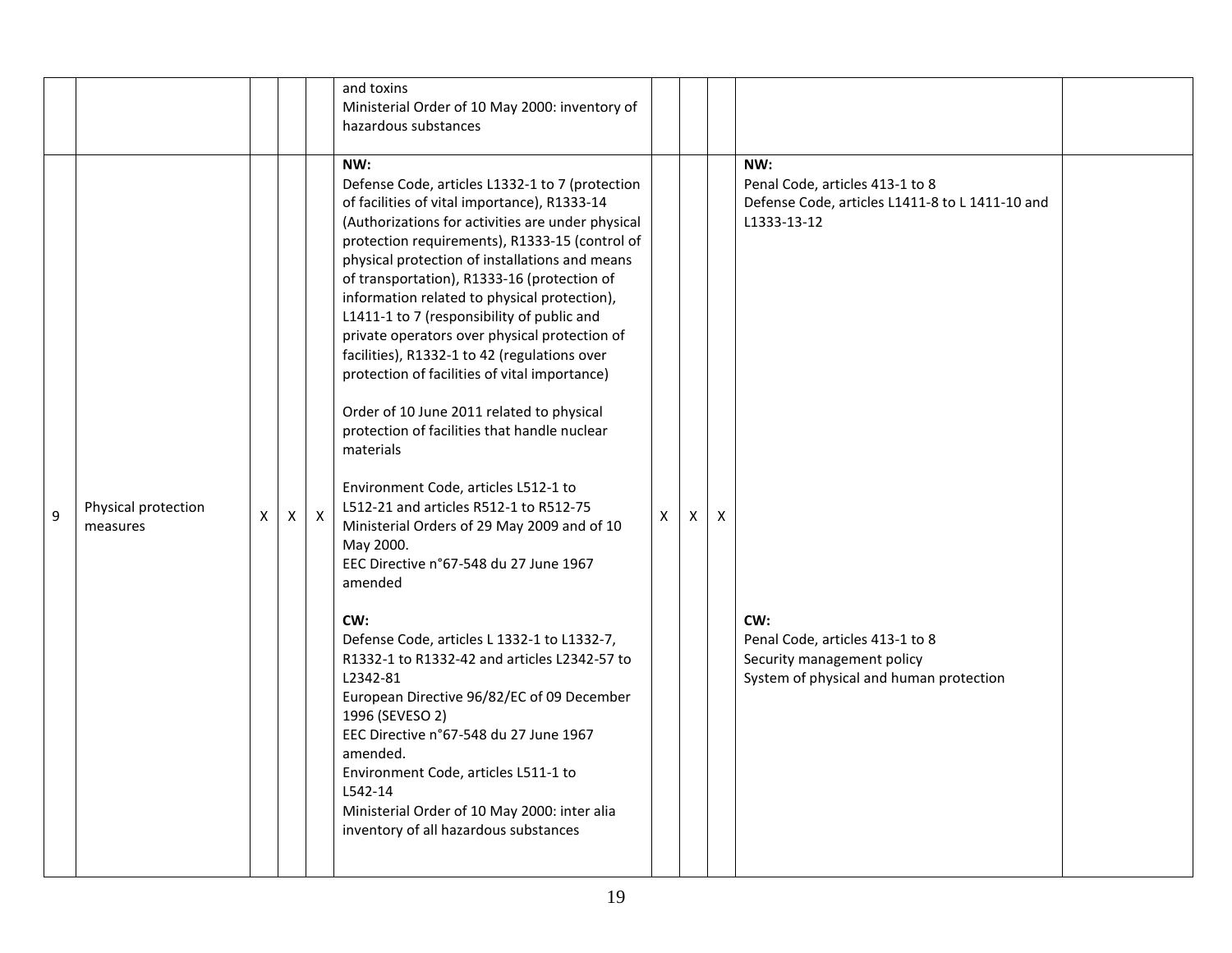|    |                       |   |   |   | BW:                                             |          |              |              | BW:                                             |  |
|----|-----------------------|---|---|---|-------------------------------------------------|----------|--------------|--------------|-------------------------------------------------|--|
|    |                       |   |   |   | Code of Public Health, articles L 5139-1 to     |          |              |              | Public Health Code, articles L5439-1 to L5439-4 |  |
|    |                       |   |   |   | L5139-3 and R5139-25                            |          |              |              | Penal Code: articles 413-1 to 8                 |  |
|    |                       |   |   |   | Defense Code: articles L1332-1 to L1332-7 and   |          |              |              | Security management plan                        |  |
|    |                       |   |   |   | R1332-1 to R1332-42                             |          |              |              | System of physical and human protection         |  |
|    |                       |   |   |   | Transports Code: L1252-5 to 8, articles L5242-7 |          |              |              |                                                 |  |
|    |                       |   |   |   | to L5242-13 and article L5336-17                |          |              |              |                                                 |  |
|    |                       |   |   |   | Environment Code, articles L511-1 to L542-14    |          |              |              |                                                 |  |
|    |                       |   |   |   | and Decree of 21 September 1977 and             |          |              |              |                                                 |  |
|    |                       |   |   |   | Ministerial Order of 10 May 2000: inter alia    |          |              |              |                                                 |  |
|    |                       |   |   |   | inventory of all hazardous substances.          |          |              |              |                                                 |  |
|    |                       |   |   |   | Law of 5 February 1942 concerning the           |          |              |              |                                                 |  |
|    |                       |   |   |   | transportation by railway, road or inland       |          |              |              |                                                 |  |
|    |                       |   |   |   | navigation of dangerous or infected materials.  |          |              |              |                                                 |  |
|    |                       |   |   |   | Ministerial order of 29 May 2009                |          |              |              |                                                 |  |
|    |                       |   |   |   | European Directive 96/82/EC of 09 December      |          |              |              |                                                 |  |
|    |                       |   |   |   | 1996 (SEVESO 2)                                 |          |              |              |                                                 |  |
|    |                       |   |   |   | EEC Directive n°67-548 of 27 June 1967          |          |              |              |                                                 |  |
|    |                       |   |   |   | NW:                                             |          |              |              | NW/CW/BW:                                       |  |
|    |                       |   |   |   | Defense Code, articles R1332-22-1 to 3          |          |              |              | Surveillance of personnel                       |  |
|    |                       |   |   |   | (regulation over access authorizations to the   |          |              |              |                                                 |  |
|    |                       |   |   |   | facilities of vital importance, administrative  |          |              |              |                                                 |  |
|    |                       |   |   |   | inquiries)                                      |          |              |              |                                                 |  |
|    |                       |   |   |   | Interior security Code, articles L114-1         |          |              |              |                                                 |  |
|    |                       |   |   |   | (administrative inquiries) and R114-5           |          |              |              |                                                 |  |
|    |                       |   |   |   | (regulations over administrative inquiries)     |          |              |              |                                                 |  |
|    |                       |   |   |   | CW:                                             |          |              |              | CW:                                             |  |
|    |                       |   |   |   | Defense Code, articles L1332-1 to L1332-7,      |          |              |              | Defense code, articles L2342-57 to L2342-81     |  |
| 10 | Personnel Reliability | X | X | X | L1332-2-1, R1332-22-1 to R1332-22-3 L2342-8     | $\times$ | $\mathsf{X}$ | $\mathsf{X}$ |                                                 |  |
|    |                       |   |   |   | to L2342-11                                     |          |              |              |                                                 |  |
|    |                       |   |   |   | BW:                                             |          |              |              | BW:                                             |  |
|    |                       |   |   |   | Defense Code, article L1332-2-1 and articles    |          |              |              | Public Health Code, article L5439-1             |  |
|    |                       |   |   |   | R1332-22-1 to R1332-22-3                        |          |              |              |                                                 |  |
|    |                       |   |   |   | Public Health Code, articles L5313-1 to L5313-  |          |              |              |                                                 |  |
|    |                       |   |   |   | 4, L 5139-1 to L5139-3 and R5193-1 to R5139-3   |          |              |              |                                                 |  |
|    |                       |   |   |   | Decree 2010-736 of 30 June 2010 introduce       |          |              |              |                                                 |  |
|    |                       |   |   |   | biosafety good practices in the regime of       |          |              |              |                                                 |  |
|    |                       |   |   |   | especially designed microorganisms and toxins.  |          |              |              |                                                 |  |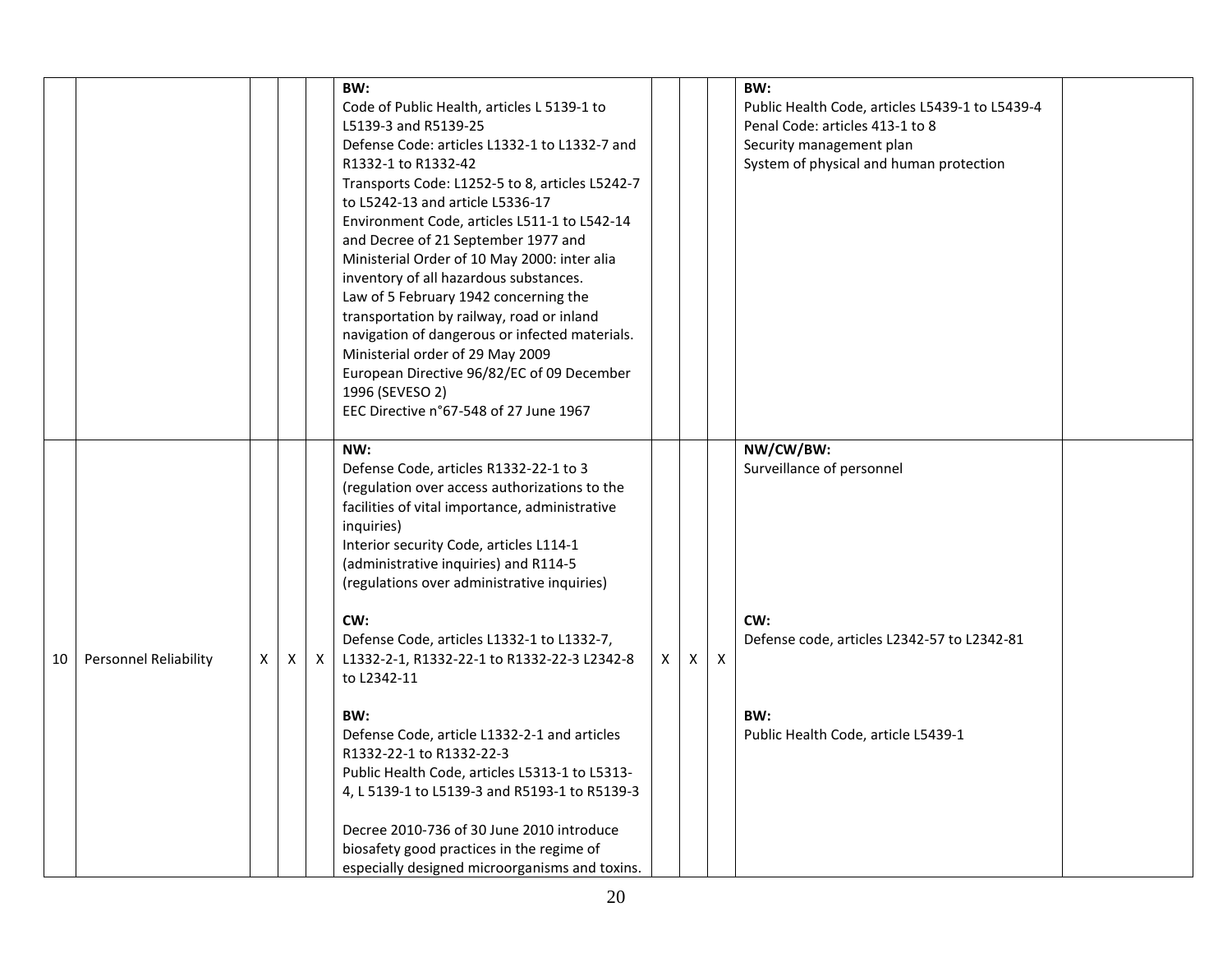|  |  | Decree of 17 March 2011 on professional<br>qualifications of people authorized to access of<br>especially designed microorganisms and toxins |  |  |  |
|--|--|----------------------------------------------------------------------------------------------------------------------------------------------|--|--|--|
|  |  |                                                                                                                                              |  |  |  |

2. Related materials: materials, equipment and technology covered by relevant multilateral treaties and arrangements, or included on national control lists, which could be used for the design, development, production or use of nuclear, chemical and biological weapons and their means of delivery.

\* Information required in this section may also be available in the State's Confidence Building Measures report, if submitted to the BWC Implementation Support Unit (online at: [http://www.unog.ch/80256EE600585943/\(httpPages\)/4FA4DA37A55C7966C12575780055D9E8?OpenDocument\)](http://www.unog.ch/80256EE600585943/(httpPages)/4FA4DA37A55C7966C12575780055D9E8?OpenDocument)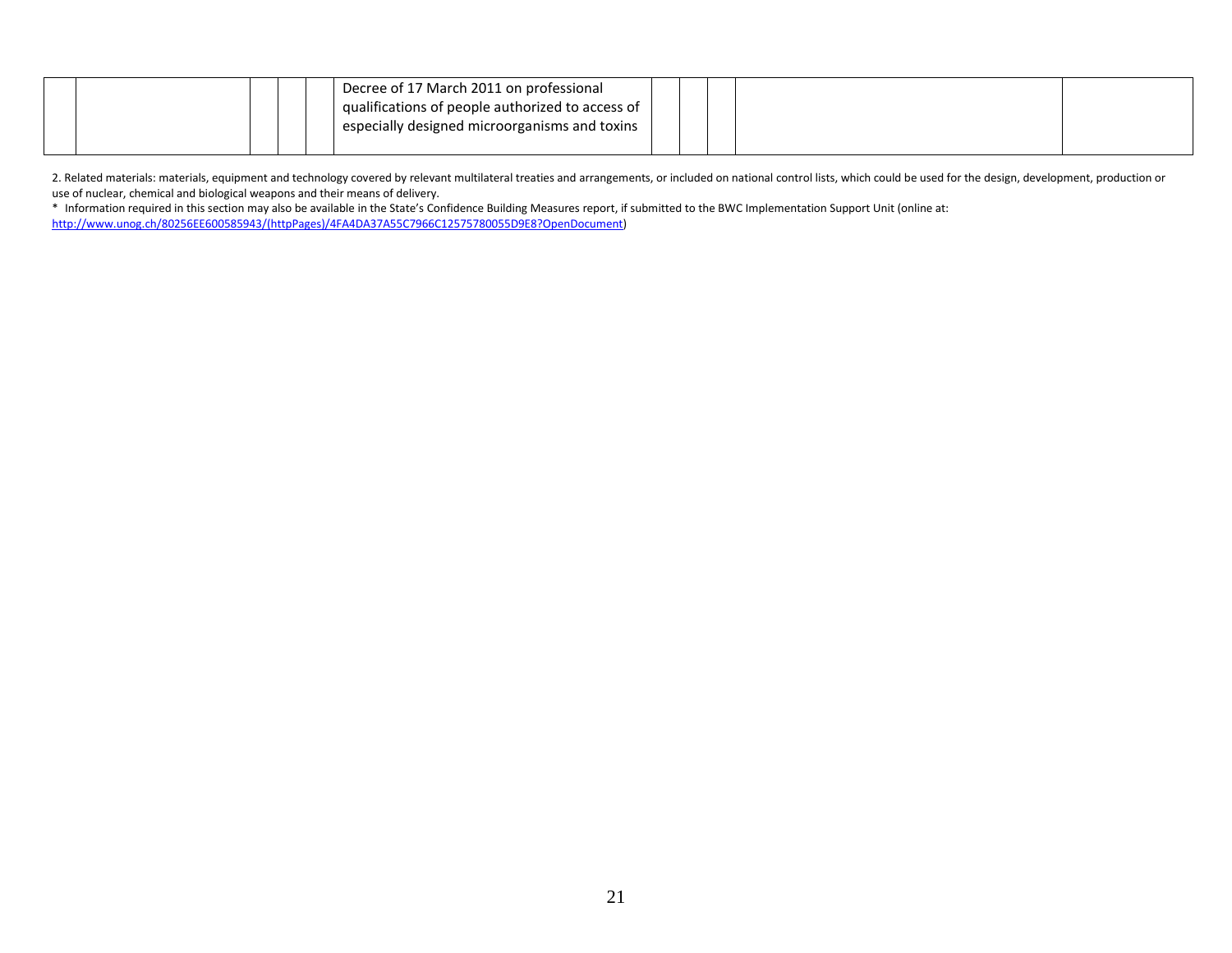#### **IV. OP 3 (a) and (b) - Account for/Secure/Physically protect NW including Related Materials (NW specific)**

|              | <b>Measures to establish</b><br>domestic controls to prevent<br>the proliferation of NW, and<br>their means of delivery;<br>controls over related<br>materials | <b>Source document</b>                                                                                                                                                                                                                                                                                                                                                                                                                                                                                                                                                                                                                                                                                       |  |  |  |  |  |  |
|--------------|----------------------------------------------------------------------------------------------------------------------------------------------------------------|--------------------------------------------------------------------------------------------------------------------------------------------------------------------------------------------------------------------------------------------------------------------------------------------------------------------------------------------------------------------------------------------------------------------------------------------------------------------------------------------------------------------------------------------------------------------------------------------------------------------------------------------------------------------------------------------------------------|--|--|--|--|--|--|
| $\mathbf{1}$ | National regulatory<br>authority                                                                                                                               | Acts establishing the National Authority<br>Parliament: Constitution of 4 October 1958<br>Prime minister: Constitution of 4 October 1958<br>Ministry in charge of Energy - Nuclear security department: Decree of 9 July 2008, modified by the decree of 31 December<br>2019 (organization of central administration of the ministry of Ecology, Energy, sustainable development)<br>Atomic Energy Commission, articles L.332-1 à 7 of the Research Code, related to decree 2016-311 of 17 March 2016 and<br>2018-44 of 26 January 2018 related to the organization of the Commission<br>Regulation (Euratom) 302/2005 of 8 February 2005 related to enforcement of Euratom control of security requirements |  |  |  |  |  |  |
| 2            | Licensing of nuclear<br>installations/entities/<br>use of materials                                                                                            | Defense Code, articles L1333-2 and L1333-3, R.1333-1 to R.1333-19 and R.1333-70 to R.1333-74 (authorization/declaration<br>and control on import, export, manufacture, possess, transfer, use and transport)<br>Defense Code, articles L1333-4 to L1333-13-1 and R. 1333-76 to D1333-79 (precisions and enforcement)<br>Orders of 3 and 5 August 2011<br>Order of 3 and 5 August 2011 deal with authorization for activities related to nuclear materials facilities                                                                                                                                                                                                                                         |  |  |  |  |  |  |
| 3            | IAEA Safeguards<br>Agreements                                                                                                                                  | Safeguards Agreement France/ EURATOM/IAEA (INFCIRC/290 /Add.1).<br>Additional Protocol France/ EURATOM/IAEA in force 30 April 2004<br>France/Euratom/AIEA agreement related to safeguards on misappropriation of nuclear materials and protocol to Small<br>quantity materials (decree 2019-781 of 24 July 2019)<br>The IAEA inspects nuclear and related facilities under safeguards agreements.                                                                                                                                                                                                                                                                                                            |  |  |  |  |  |  |
| 4            | IAEA Code of Conduct<br>on Safety and Security<br>of Radioactive Sources                                                                                       | Expressed support to IAEA DG (Letter from Governor for France on 7 January 2004)<br>Order 2012-6 of 5 January 2012                                                                                                                                                                                                                                                                                                                                                                                                                                                                                                                                                                                           |  |  |  |  |  |  |
| 5            | Supplementary<br>Guidance on the Import<br>and Export of<br>Radioactive Sources of<br>the Code of Conduct on<br>the Safety and Security                        | Expressed support                                                                                                                                                                                                                                                                                                                                                                                                                                                                                                                                                                                                                                                                                            |  |  |  |  |  |  |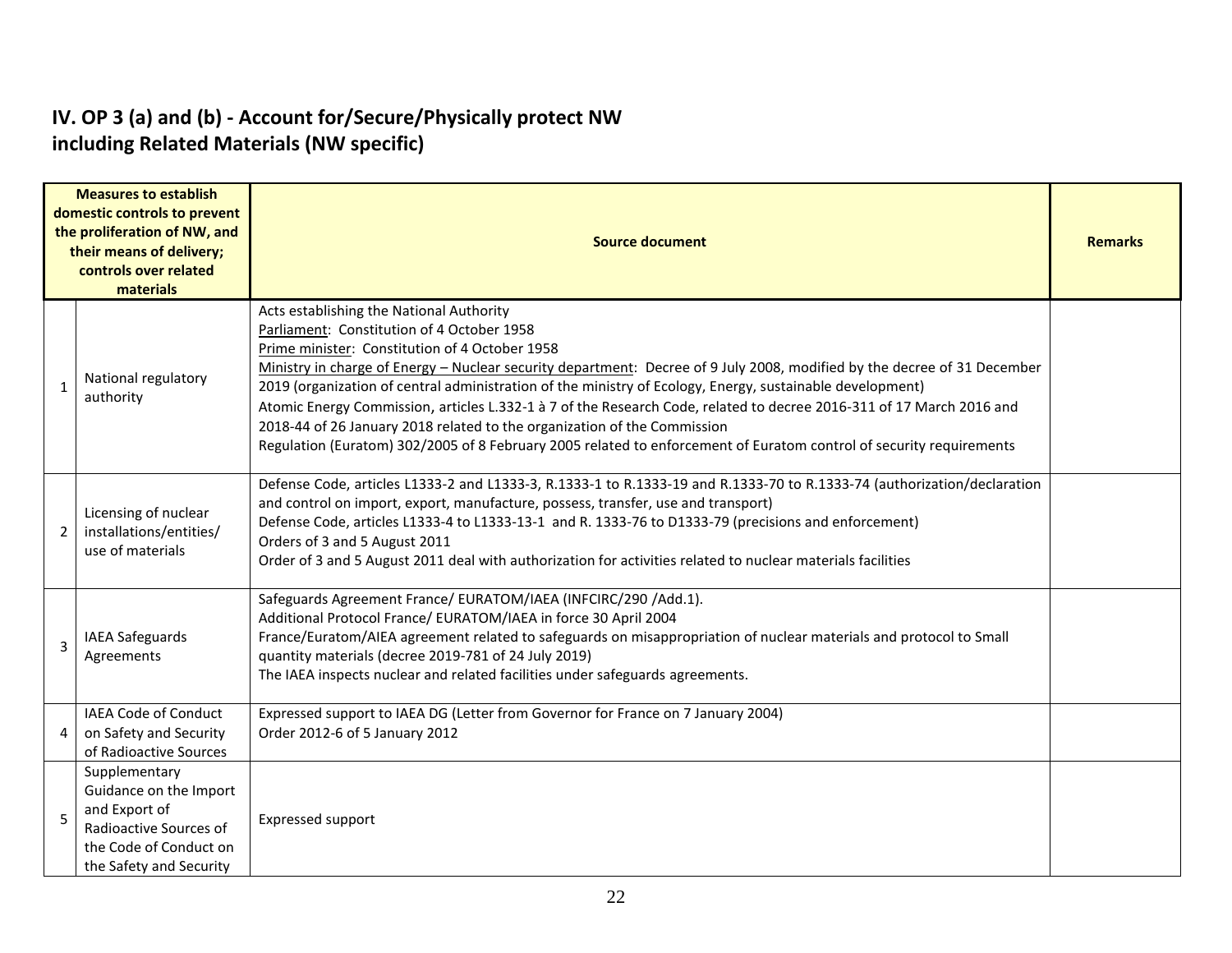|    | of Radioactive Sources                                                                                                                                |                                                                                                                                                                                                                                                                         |  |
|----|-------------------------------------------------------------------------------------------------------------------------------------------------------|-------------------------------------------------------------------------------------------------------------------------------------------------------------------------------------------------------------------------------------------------------------------------|--|
| 6  | <b>IAEA</b> Incident and<br><b>Trafficking Database</b>                                                                                               | Participates in Database Programme since 1995 (incident and traffic databases (ITBD))                                                                                                                                                                                   |  |
|    | <b>Integrated Nuclear</b><br><b>Security Support Plan</b><br>(INSSP) / International<br><b>Physical Protection</b><br><b>Advisory Service (IPPAS)</b> | Participates in IAEA assessment missions<br>France hosted two IAEA IPPAS missions, in 2011 and 2018                                                                                                                                                                     |  |
| 8  | Applying the physical<br>protection<br>recommendations in<br>INFCIRC/225/Rev.5                                                                        | <b>Endorsed by France</b>                                                                                                                                                                                                                                               |  |
| 9  | Other Agreements<br>related to IAEA                                                                                                                   | Support to the universalization of the statement for strengthening nuclear security (INFCIRC/910)<br>Support to the statement on the mitigation of internal threats (INFCIRC/908)                                                                                       |  |
| 10 | National legislation and<br>regulations related to<br>nuclear material<br>including CPPNM                                                             | Acts No. 89-433 and 89-434 of 30 June 1989<br>Decree 92-110 of 3 February 1992<br>Law 2012-1473 of 28 December 2012 (amendment)<br>Decree 2016-1149 of 24 August 2016<br>Defense Code, articles L1332-1 to L1333-6 and L1333-1 to L1333-14<br>Penal Code, article 421-1 |  |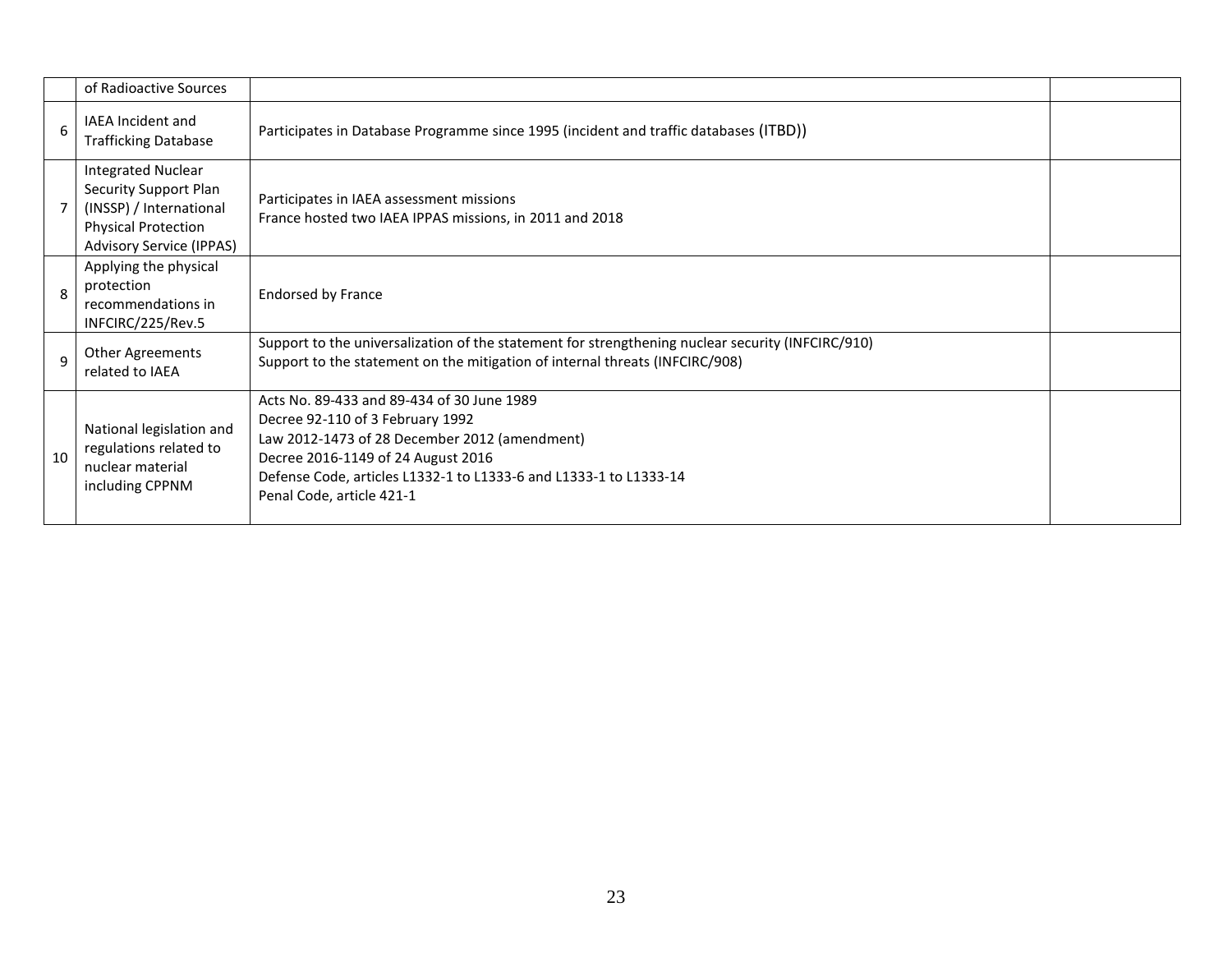#### **V. OP 3 (a) and (b) - Account for/Secure/Physically protect CW including Related Materials (CW specific)**

|              | <b>Measures to establish</b><br>domestic controls to prevent<br>the proliferation of CW, and<br>their means of delivery;<br>controls over related<br>materials | <b>Source document</b>                                                                                                                                                                                                                                                                                                                                                                                                                                                                                                                                                                                                                                                                                                                                                                                                                                                                                                                                                                                                                                                                                   |  |  |  |  |  |  |
|--------------|----------------------------------------------------------------------------------------------------------------------------------------------------------------|----------------------------------------------------------------------------------------------------------------------------------------------------------------------------------------------------------------------------------------------------------------------------------------------------------------------------------------------------------------------------------------------------------------------------------------------------------------------------------------------------------------------------------------------------------------------------------------------------------------------------------------------------------------------------------------------------------------------------------------------------------------------------------------------------------------------------------------------------------------------------------------------------------------------------------------------------------------------------------------------------------------------------------------------------------------------------------------------------------|--|--|--|--|--|--|
| $\mathbf{1}$ | National CWC authority                                                                                                                                         | Decree n. 98-36 dated 16 January 1998 regarding the distribution of administrative skills for the implementation of the<br>Convention of 13 January 1993 on the Prohibition of the Development, Production, Stockpiling and Use of Chemical<br>Weapons and on Their Destruction, Art. 4<br>Defense Code, articles D2342-95 to D2342-97 (inter-ministerial committee for enforcement of CWC and Convention of<br>Paris), D2342-98 (Foreign affairs minister as national authority), D2342-99 (Defense minister for enforcement of CWC on the<br>area of military sites), D2342-100 (Minister of interior security, responsible for collect, transport and storage of chemical<br>ammunitions until sites dismantling and of old chemical weapons), D2342-101 (Minister of Industry, responsible for<br>Convention de Paris for civil infrastructures, except for sites under the competency of Foreign affairs minister, Defense<br>minister, Outre-mer and customs minister), D2342-102 (Minister responsible for Customs, responsible for Convention of<br>Paris related importations and exportations) |  |  |  |  |  |  |
| 2            | Licensing/registration of<br>installations/facilities/<br>persons/entities/use/<br>handling of related<br>materials                                            | Defense Code, articles L1332-1 to L1332-7, L1332-2-1, R1332-22-1 to R1332-22-3, L2342-4 (prohibition for conception,<br>building or use of chemical production infrastructure), L2342-5 (declaration to operators), L2342-8 to L2342-11 (related to<br>table 1 chemical materials), L2342-12 to L2342-14 (related to table 2 chemical materials), L2342-15 to L2342-17 (related to<br>table 2 of CWC) and L2342-57 to L2342-81<br>Environment Code, article L512-1 to 512-21 (related to infrastructure under required authorization)                                                                                                                                                                                                                                                                                                                                                                                                                                                                                                                                                                    |  |  |  |  |  |  |
| 3            | Old or abandoned<br>chemical weapons                                                                                                                           | Defense Code, articles L2342-5 (declaration to national authority of old chemical weapons), L2342-6 (obligation to<br>neutralize old chemical weapons), L2342-60 and L2342-62 and L2342-66 (related to sanctions), L2342-100 (Minister of<br>interior security is responsible for declaration, collect, transport and storage of old chemical ammunitions)                                                                                                                                                                                                                                                                                                                                                                                                                                                                                                                                                                                                                                                                                                                                               |  |  |  |  |  |  |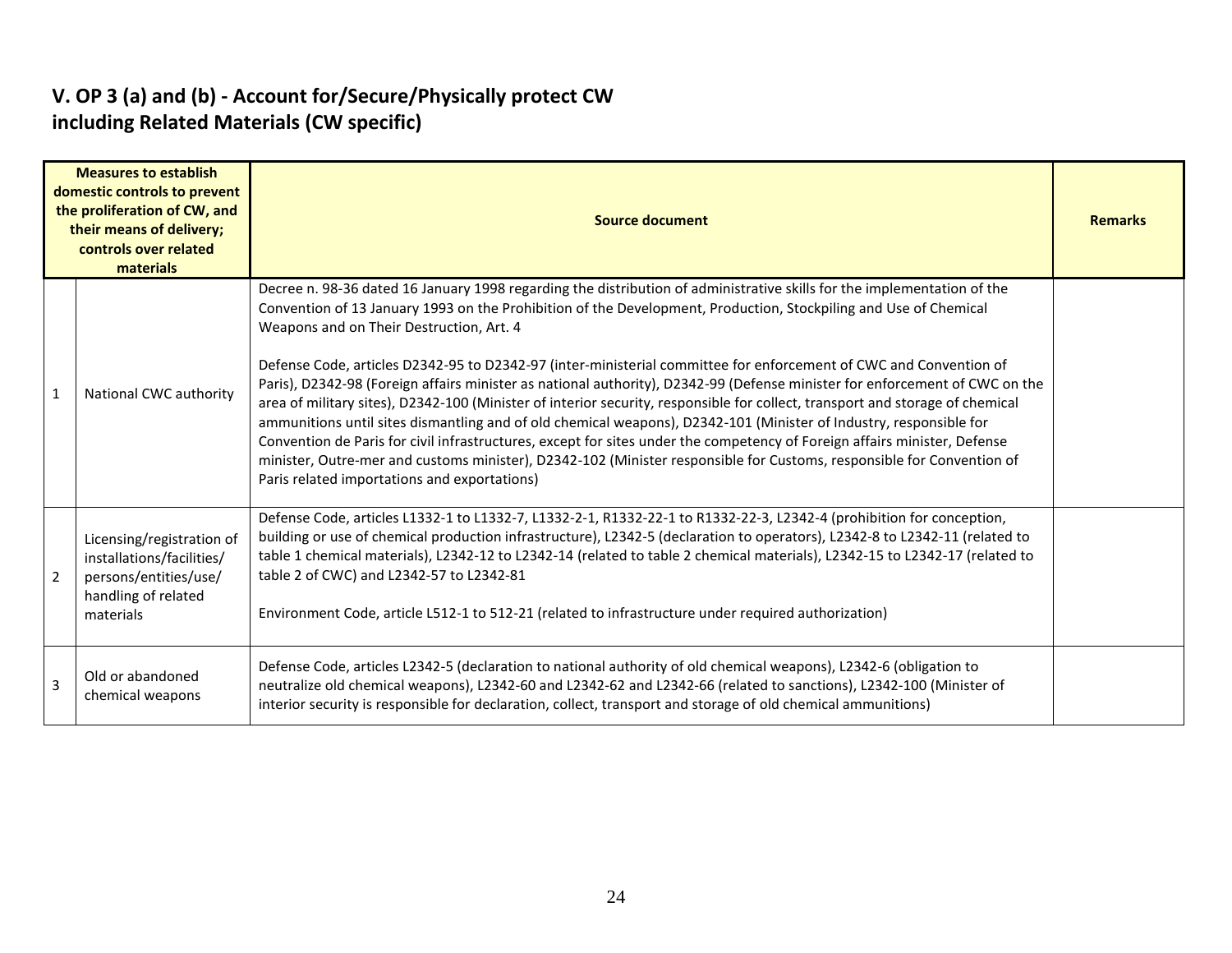## **VI. OP 3 (a) and (b) - Account for/Secure/Physically protect BW including Related Materials (BW specific)**

| <b>Measures to establish</b><br>domestic controls to prevent<br>the proliferation of BW, their<br>means of delivery; controls<br>over related materials |                                                                                                          | <b>Source document</b>                                                                                                                                                                                                                                                                                                                                                                                                                                                                                                                                                                                                                                                                                                                                                                                                                                                                                                                  |  |  |  |  |  |  |  |  |
|---------------------------------------------------------------------------------------------------------------------------------------------------------|----------------------------------------------------------------------------------------------------------|-----------------------------------------------------------------------------------------------------------------------------------------------------------------------------------------------------------------------------------------------------------------------------------------------------------------------------------------------------------------------------------------------------------------------------------------------------------------------------------------------------------------------------------------------------------------------------------------------------------------------------------------------------------------------------------------------------------------------------------------------------------------------------------------------------------------------------------------------------------------------------------------------------------------------------------------|--|--|--|--|--|--|--|--|
|                                                                                                                                                         | Licensing/registration of<br>installations/facilities/<br>persons/entities/use/<br>handling of materials | Defense Code: article L1332-2-1 and articles R1332-22-1 to R1332-22-3.<br>Public Health Code, articles L 5139-1 to L5139-3 and R5139-1 to R5139-3<br>Decree 2010-736 of 30 June 2010 introduce biosafety good practices in the regime of especially designed microorganisms<br>and toxins<br>Decree of 17 March 2011 on professional qualifications of people authorized to access of especially designed<br>microorganisms and toxins<br>Decree of 30 April 2012 on a list of micro-organisms and toxins related to the Public health code, article L5139-1<br>Environment Code, articles L531-3 (related to the High council on biotechnologies), R531-7 to R531-28 (organization of the<br>High council on biotechnologies)<br>Directive 2009/41/CE of 6 May 2009 related to the use of GMO's<br>Public health Code, articles L5139-1 to L5139-3 (authorization by ANSM) and L5311-1 to L5311-5 (related to ANSM mission<br>of ANSM) |  |  |  |  |  |  |  |  |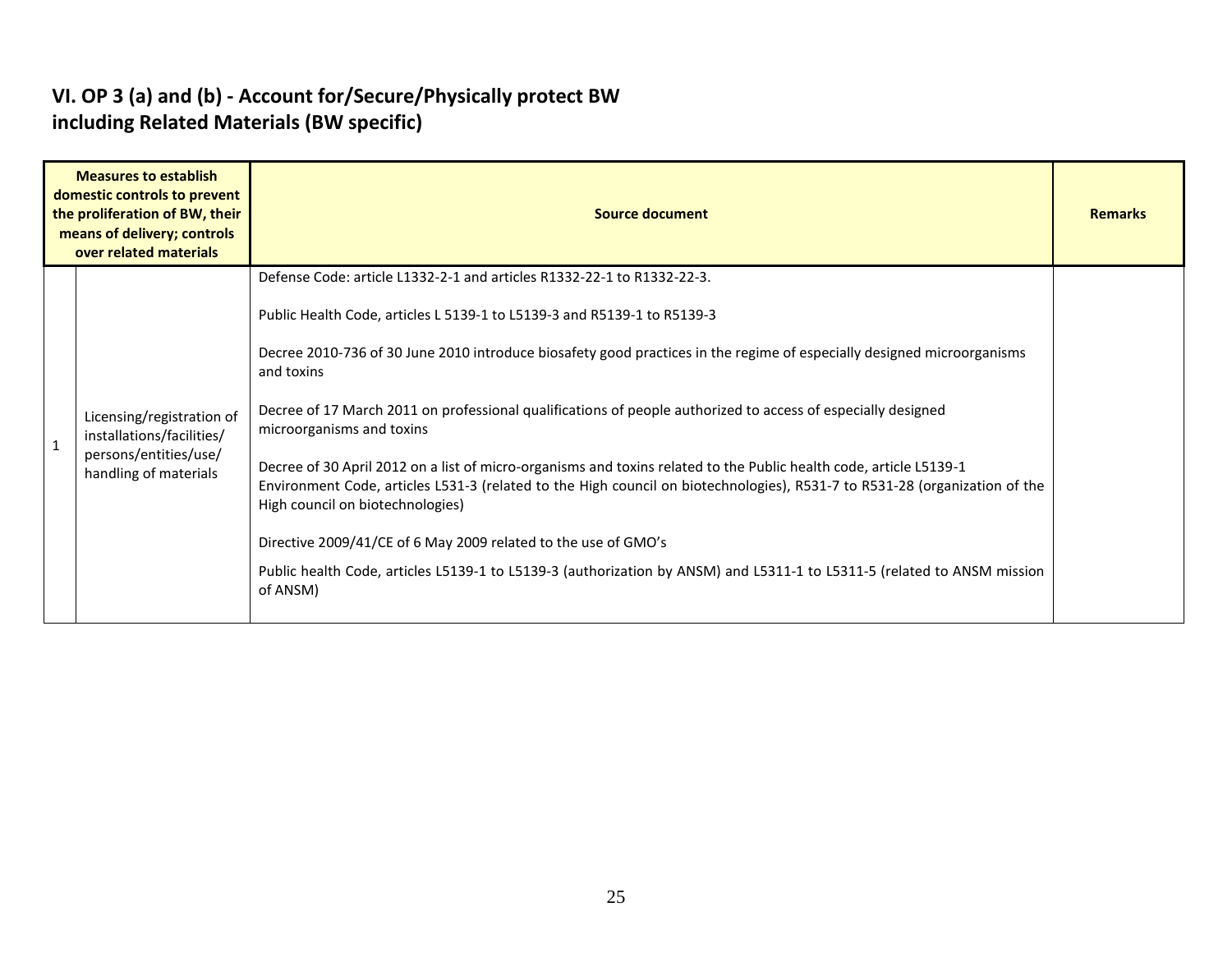#### **VII. OP 3 (c) and (d) and related matters from OP 6 - Controls of NW, CW and BW, including Related Materials**

| <b>Border controls and export</b><br>and trans-shipment controls<br>to prevent the proliferation |                                                                                  |                     |                  |                   | <b>National legal framework</b>                                                                                                                                                                                                                                                                                                                                                                                                                                                                                                                                                                                                                                                                                                                                                                    |                      |              |           | <b>Enforcement and civil/criminal penalties</b>                                                                                                                                                                             |                |
|--------------------------------------------------------------------------------------------------|----------------------------------------------------------------------------------|---------------------|------------------|-------------------|----------------------------------------------------------------------------------------------------------------------------------------------------------------------------------------------------------------------------------------------------------------------------------------------------------------------------------------------------------------------------------------------------------------------------------------------------------------------------------------------------------------------------------------------------------------------------------------------------------------------------------------------------------------------------------------------------------------------------------------------------------------------------------------------------|----------------------|--------------|-----------|-----------------------------------------------------------------------------------------------------------------------------------------------------------------------------------------------------------------------------|----------------|
|                                                                                                  | of nuclear, chemical and                                                         |                     | $X$ /?           |                   |                                                                                                                                                                                                                                                                                                                                                                                                                                                                                                                                                                                                                                                                                                                                                                                                    |                      | $X$ /?       |           |                                                                                                                                                                                                                             | <b>Remarks</b> |
| biological weapons and their<br>means of delivery including<br>related materials                 |                                                                                  | N<br>W <sub>1</sub> | $\mathbf c$<br>W | $\mathbf{B}$<br>W | <b>Source document</b>                                                                                                                                                                                                                                                                                                                                                                                                                                                                                                                                                                                                                                                                                                                                                                             | N.<br>W <sub>1</sub> | $\mathsf{C}$ | B.<br>w w | <b>Source document</b>                                                                                                                                                                                                      |                |
| 1                                                                                                | Border control to<br>detect, deter, prevent<br>and combat illicit<br>trafficking | X                   | X                | $\mathsf{x}$      | NW/CW/BW:<br>Council Regulation 2913/1992 (Community<br>Customs Code)<br>Regulation CEE n° 952/2013 of the European<br>Parliament and of the Council of 9 October<br>2013 (establishment of the Community Custom<br>Code), article 46 "Control of goods/Risk<br>management and customs controls"<br>Ordonnance 2016-1687 of 8 December 2016<br>related to the Custom Code (Custom border<br>survey<br>Commission Regulation 2454/1993<br>(Implementing provisions to the Community<br>Customs Code)<br>EU Regulation no. 648 of 13 April 2005<br>(Security Amendment)<br>Customs Code, articles 43, 44 and 60 to 66:<br>investigation of violations<br>NW:<br>Decree n° 2018-434 of 4 June 2018 modifying<br>article R.1333-102 of the Code of Public Health<br>(detection of radioactive sources) | $\mathsf{x}$         | x            | X         | NW/CW/BW:<br>Ministries of Justice, of Interior and of Defense<br>are involved<br>National Customs Information and<br>Investigation Department: centralizes and<br>analyses data<br>Custom Code, articles 38, 61bis and 414 |                |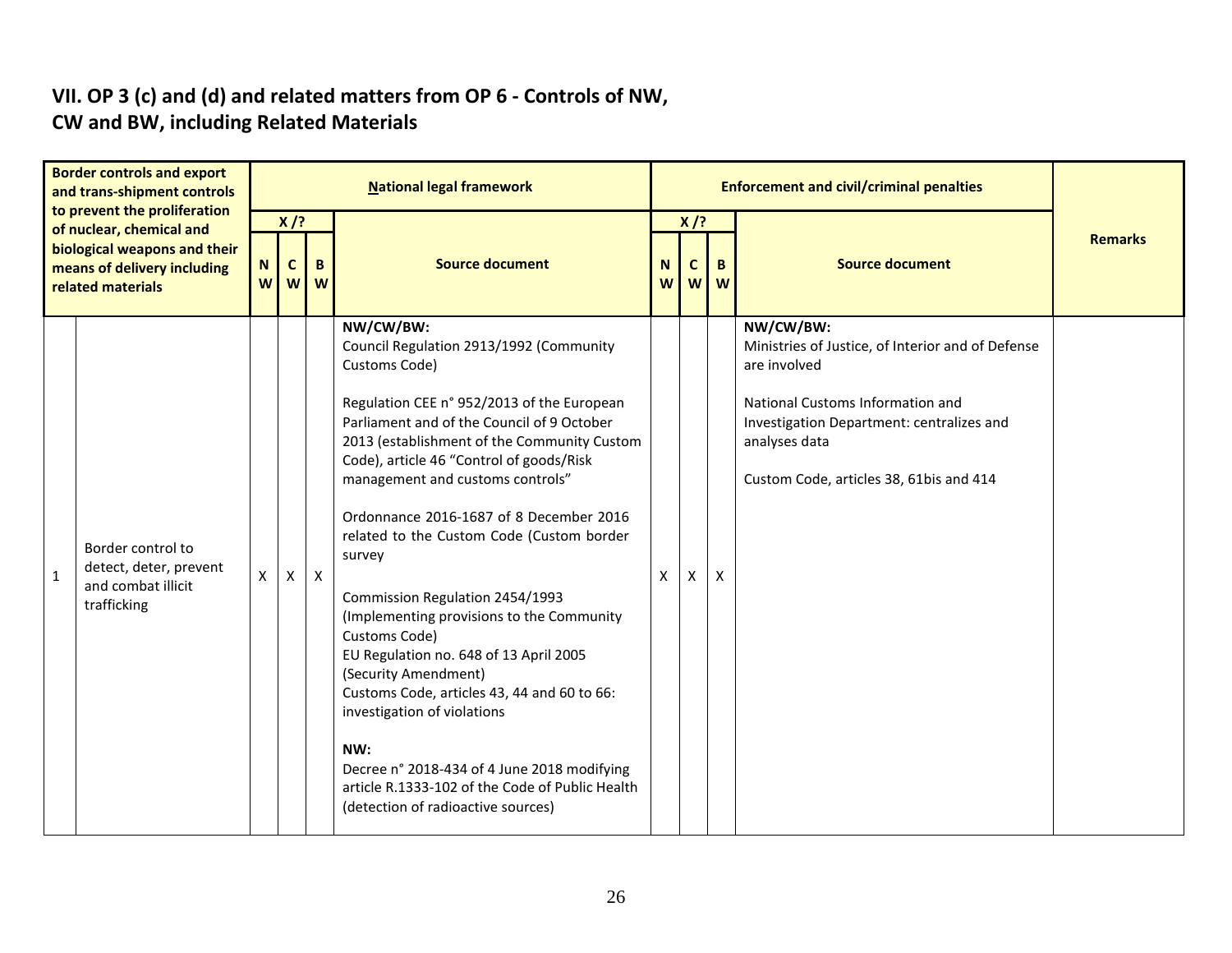| $\overline{2}$ | Law enforcement to<br>detect, deter, prevent<br>and combat illicit<br>trafficking | X | X              | X            | NW/CW/BW:<br>Order 2019-414 of 7 May 2019 modifying Law<br>94-589 of 15 July 1994 against maritime piracy                                                                                                                                                                                                                                                                                                                                                                                                                                                                                                                                                                                                           | X | X | $\mathsf{X}$ | NW/CW/BW:<br>Ministries of Justice, of Interior and Defense<br>are involved<br>Sanctions defined by Defense, Penal and Public<br><b>Health Codes</b><br>Public Health, article R1333-102                                                                                                                                                                                                                                                   |  |
|----------------|-----------------------------------------------------------------------------------|---|----------------|--------------|---------------------------------------------------------------------------------------------------------------------------------------------------------------------------------------------------------------------------------------------------------------------------------------------------------------------------------------------------------------------------------------------------------------------------------------------------------------------------------------------------------------------------------------------------------------------------------------------------------------------------------------------------------------------------------------------------------------------|---|---|--------------|--------------------------------------------------------------------------------------------------------------------------------------------------------------------------------------------------------------------------------------------------------------------------------------------------------------------------------------------------------------------------------------------------------------------------------------------|--|
| $\overline{3}$ | Border control detection<br>measures                                              | X | $\pmb{\times}$ | $\mathsf{X}$ | NW/CW/BW:<br>"Euritrack" project<br>EU Regulation no. 648 of 13 April 2005<br>(Security Amendment)New Computerised<br>Transit System (NCTS) - Security and Safety<br>Aspects is to be updated in its features as<br>required by Regulation (EC) 648/2005.<br>Replaced by: Regulation CEE n° 952/2013 of<br>the European Parliament and of the Council of<br>9 October 2013 (establishment of the<br>community custom code)                                                                                                                                                                                                                                                                                          | X | X | X            | NW/CW/BW:<br>Scanner equipment, ionscans, radiation<br>detection equipment                                                                                                                                                                                                                                                                                                                                                                 |  |
| 4              | Control of brokering                                                              | X | X              | $\mathsf{X}$ | NW/CW/BW:<br>Council Regulation (EC) No 428/2009 of 5 May<br>2009 setting up a Community regime for the<br>control of exports, transfer, brokering and<br>transit of dual-use items<br>European Council 2003/468/ CFSP of 23 June<br>2003 setting up a control on brokering.<br>European Council 2008/944/ CFSP of 8<br>December 2008 setting up the rules on control<br>of export related to military technologies and<br>equipment<br>Decree No 2018-1195 of 20 December 2018<br>Interior security Code, article R311-1<br>(definition of brokering)<br>Law No 2016-731 of 3 June 2016 against<br>organized crime and terrorism<br>Law No 2018-607 of 13 July 2018<br>Decree No. 2002-23 of January 2002 amending | X | X | $\mathsf{X}$ | NW/CW/BW:<br>Council Regulation (EC) No 428/2009 of 5 May<br>2009 setting up a Community regime for the<br>control of exports, transfer, brokering and<br>transit of dual-use items (Each Member State<br>should determine effective, proportionate and<br>dissuasive penalties applicable in the event of<br>breach of the provisions of this regulation)<br>Decree No 2002-23 of January 2002 amending<br>Decree No 95-589 of 6 May 1995 |  |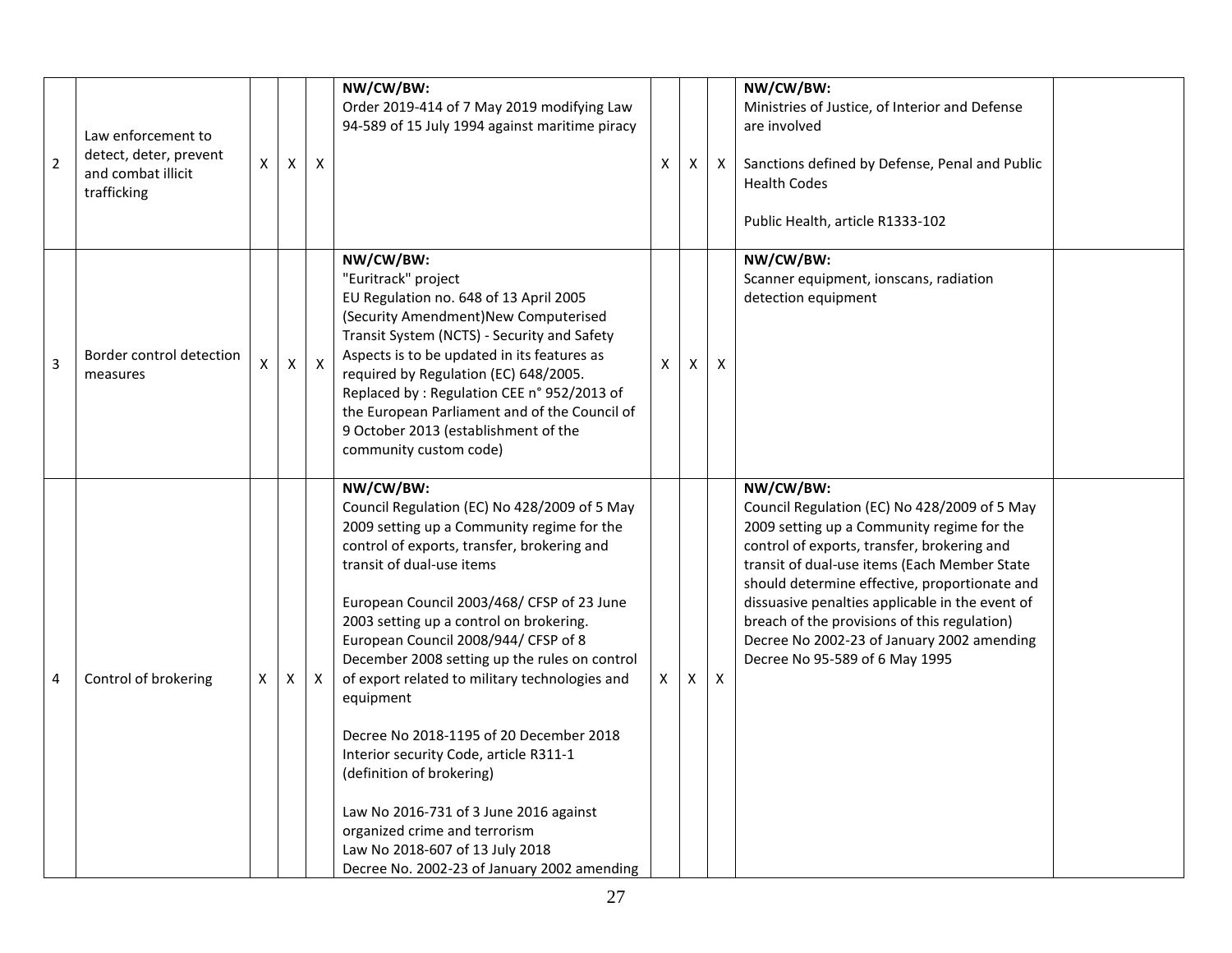|   |                                        |   |   |   | Decree No. 95-589 of 06 May 1995<br>Defense Code: articles L2331-1, L2331-2,<br>L2332-1, L2332-11, L2339-2 to L2339-4-1,<br>L2339-5, L233-9 to L2339-18<br>Decree n°2013-700 of 30 July 2013 amended in<br>2014<br>Defense code, modified by Law No 2011-266 of<br>14 March 2011 and Law 2013-1168 of 18<br>December 2013                                                                                                                                                                                                                                                                                                                                                                                                                                                                                                                                                                                                                                                                                                                                                                                                                                                    |    |   |              |                                                                                                                                                                                                                                                                                                                                                                                                                                                                                                                                                                                                                                                                                                                                                                                                                                                                                                                                                                                                                                                   |  |
|---|----------------------------------------|---|---|---|------------------------------------------------------------------------------------------------------------------------------------------------------------------------------------------------------------------------------------------------------------------------------------------------------------------------------------------------------------------------------------------------------------------------------------------------------------------------------------------------------------------------------------------------------------------------------------------------------------------------------------------------------------------------------------------------------------------------------------------------------------------------------------------------------------------------------------------------------------------------------------------------------------------------------------------------------------------------------------------------------------------------------------------------------------------------------------------------------------------------------------------------------------------------------|----|---|--------------|---------------------------------------------------------------------------------------------------------------------------------------------------------------------------------------------------------------------------------------------------------------------------------------------------------------------------------------------------------------------------------------------------------------------------------------------------------------------------------------------------------------------------------------------------------------------------------------------------------------------------------------------------------------------------------------------------------------------------------------------------------------------------------------------------------------------------------------------------------------------------------------------------------------------------------------------------------------------------------------------------------------------------------------------------|--|
| 5 | Export control<br>legislation in place | X | X | X | NW/CW/BW:<br>Council regulation (EC) No 428/2009 of 5 May<br>2009 setting up a Community regime for the<br>control of exports, transfer, brokering and<br>transit of dual-use items<br>Defense code, modified by law No 2016-731 of<br>3 June 2016, No 2018-607 of 13 July 2018,<br>Decree No 2018-542 of 29 June 2018 and<br>Decree 2020-68 of 30 January 2020<br>Defense Code, articles L2332-1, L2335-1 to<br>L2332-3, L2335-2 to L2335-16, L2336-1 and<br>L2339-1<br>Order of 2 October 1992 related to procedures<br>of exports and transfer of military goods, arms<br>and ammunitions (means of delivery under<br>category 1 of the Missile Technology Control<br>Regime)<br>Custom code, modified by Law 2011-266 of 14<br>March 2011 and Order 2016-128 of 10<br>February 2016<br>Customs Code, art. 38: prohibition of goods the<br>import or export of which is forbidden in any<br>way or subject to restrictions<br>Decree No. 2001-1192 of 13 December 2001<br>on export and import controls and on the<br>transfer of dual-use goods and technologies as<br>amended by Decree No. 2010-292 of 18 March<br>2010<br>Order of 13 December 2001 related to export | X. | X | $\mathsf{X}$ | NW/CW/BW:<br>Interministerial Commission for War<br>equipment - Commission interministérielle<br>pour l'étude des exportations de matériels de<br>guerre (CIEEMG)<br>Ministry of foreign affairs, Service des biens à<br>double-usage (SBDU, Dual-use goods service)<br>Commission interministérielle des biens à<br>double-usage (CIBDU, inter-agency commission<br>for dual-use goods) and Commission<br>interministérielle pour l'étude des exportations<br>de materiels de guerre (CIEEMG, Inter-Agency<br>Commission for the export control of war<br>equipment)<br>Customs Code, articles 38 (Prohibited goods<br>definition), 59 septies (procedure related with<br>dual-good use export license), 60, 61bis, 63ter<br>and 64 (Customs agents prerogatives), 414<br>(penalties against export of prohibited goods),<br>417, 423, 426 and 428 (definition of smuggling)<br>427(7) (export without declaration of<br>prohibited goods)<br>Defense Code, articles L2332-1,<br>L2335-1 to L2335-3, L2335-2 to L2335-16,<br>L2336-1 and L2339-1 |  |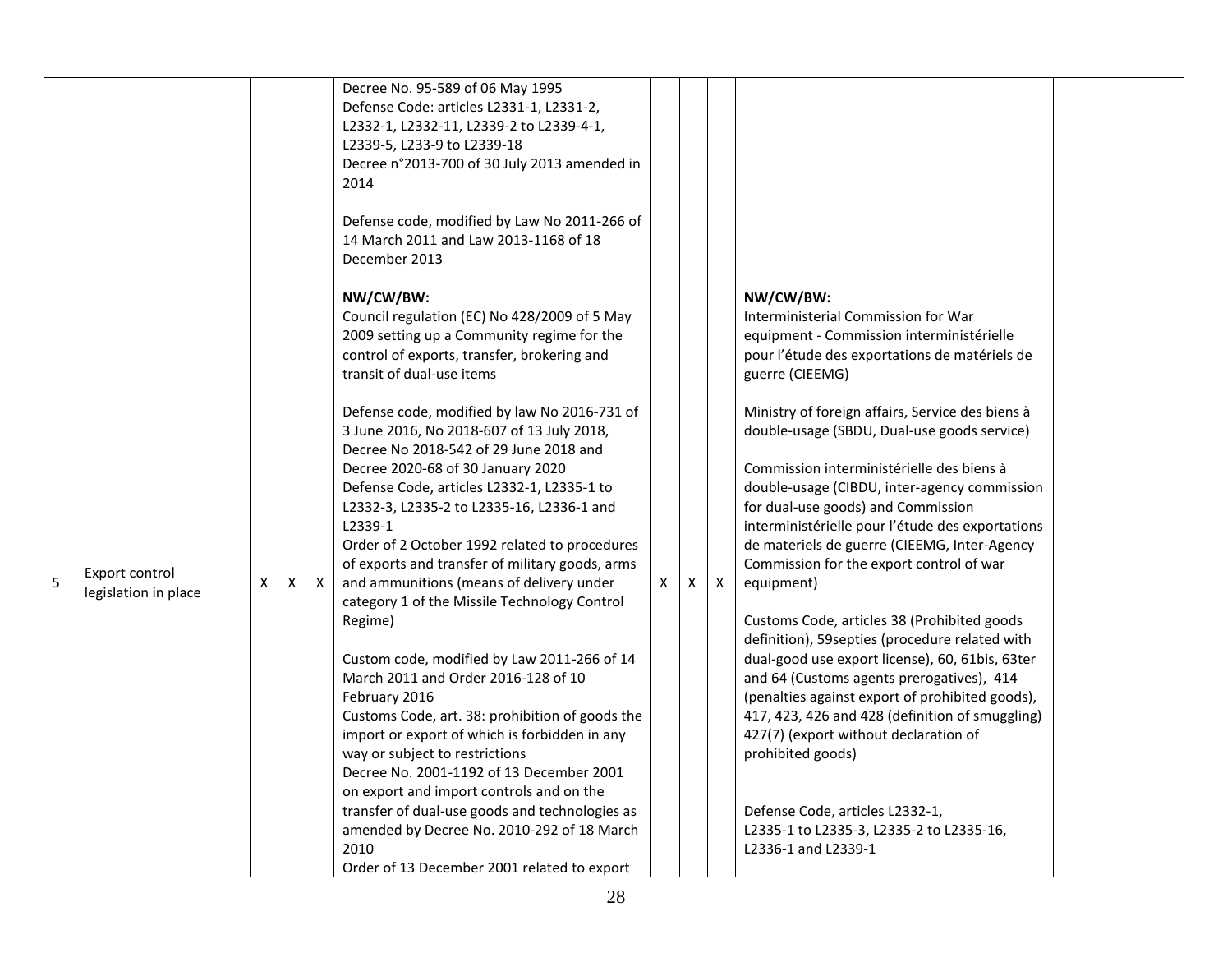|   |                                       |   |              |              | control and transfer to European community of<br>dual technologies and dual-use goods<br>NW:<br>Defense Code, articles L1333-1 (Scope of<br>nuclear materials), L1333-2 (Control of<br>exportations) to L1333-13 (precisions related<br>to L1333-2), R1333-3 to 10 (regulations related<br>to L1333-2)                                                                                                                                                                                                                                                                                    |   |     |              | NW:<br>Defense Code, articles L1333-1 to L1333-13.<br>R1333-3 to R1333-10<br>Defense Code, Articles L1333-13-1 (penalties<br>for export without authorization or unlawfully<br>getting this authorization), L1333-13-4 (details<br>related Article L1333-13-1), L1333-13-7 & 8<br>(details related to L1333-13-1 & 4)                                                                                                                                                                                                                                                                                                                            |  |
|---|---------------------------------------|---|--------------|--------------|-------------------------------------------------------------------------------------------------------------------------------------------------------------------------------------------------------------------------------------------------------------------------------------------------------------------------------------------------------------------------------------------------------------------------------------------------------------------------------------------------------------------------------------------------------------------------------------------|---|-----|--------------|--------------------------------------------------------------------------------------------------------------------------------------------------------------------------------------------------------------------------------------------------------------------------------------------------------------------------------------------------------------------------------------------------------------------------------------------------------------------------------------------------------------------------------------------------------------------------------------------------------------------------------------------------|--|
|   |                                       |   |              |              | CW:<br>Defense code, modified by Decree No 2020-68<br>of 30 January 2020<br>BW:<br><b>Public Health Code</b><br>Order of 22 September 2001 as amended by<br>the Orders of 15 January and 30 July 2004<br>related to import/export, possess, acquire and<br>transport of certain agents responsible for<br>infectious diseases, micro-organism, pathogens<br>and toxins                                                                                                                                                                                                                    |   |     |              |                                                                                                                                                                                                                                                                                                                                                                                                                                                                                                                                                                                                                                                  |  |
| 6 | Licensing provisions and<br>Authority | X | $\mathsf{X}$ | $\mathsf{X}$ | NW/CW/BW:<br>Council regulation (EC) No 428/2009 of 5 May<br>2009 setting up a Community regime for the<br>control of exports, transfer, brokering and<br>transit of dual-use items<br>Defense Code, articles L2332-1, L2335-1 to<br>L2335-to L2335-16, L2336-1 and L2339-1<br>Order of 2 October 1992: means of delivery<br>under category 1 of the Missile Technology<br>Control Regime<br>Decree No. 2001-1192 of 13 December 2001<br>on export and import controls and on the<br>transfer of dual-use goods and technologies as<br>amended by Decree No. 2010-292 of 18 March<br>2010 | X | X I | $\mathsf{X}$ | NW/CW/BW:<br>Export applications that pose a risk of<br>proliferation of weapons of mass destruction<br>are denied<br>Customs Code, articles 38, 59 septies, 60, 61 bis,<br>63ter, 64 and 414 to 429<br>Intracommunity declarations of trade in goods.<br>Ministry of the Economy, Finance and Industry<br>- Directorate-General for Customs and<br><b>Indirect Taxation</b><br>Ministry of foreign affairs, Service des biens à<br>double-usage (SBDU, Dual-use goods service)<br>Service des biens à double usage (SBDU) Dual-<br>use goods Unit: subsidiary to the Direction<br>générale des entreprises (DGE) of the Ministry<br>of Economy. |  |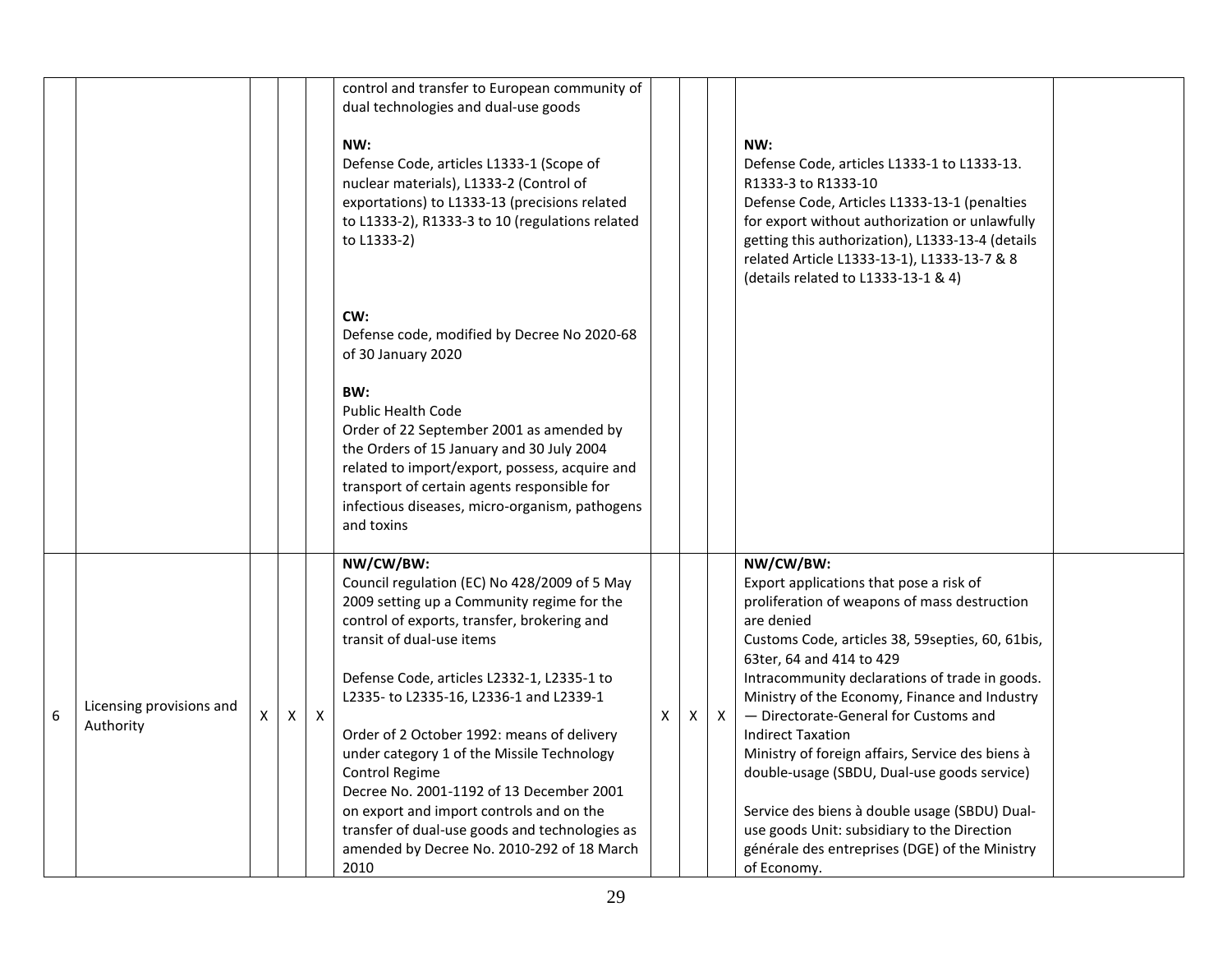|  | Order of 13 December 2001 related to export<br>control of dual technologies and dual use<br>goods, modified by orders of 27 February 2018<br>and 20 February 2019.<br>Customs Code, article 38: prohibition of goods<br>the import or export of which is forbidden in<br>any way or subject to restrictions                                                                                                                   | Commission interministérielle des biens à<br>double-usage (CIBDU, inter-agency commission<br>for dual-use goods) and Commission<br>interministérielle pour l'étude des exportations<br>de materiels de guerre (CIEEMG, Inter-Agency<br>Commission for the export control of war<br>equipment)<br>Defense Code, articles L2332-1,<br>L2335-1 to L2335-3, L2335-2 to L2335-16,<br>L2336-1 and L2339-1.                                                                              |
|--|-------------------------------------------------------------------------------------------------------------------------------------------------------------------------------------------------------------------------------------------------------------------------------------------------------------------------------------------------------------------------------------------------------------------------------|-----------------------------------------------------------------------------------------------------------------------------------------------------------------------------------------------------------------------------------------------------------------------------------------------------------------------------------------------------------------------------------------------------------------------------------------------------------------------------------|
|  | NW:<br>Code of Defense, article R1333-3 (regulations<br>over authorization to export)                                                                                                                                                                                                                                                                                                                                         | NW:<br>Départementde la sécurité nucléaire, Service<br>du Haut fonctionnaire de défense et de sécurité<br>of Ministère de la Transition Écologique,<br>(Department for nuclear security, Senior<br>official for defense and security, ministry for an<br>ecological transition) as the ministry in charge<br>of energy, competent authority in charge of<br>the protection of nuclear material, nuclear<br>facilities, transports of nuclear material, and<br>radioactive sources |
|  | CW:<br>Public Health Code.<br>Law No. 2004-806 of 9 August 2004 as<br>amended by Law 2009-879 of 21 July 2009<br>defines regime of authorization for exportation<br>and importation of microorganisms and toxins<br>(including ricin and saxitoxin)<br>Defense code, modified by Decree No 2020-68<br>of 30 January 2020<br>Defense Code, articles R2342-20, R2342-25,<br>R2342-26, R2342-28, R2342-29, R2342-30,<br>R2342-32 |                                                                                                                                                                                                                                                                                                                                                                                                                                                                                   |
|  | BW:<br>Council regulation (EC) No 1183/2007.<br><b>Public Health Code</b><br>Law No. 2004-806 of 9 August 2004 as<br>amended by Law 2009-879 of 21 July 2009<br>defines regime of authorization for exportation                                                                                                                                                                                                               |                                                                                                                                                                                                                                                                                                                                                                                                                                                                                   |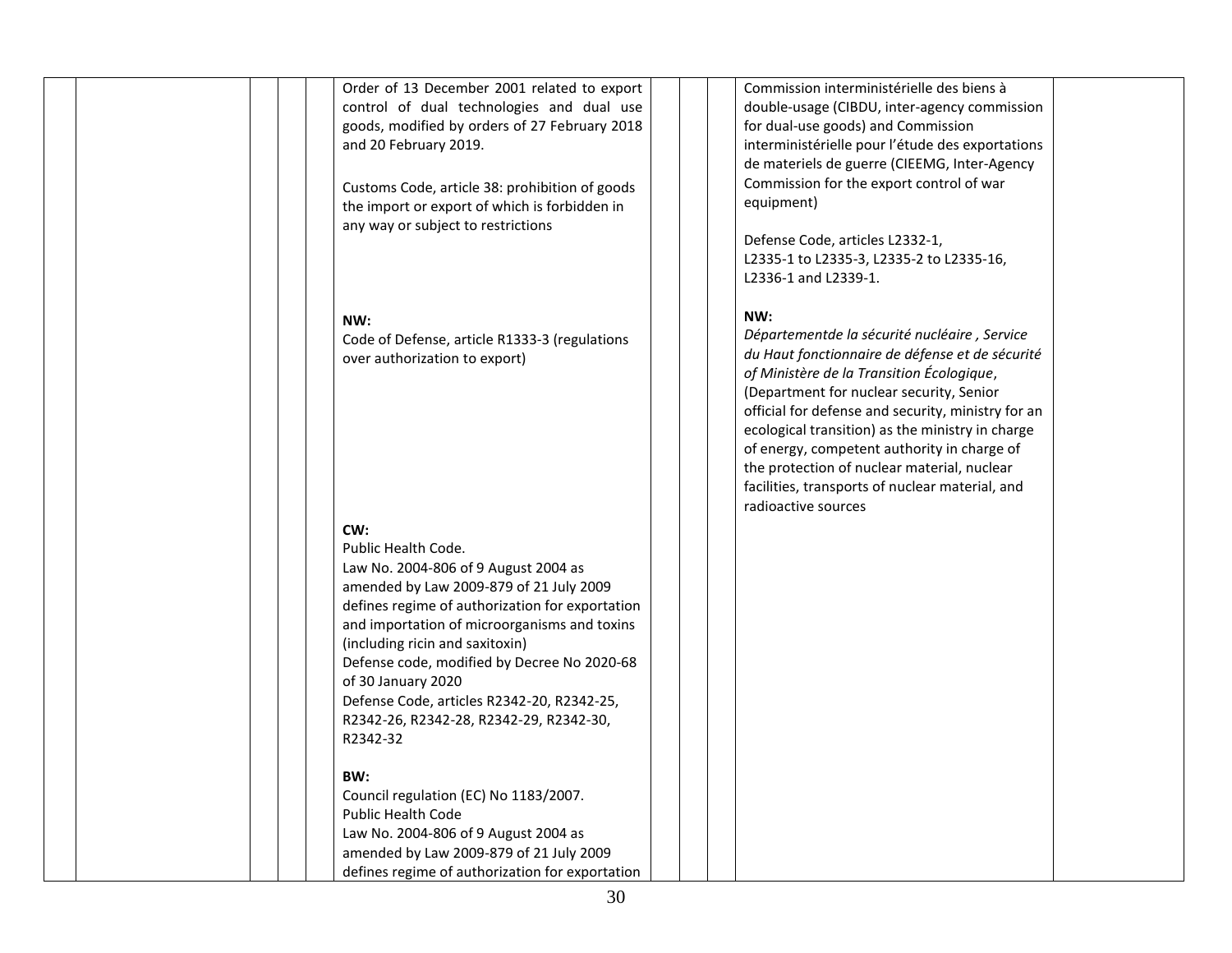|                |                                                            |   |   |              | and importation of microorganisms and toxins                                                                                                                                                                                                                                                                                                                                                                                                                                                                                                                                                                                                                                                                                                                                                                                                                                                                                                                                                                                                                                                                                                                                                                                                                                                                                                                          |   |   |   |                                                                                                                                                                                                                                                                                                                                                                                                                                                                                                                                                                 |  |
|----------------|------------------------------------------------------------|---|---|--------------|-----------------------------------------------------------------------------------------------------------------------------------------------------------------------------------------------------------------------------------------------------------------------------------------------------------------------------------------------------------------------------------------------------------------------------------------------------------------------------------------------------------------------------------------------------------------------------------------------------------------------------------------------------------------------------------------------------------------------------------------------------------------------------------------------------------------------------------------------------------------------------------------------------------------------------------------------------------------------------------------------------------------------------------------------------------------------------------------------------------------------------------------------------------------------------------------------------------------------------------------------------------------------------------------------------------------------------------------------------------------------|---|---|---|-----------------------------------------------------------------------------------------------------------------------------------------------------------------------------------------------------------------------------------------------------------------------------------------------------------------------------------------------------------------------------------------------------------------------------------------------------------------------------------------------------------------------------------------------------------------|--|
| $\overline{7}$ | Control lists of<br>materials, equipment<br>and technology | X | X | $\mathsf{X}$ | NW/CW/BW:<br>Council regulation (EC) No 428/2009 of 5 May<br>2009 setting up a Community regime for the<br>control of exports, transfer, brokering and<br>transit of dual-use items<br>European Union common list of military<br>equipment covered by common posture<br>2008/944/CFSP of the European Council<br>Regulation EC n°1232/2011 of 16 November<br>2011, amending Council Regulation (EC) No<br>428/2009 setting up a Community regime for<br>the control of exports, transfer, brokering and<br>transit of dual-use items<br>Regulation EC n°388/2012 of 19 April 2012<br>Council regulation (EU) No. 1382/2014 of 22<br>October amending European List of dual use<br>goods and technologies, including the<br>Wassenaar Arrangement, the Missile<br>Technology Control Regime (MTCR), the<br>Nuclear Suppliers' Group (NSG), the Australia<br>Group and the Chemical Weapons Convention<br>(CWC).<br>Decree of 30 April 2014 on selected MOT List<br>Decree No. 2001-1192 of 13 December 2001<br>on export and import controls and on the<br>transfer of dual-use goods and technologies as<br>amended by Decree No. 2010-294 of 18 March<br>2010<br>Decree 2017-860 of 9 May 2017 related to<br>import-export control for technologies and<br>dual use goods.<br>Order of 27 June 2012 related to the export<br>control list of military-related goods. | X | X | X | NW/CW/BW:<br>Ministry of the Economy, Finance and Industry<br>- Directorate-General for Customs and<br><b>Indirect Taxation</b><br>Ministry of foreign affairs, Service des biens à<br>double-usage (SBDU, Dual-use goods service)<br>Commission interministérielle des biens à<br>double-usage (CIBDU, inter-agency commission<br>for dual-use goods) and Commission<br>interministérielle pour l'étude des exportations<br>de materiels de guerre (CIEEMG, Inter-Agency<br>Commission for the export control of war<br>equipment)<br>Customs Code, article 38 |  |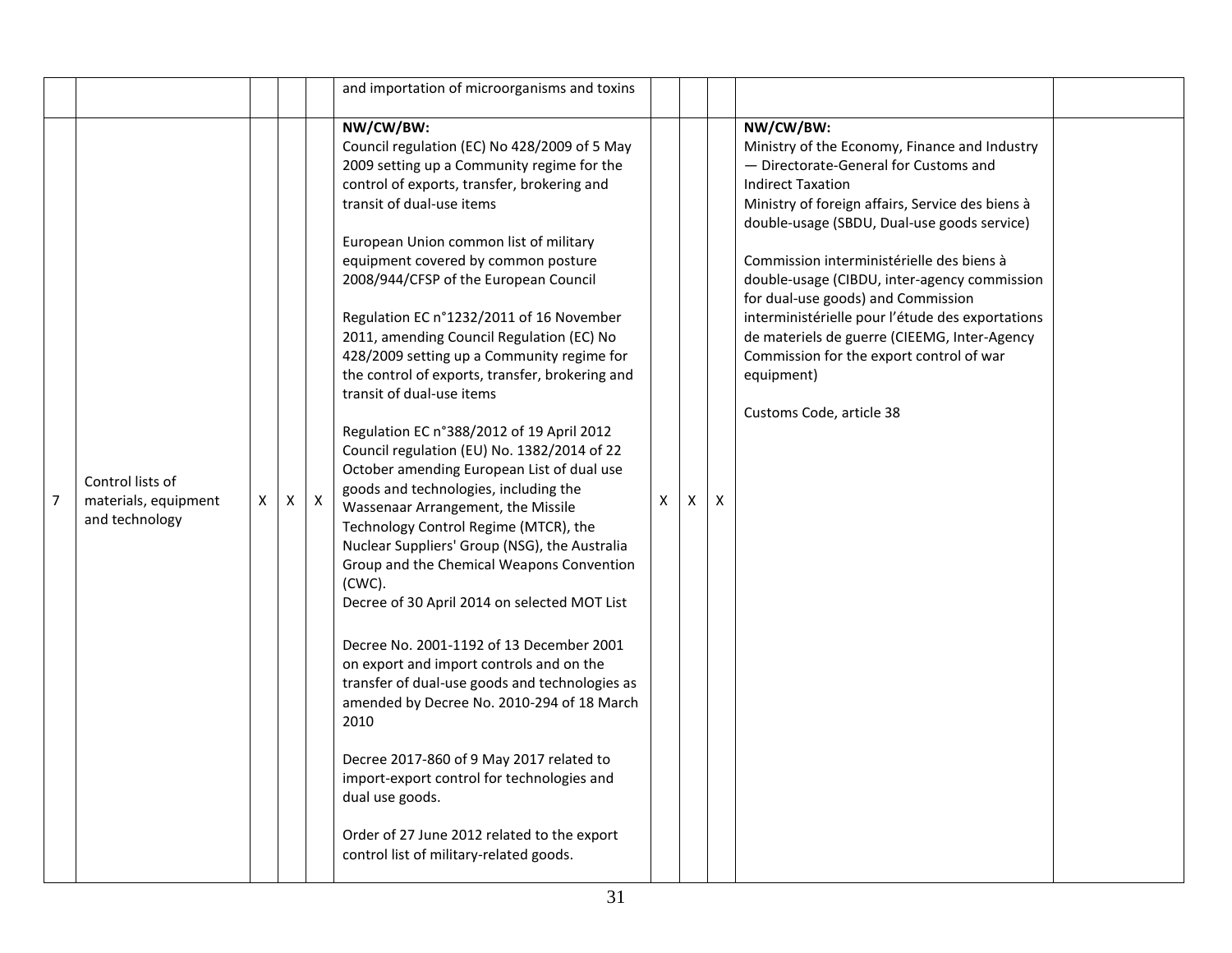|   |                                    |   |   |                | Defense code, modified by Order No 2016-128<br>of 10 February 2016 about control lists<br>NW:<br>Defense Code, articles L1333-1, R1333-1<br>CW:<br>Defense Code, articles L2342-13, L2342-8 to<br>L2342-21<br>Order of 24 April 2002 related to chemical<br>weapons<br>BW:<br>Order of 22 September 2001 related to agents<br>linked to infectious diseases, micro-organisms<br>and toxins                                                                                                                                                                                                                                                                                                          |              |   |                  |                                                                                                                                                                                                                                                                                                                                                                                                                                                                                                                                                                                            |  |
|---|------------------------------------|---|---|----------------|-----------------------------------------------------------------------------------------------------------------------------------------------------------------------------------------------------------------------------------------------------------------------------------------------------------------------------------------------------------------------------------------------------------------------------------------------------------------------------------------------------------------------------------------------------------------------------------------------------------------------------------------------------------------------------------------------------|--------------|---|------------------|--------------------------------------------------------------------------------------------------------------------------------------------------------------------------------------------------------------------------------------------------------------------------------------------------------------------------------------------------------------------------------------------------------------------------------------------------------------------------------------------------------------------------------------------------------------------------------------------|--|
| 8 | Intangible technology<br>transfers | X | X | X              | NW/CW/BW:<br>Council regulation (EC) No 428/2009 of 5 May<br>2009 setting up a Community regime for the<br>control of exports, transfer, brokering and<br>transit of dual-use items. Export covers<br>transmission of software and technologies by<br>electronic media, including by fax, telephone,<br>electronic mail or any other electronic means<br>(articles 2-2-iii)<br>European Union common list of military<br>equipment covered by common posture<br>2008/944/PESC of the European Council. It<br>covers intangible transfers of sofware and<br>technologies by electronic medias, telefax and<br>phone.<br>BW:<br>Order of 23 January 2013 related to biological<br>security and safety | X            | X | $\boldsymbol{X}$ | NW/CW/BW:<br>Customs Code, article 38 and articles 414 to<br>429<br>Ministry of the Economy, Finance and Industry<br>- Directorate-General for Customs and<br><b>Indirect Taxation</b><br>Ministry of foreign affairs, Service des biens à<br>double-usage (SBDU, Dual-use goods service)<br>Commission interministérielle des biens à<br>double-usage (CIBDU, inter-agency commission<br>for dual-use goods) and Commission<br>interministérielle pour l'étude des exportations<br>de materiels de guerre (CIEEMG, Inter-Agency<br>Commission for the export control of war<br>equipment) |  |
| 9 | Inclusion of means of<br>delivery  | Χ | X | $\pmb{\times}$ | NW/CW/BW:<br>Council regulation (EC) No 428/2009 of 5 May<br>2009 setting up a Community regime for the<br>control of exports, transfer, brokering and                                                                                                                                                                                                                                                                                                                                                                                                                                                                                                                                              | $\mathsf{X}$ | X | $\pmb{\times}$   | NW/CW/BW:<br>Customs Code, articles 61bis and 414 to 429<br>Ministry of the Economy, Finance and Industry                                                                                                                                                                                                                                                                                                                                                                                                                                                                                  |  |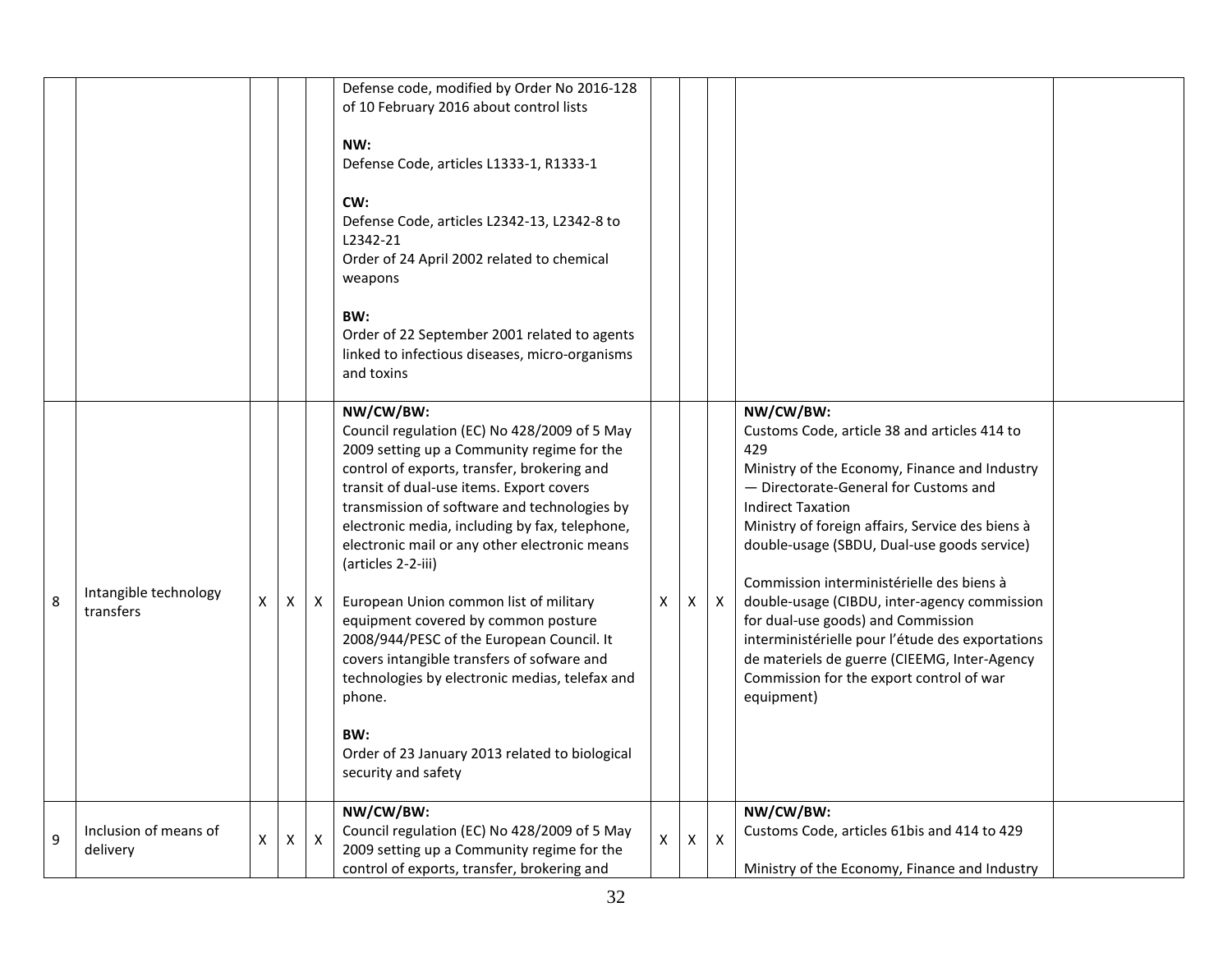|    |                   |   |   |              | transit of dual-use items<br>Regulation EC 1232/2011 of 16 November<br>2011, article 4-1<br>Regulation EC 388/2012 of 19 April 2012<br>Defense Code: articles L2339-14 to L2339-18<br>Order of 27 June 2012 related to the export<br>control list of military-related goods<br>Defense code, modified by Law No 2016-731 of<br>3 June 2016                                                                                                                                                                                                                                                                                                                                                                                                                                                                                                                                                                                                                |   |   |              | - Directorate-General for Customs and<br><b>Indirect Taxation</b><br>Ministry of foreign affairs, Service des biens à<br>double-usage (SBDU, Dual-use goods service)<br>Commission interministérielle des biens à<br>double-usage (CIBDU, inter-agency commission<br>for dual-use goods) and Commission<br>interministérielle pour l'étude des exportations<br>de materiels de guerre (CIEEMG, Inter-Agency<br>Commission for the export control of war<br>equipment)                                                                                                                                                                                                                   |
|----|-------------------|---|---|--------------|-----------------------------------------------------------------------------------------------------------------------------------------------------------------------------------------------------------------------------------------------------------------------------------------------------------------------------------------------------------------------------------------------------------------------------------------------------------------------------------------------------------------------------------------------------------------------------------------------------------------------------------------------------------------------------------------------------------------------------------------------------------------------------------------------------------------------------------------------------------------------------------------------------------------------------------------------------------|---|---|--------------|-----------------------------------------------------------------------------------------------------------------------------------------------------------------------------------------------------------------------------------------------------------------------------------------------------------------------------------------------------------------------------------------------------------------------------------------------------------------------------------------------------------------------------------------------------------------------------------------------------------------------------------------------------------------------------------------|
| 10 | End-user controls | X | X | $\mathsf{X}$ | NW/CW/BW:<br>EU Regulation no. 648 of 13 April 2005<br>(Security Amendment), article 1.14. Council<br>regulation (EC) No 428/2009 of 5 May 2009<br>setting up a Community regime for the control<br>of exports, transfer, brokering and transit of<br>dual-use items<br>European Union common list of military<br>equipment covered by common posture<br>2008/944/CFSP of the European Council<br>Decree No. 2001-1192 of 13 December 2001<br>on export, import and transfer controls for<br>dual-use goods and technologies as amended<br>by Decree 2010-292 of 18 March 2010<br>Decree n°2009-37 of 12 January 2009,<br>abrogated by Decree 2020-74 of 31 January<br>2020 related to SBDU<br>Decree n°2010-294 of 18 March 2010 settling<br>inter-ministerial Commission on dual-use<br>goods<br>Ministerial order of 13 December 2001,<br>modified by the Order of 27 February 2018<br>related to export control of technologies and<br>dual-use goods | X | X | $\mathsf{X}$ | NW/CW/BW:<br>1. CUF - Certificat d'Utilisation Finale (End User<br>Certificate)<br>2. CVL - Certificat de verification de livraison<br>(Delivery Certificate)<br>Ministry of the Economy, Finance and Industry<br>- Directorate-General for Customs and<br><b>Indirect Taxation</b><br>Ministry of foreign affairs, Service des biens à<br>double-usage (SBDU, Dual-use goods service)<br>Commission interministérielle des biens à<br>double-usage (CIBDU, inter-agency commission<br>for dual-use goods) and Commission<br>interministérielle pour l'étude des exportations<br>de materiels de guerre (CIEEMG, Inter-Agency<br>Commission for the export control of war<br>equipment) |
| 11 | Catch all clause  | X | X | $\mathsf{X}$ | NW/CW/BW:<br>Council regulation (EC) No 428/2009 of 5 May                                                                                                                                                                                                                                                                                                                                                                                                                                                                                                                                                                                                                                                                                                                                                                                                                                                                                                 | X | X | $\mathsf{X}$ | NW/CW/BW:<br>Customs Code, article 38 and articles 61bis,                                                                                                                                                                                                                                                                                                                                                                                                                                                                                                                                                                                                                               |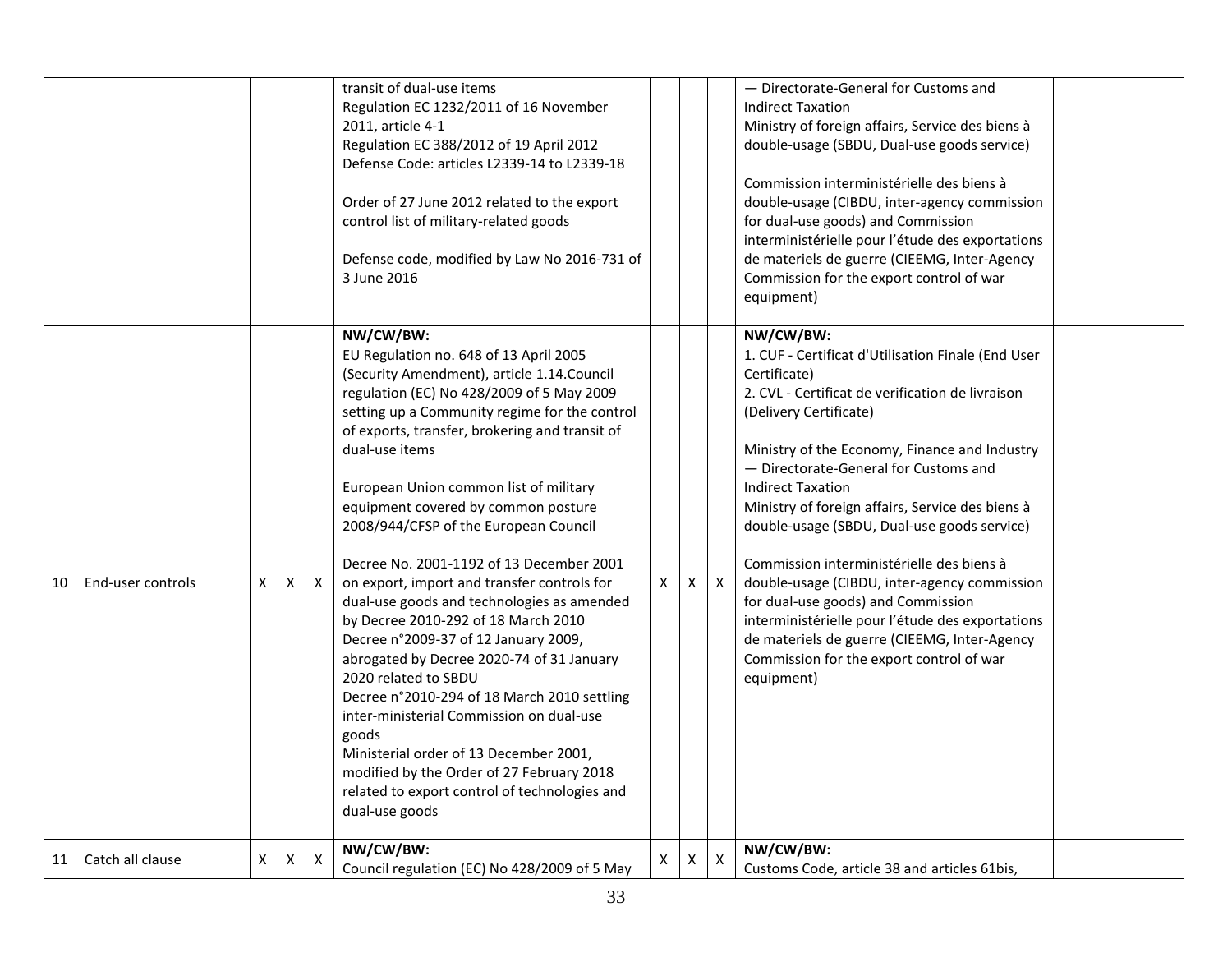|    |                        |   |   |              | 2009 (article 4-4) setting up a Community<br>regime for the control of exports, transfer,<br>brokering and transit of dual-use items.<br>Ministerial order of 13 December 2001,<br>modified by the Order of 27 February 2018<br>related to export control of technologies and<br>dual-use goods related to export control of<br>technologies and dual-use goods                                                                                                                                                                                                                                                                                                                                                                                                                                                     |   |   |              | 414 to 429<br>Ministry of the Economy, Finance and Industry<br>- Directorate-General for Customs and<br><b>Indirect Taxation</b><br>Ministry of foreign affairs, Service des biens à<br>double-usage (SBDU, Dual-use goods service)<br>Commission interministérielle des biens à<br>double-usage (CIBDU, inter-agency commission<br>for dual-use goods) and Commission<br>interministérielle pour l'étude des exportations<br>de materiels de guerre (CIEEMG, Inter-Agency<br>Commission for the export control of war<br>equipment)<br><b>Customs Service</b><br>Customs Code, articles 38, 61bis and 414                                                                                                                                                                                                                                                                           |  |
|----|------------------------|---|---|--------------|---------------------------------------------------------------------------------------------------------------------------------------------------------------------------------------------------------------------------------------------------------------------------------------------------------------------------------------------------------------------------------------------------------------------------------------------------------------------------------------------------------------------------------------------------------------------------------------------------------------------------------------------------------------------------------------------------------------------------------------------------------------------------------------------------------------------|---|---|--------------|--------------------------------------------------------------------------------------------------------------------------------------------------------------------------------------------------------------------------------------------------------------------------------------------------------------------------------------------------------------------------------------------------------------------------------------------------------------------------------------------------------------------------------------------------------------------------------------------------------------------------------------------------------------------------------------------------------------------------------------------------------------------------------------------------------------------------------------------------------------------------------------|--|
| 12 | <b>Transit control</b> | X | X | $\mathsf{X}$ | NW/CW/BW:<br>Customs Code: articles 60, 61bis, 70, 73, 75,<br>78, 82 and 83<br>Council regulation (EC) No 428/2009 of 5 May<br>2009 setting up a Community regime for the<br>control of exports, transfer, brokering and<br>transit of dual-use items<br>European Union common list of military<br>equipment covered by common posture<br>2008/944/PESC of the European Council<br>EU Regulation 952-2013 of the European<br>Parliament and the Council of 9 October 2013<br>related to the Custom Code of the Union<br>Ministerial order of 13 December 2001,<br>modified by the Order of 27 February 2018<br>related to export control of technologies and<br>dual-use goods and by the Order of 20<br>February 2019 related to procedure of<br>dematerialization on dual use goods<br>exportation authorizations | X | X | $\mathsf{X}$ | NW/CW/BW:<br>Council Regulation (EC) No 428/2009 of 5 May<br>2009 setting up a Community regime for the<br>control of exports, transfer, brokering and<br>transit of dual-use items (Each Member State<br>should determine effective, proportionate and<br>dissuasive penalties applicable in the event of<br>breach of the provisions of this regulation)<br>Ministry of the Economy, Finance and Industry<br>- Directorate-General for Customs and<br><b>Indirect Taxation</b><br>Ministry of foreign affairs, Service des biens à<br>double-usage (SBDU, Dual-use goods service)<br>Commission interministérielle des biens à<br>double-usage (CIBDU, inter-agency commission<br>for dual-use goods) and Commission<br>interministérielle pour l'étude des exportations<br>de materiels de guerre (CIEEMG, Inter-Agency<br>Commission for the export control of war<br>equipment) |  |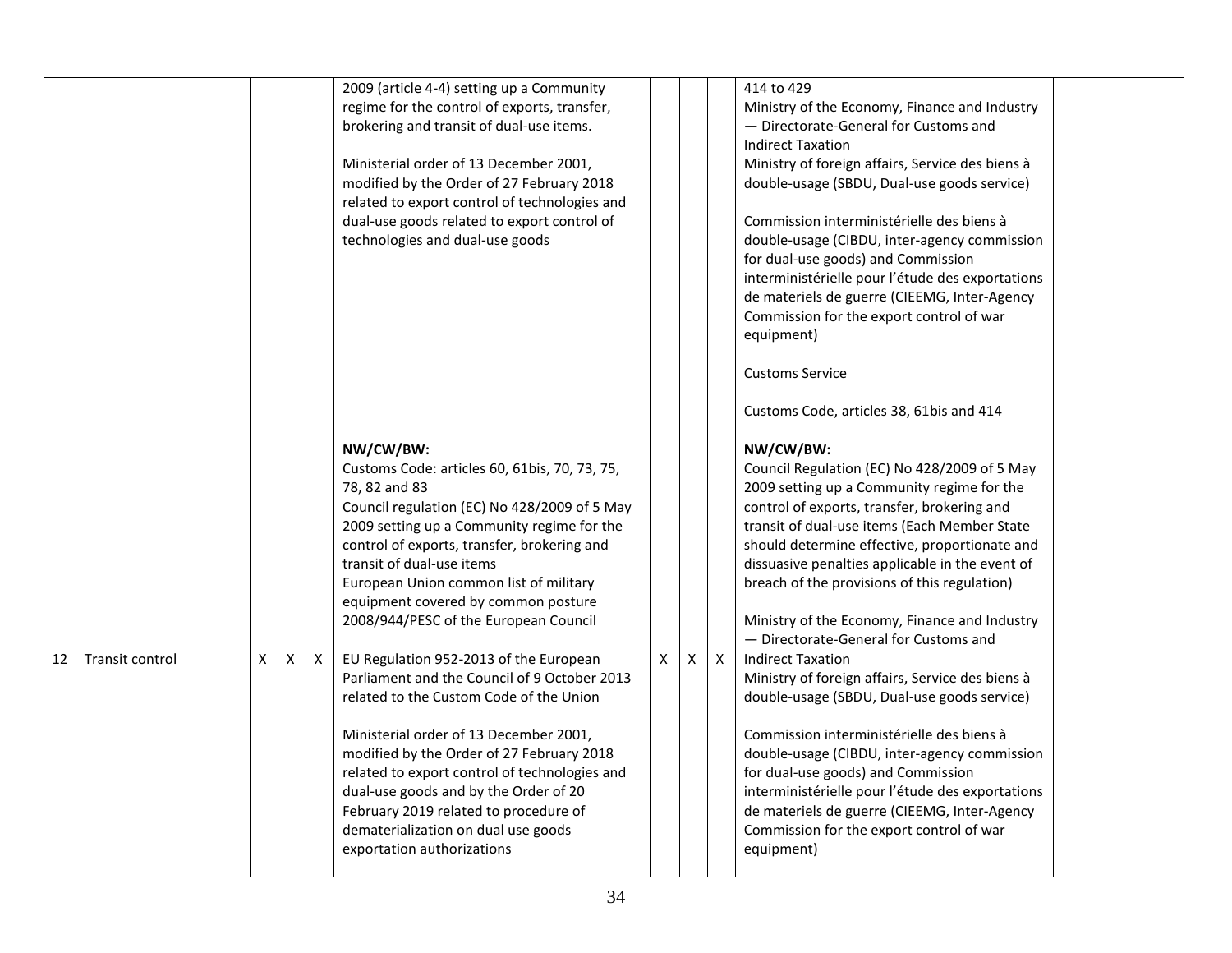|    |                        |   |   |   | EU Regulation no. 648 of 13 April 2005<br>(Security Amendment), article 1.14<br>Order of 22 September 2001 as amended by<br>the Orders of 15 January and 30 July 2004<br>UE/European Parliament and Council No<br>952/2013 of 9 October 2013 establishing the<br>Custom code<br>Defense code, modified par Law No 2013-1168<br>of 18 December 2013                                                                                                                                                                                                                                                                                                                                                                                                                                                                                                                                                                                                                                                                                                                               |   |   |              | <b>Customs Service</b><br>Customs Code, articles 38, 61bis and 414                                                                                                                                                                                                                                                                                                                                                                                                                                                                                                                                                                                                                                                                                                                                                                                                                                                                                         |  |
|----|------------------------|---|---|---|----------------------------------------------------------------------------------------------------------------------------------------------------------------------------------------------------------------------------------------------------------------------------------------------------------------------------------------------------------------------------------------------------------------------------------------------------------------------------------------------------------------------------------------------------------------------------------------------------------------------------------------------------------------------------------------------------------------------------------------------------------------------------------------------------------------------------------------------------------------------------------------------------------------------------------------------------------------------------------------------------------------------------------------------------------------------------------|---|---|--------------|------------------------------------------------------------------------------------------------------------------------------------------------------------------------------------------------------------------------------------------------------------------------------------------------------------------------------------------------------------------------------------------------------------------------------------------------------------------------------------------------------------------------------------------------------------------------------------------------------------------------------------------------------------------------------------------------------------------------------------------------------------------------------------------------------------------------------------------------------------------------------------------------------------------------------------------------------------|--|
| 13 | Trans-shipment control | X | Χ | X | NW/CW/BW:<br>Council regulation (EC) No 428/2009 of 5 May<br>2009 setting up a Community regime for the<br>control of exports, transfer, brokering and<br>transit of dual-use items<br>European Union common list of military<br>equipment covered by common posture<br>2008/944/PESC of the European Council<br>EU Regulation 952-2013 of the European<br>Parliament and the Council of 9 October 2013<br>related to the Custom Code of the Union<br>Ministerial order of 13 December 2001,<br>modified by the Order of 27 February 2018<br>related to export control of technologies and<br>dual-use goods and by the Order of 20<br>February 2019 related to procedure of<br>dematerialization on dual use goods<br>exportation authorizations<br>EU Regulation no. 648 of 13 April 2005<br>(Security Amendment), article 1.14<br>Order of 22 September 2001 as amended by<br>the Orders of 15 January and 30 July 2004<br>UE/European Parliament and Council No<br>952/2013 of 9 October 2013 establishing the<br>Custom code<br>Defense code, modified par Law No 2013-1168 | X | Χ | $\mathsf{X}$ | NW/CW/BW:<br>Council Regulation (EC) No 428/2009 of 5 May<br>2009 setting up a Community regime for the<br>control of exports, transfer, brokering and<br>transit of dual-use items (Each Member State<br>should determine effective, proportionate and<br>dissuasive penalties applicable in the event of<br>breach of the provisions of this regulation)<br>Ministry of the Economy, Finance and Industry<br>- Directorate-General for Customs and<br><b>Indirect Taxation</b><br>Ministry of foreign affairs, Service des biens à<br>double-usage (SBDU, Dual-use goods service)<br>Commission interministérielle des biens à<br>double-usage (CIBDU, inter-agency commission<br>for dual-use goods) and Commission<br>interministérielle pour l'étude des exportations<br>de materiels de guerre (CIEEMG, Inter-Agency<br>Commission for the export control of war<br>equipment)<br><b>Customs Service</b><br>Customs Code, articles 38, 61bis and 414 |  |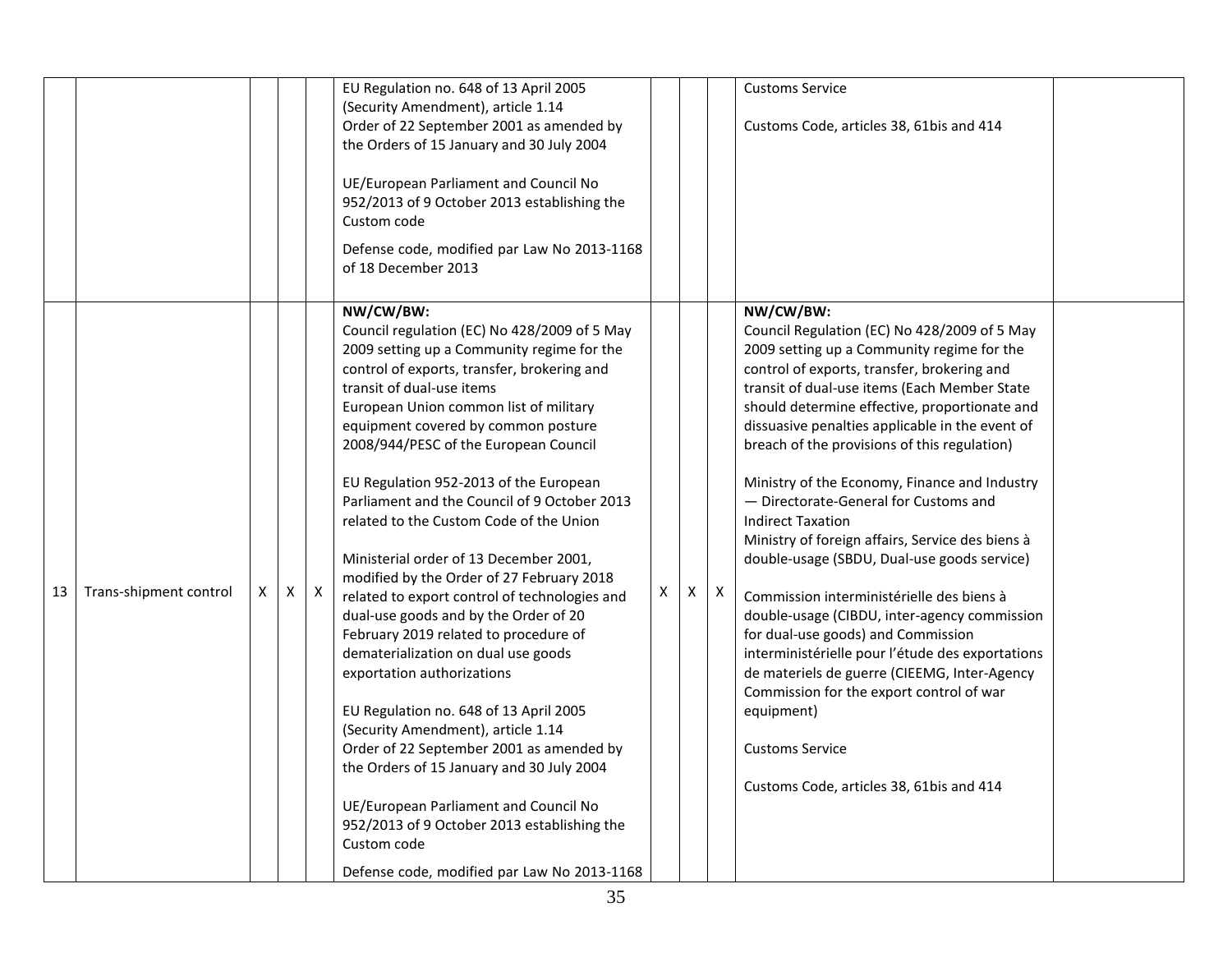|    |                   |   |   |              | of 18 December 2013                                                                                                                                                                                                                                                                                                                                                                                                                                                                                                                                                                                                                                                                                                                                                                                                                                                                                                                                                                                                                                                                                                                                                                                                                                                                                                                          |   |   |                           |                                                                                                                                                                                                                                                                                                                                                                                                                                                                                                                                                                                                                                                                                                                                                                                                                                                                                                                                                            |  |
|----|-------------------|---|---|--------------|----------------------------------------------------------------------------------------------------------------------------------------------------------------------------------------------------------------------------------------------------------------------------------------------------------------------------------------------------------------------------------------------------------------------------------------------------------------------------------------------------------------------------------------------------------------------------------------------------------------------------------------------------------------------------------------------------------------------------------------------------------------------------------------------------------------------------------------------------------------------------------------------------------------------------------------------------------------------------------------------------------------------------------------------------------------------------------------------------------------------------------------------------------------------------------------------------------------------------------------------------------------------------------------------------------------------------------------------|---|---|---------------------------|------------------------------------------------------------------------------------------------------------------------------------------------------------------------------------------------------------------------------------------------------------------------------------------------------------------------------------------------------------------------------------------------------------------------------------------------------------------------------------------------------------------------------------------------------------------------------------------------------------------------------------------------------------------------------------------------------------------------------------------------------------------------------------------------------------------------------------------------------------------------------------------------------------------------------------------------------------|--|
| 14 | Re-export control | X | X | $\mathsf{X}$ | NW/CW/BW:<br>Council regulation (EC) No 428/2009 of 5 May<br>2009 setting up a Community regime for the<br>control of exports, transfer, brokering and<br>transit of dual-use items<br>European Union common list of military<br>equipment covered by common posture<br>2008/944/PESC of the European Council<br>UE Regulation 952-2013 of the European<br>Parliament and the Council of 9 October 2013<br>related to the Custom Code of the Union<br>Ministerial order of 13 December 2001,<br>modified by the Order of 27 February 2018<br>related to export control of technologies and<br>dual-use goods and by the Order of 20<br>February 2019 related to procedure of<br>dematerialization on dual use goods<br>exportation authorizations<br>EU Regulation no. 648 of 13 April 2005<br>(Security Amendment), article 1.14<br>Defense Code, articles L2342-1 to L2342-84<br>Customs Code: articles 60, 61bis, 70, 73, 75,<br>78, 82 et 83<br>Order of 2 October 1992, means of delivery<br>under category 1 of the Missile Technology<br>Control Regime<br>UE/European Parliament and Council No<br>952/2013 of 9 October 2013 establishing the<br>Custom code<br>Defense code, modified par Law No 2013-1168<br>of 18 December 2013<br>CW:<br>Defense code, article L2342-8 related to<br>interdiction of table 1 chemical re-export | X | X | $\boldsymbol{\mathsf{X}}$ | NW/CW/BW:<br>Council Regulation (EC) No 428/2009 of 5 May<br>2009 setting up a Community regime for the<br>control of exports, transfer, brokering and<br>transit of dual-use items (Each Member State<br>should determine effective, proportionate and<br>dissuasive penalties applicable in the event of<br>breach of the provisions of this regulation)<br>Ministry of the Economy, Finance and Industry<br>- Directorate-General for Customs and<br><b>Indirect Taxation</b><br>Ministry of foreign affairs, Service des biens à<br>double-usage (SBDU, Dual-use goods service)<br>Commission interministérielle des biens à<br>double-usage (CIBDU, inter-agency commission<br>for dual-use goods) and Commission<br>interministérielle pour l'étude des exportations<br>de materiels de guerre (CIEEMG, Inter-Agency<br>Commission for the export control of war<br>equipment)<br><b>Customs Service</b><br>Customs Code, articles 38, 61bis and 414 |  |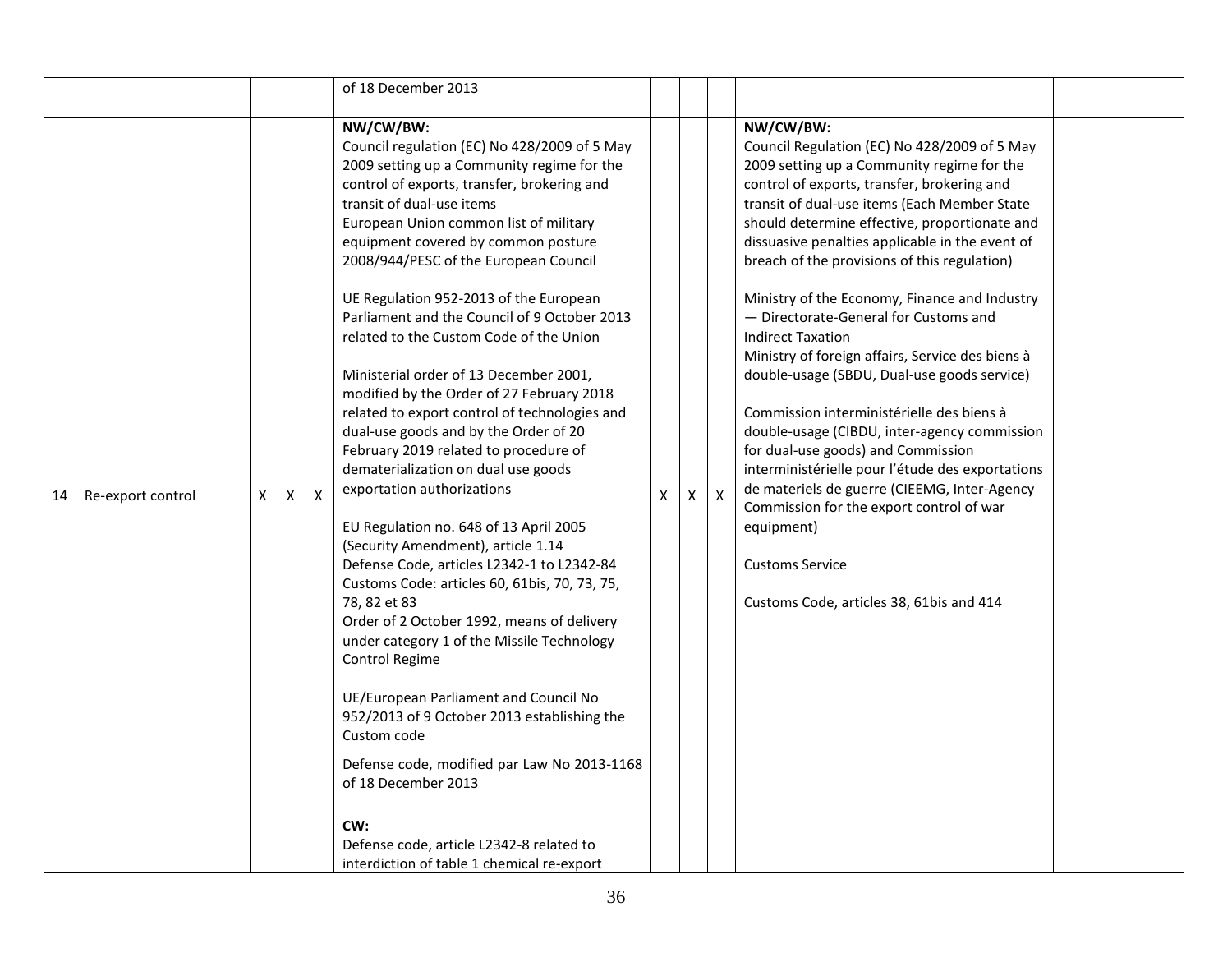| 15 | Control over financing of<br>exports/transhipments<br>that would contribute to<br>proliferation                                        |   | X | $\mathsf{X}$ | NW/CW/BW:<br>Monetary and Financial Code, articles L613-1<br>to L613-33-1<br>Customs Code: articles 60, 399, 451, 451 bis<br>and 459                                                                                                                                                                                                                                                                                                       | X            | $\mathsf{x}$ | NW/CW/BW:<br>Ministry of Economy, Finance and Industry -<br>General Directorate of Customs and Indirect<br>Taxation: financial information unit TRACFIN<br>gathers information to combat these activities.<br>Custom Code, articles 399, 459                                                                                                                            |  |
|----|----------------------------------------------------------------------------------------------------------------------------------------|---|---|--------------|--------------------------------------------------------------------------------------------------------------------------------------------------------------------------------------------------------------------------------------------------------------------------------------------------------------------------------------------------------------------------------------------------------------------------------------------|--------------|--------------|-------------------------------------------------------------------------------------------------------------------------------------------------------------------------------------------------------------------------------------------------------------------------------------------------------------------------------------------------------------------------|--|
| 16 | Control over services<br>related to exports/<br>transhipments that<br>would contribute to<br>proliferation including<br>transportation | X | X | $\mathsf{x}$ | NW/CW/BW:<br>Maritime Ports Code, Chap. III, articles L153-1<br>and L153-2<br>Civil Aviation Code, Chap. on goods movement,<br>article L321-7<br>Code of Transports: articles L1252-1 à L1252-4,<br>L5331-8, L5334-6, L5336-17, L6341-1 to<br>L6341-4 and L6342-1 to L6342-4<br>Transport code, modified by Ordinance No<br>2012-289 of 1 March 2012, Ordinance 2016-<br>128 of 10 February 2016, Ordinance No 2016-<br>731 of 3 June 2016 | $\mathsf{X}$ | $\mathsf{x}$ | NW/CW/BW:<br>Maritime Ports Code, articles $L531-1-3$<br>Civil Aviation Code, articles $L741-1-3$<br>Custom Code, article 61bis as amended by Law<br>No.2011-266 on fighting against proliferation<br>of weapons of mass destruction and means of<br>delivery.<br>Code of transports, articles L5331-8, L5134-6,<br>L5336-17, L6341-1 to L6341-4, L6342-1 to<br>L6342-4 |  |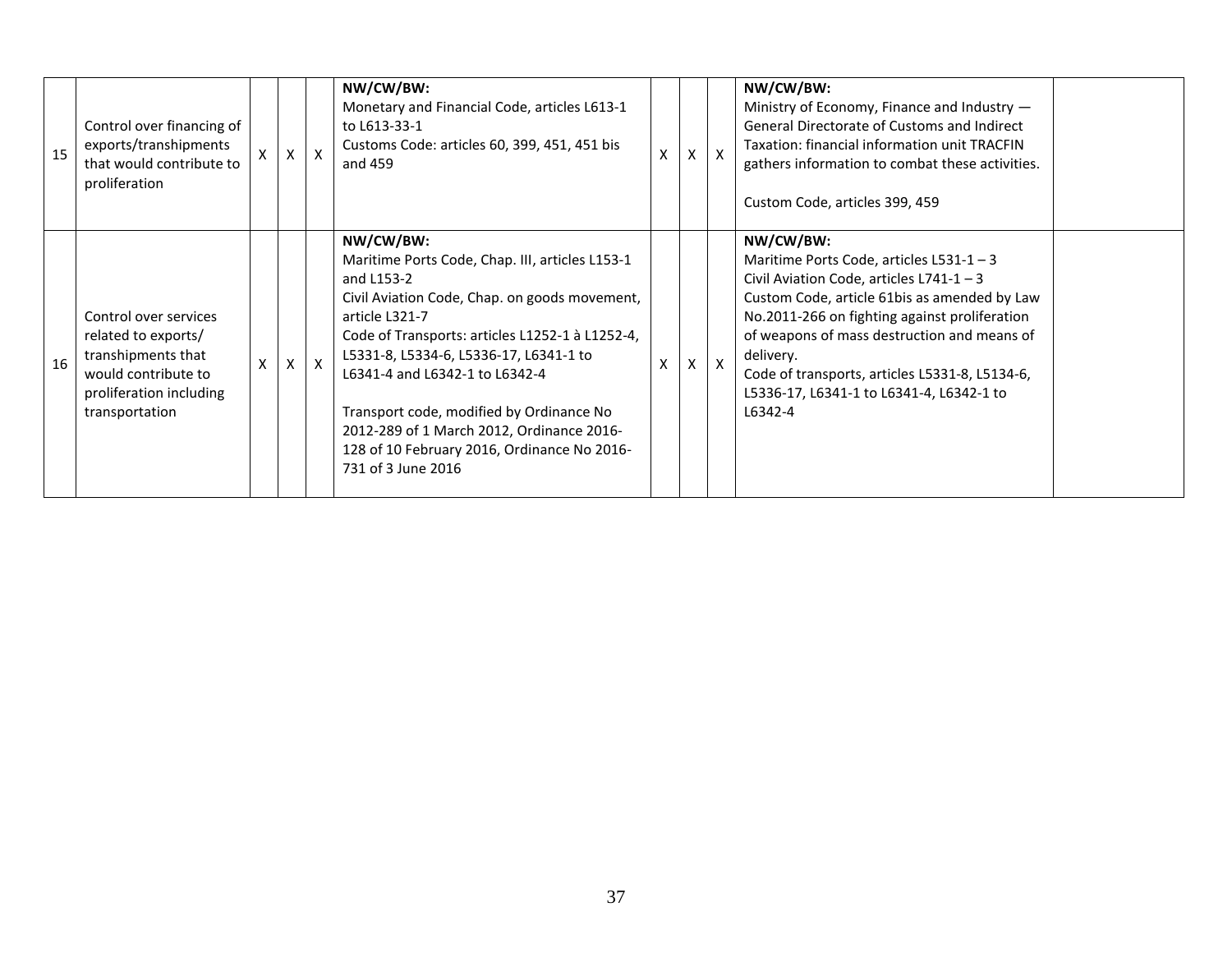#### **VIII. OP 7 and 8 (d) - Assistance, Work with and inform Industry and Public, and other Information**

| <b>Nuclear field:</b><br>In the framework of the Mondial partnership against the proliferation of WMD:<br>131,56 million USD invested between 2002 and 2015 (70% in favour of nuclear projects)<br>Securing 2 Alpha-submarine reactor cores (Russia)<br>Securing 898 nuclear fuel assemblies (Gremikha base - Russia)<br>Securing radioactive sources of 16 RTG (Russia)<br>Participation to operational update to the Mayak treatment factory (Russia)<br>Participation to building the site dedicated to secure radioactive sources (Vector site - Ukraine)                                                                                                                                                                                                                                                                                                                                                                                                                      |  |
|------------------------------------------------------------------------------------------------------------------------------------------------------------------------------------------------------------------------------------------------------------------------------------------------------------------------------------------------------------------------------------------------------------------------------------------------------------------------------------------------------------------------------------------------------------------------------------------------------------------------------------------------------------------------------------------------------------------------------------------------------------------------------------------------------------------------------------------------------------------------------------------------------------------------------------------------------------------------------------|--|
|                                                                                                                                                                                                                                                                                                                                                                                                                                                                                                                                                                                                                                                                                                                                                                                                                                                                                                                                                                                    |  |
| In the framework of the IAEA:<br>Financial extra-contribution to the nuclear security fund (average of 500 000 euros/year)<br>Repatriation and securing of radioactive sources of French origin (ongoing actions since 2003)<br>Holding of training courses and technical visits in France<br>Participation of experts to missions and training courses<br>In the framework of Interpol:<br>Assistance offered<br>1<br>Financial support to Interpol (2019 and 2020)<br>French experts participation to training courses<br>In the framework of the Global Initiative against Nuclear terrorism:<br>French experts participation to activities related to the Initiative<br>Holding and organization of an international workshop in France (2020)<br>In the framework of 1540 Committee, offers of assistance in the following items:<br>Legal: ratification, domestic law<br>Radiological: radioactive source securing, infrastructures<br>Export control<br>Physical protection |  |
| <b>Chemical field:</b>                                                                                                                                                                                                                                                                                                                                                                                                                                                                                                                                                                                                                                                                                                                                                                                                                                                                                                                                                             |  |
| In the framework of the World Partnership against WMD proliferation:<br>131,56 millions USD invested between 2002 and 2015 (14% in favour of chemical projects)<br>$\bullet$                                                                                                                                                                                                                                                                                                                                                                                                                                                                                                                                                                                                                                                                                                                                                                                                       |  |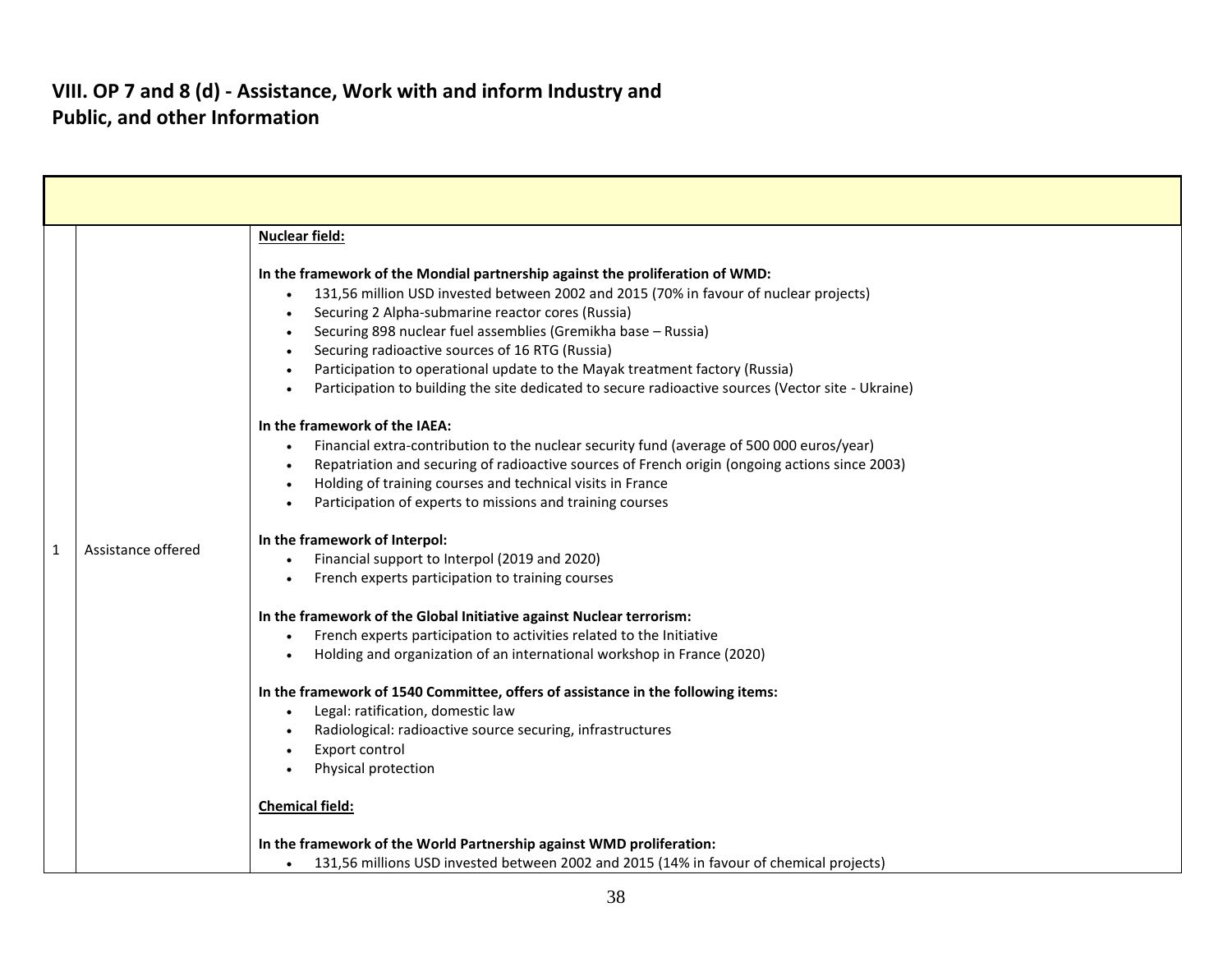|                |                                                                   | Participation to chemical ammunitions neutralising in the ex-Soviet area                                                                                                                                                                                                                                                                                                                                                                                                                                                                                                                                                                                                                                                                                                                                                                                                                                          |
|----------------|-------------------------------------------------------------------|-------------------------------------------------------------------------------------------------------------------------------------------------------------------------------------------------------------------------------------------------------------------------------------------------------------------------------------------------------------------------------------------------------------------------------------------------------------------------------------------------------------------------------------------------------------------------------------------------------------------------------------------------------------------------------------------------------------------------------------------------------------------------------------------------------------------------------------------------------------------------------------------------------------------|
|                |                                                                   | In the framework of the 1540 Committee: Offer of assistance in the following items:<br>Legal: ratification, domestic law<br>Export control<br>Physical protection                                                                                                                                                                                                                                                                                                                                                                                                                                                                                                                                                                                                                                                                                                                                                 |
|                |                                                                   | <b>Biological field:</b>                                                                                                                                                                                                                                                                                                                                                                                                                                                                                                                                                                                                                                                                                                                                                                                                                                                                                          |
|                |                                                                   | In the framework of the World Partnership against WMD proliferation:<br>131,56 millions USD invested between 2002 and 2015 (16% in favour of biological projects)<br>Participation to laboratory physical protection projects in the ex-Soviet area until 2012<br>$\bullet$<br>Participation to the pathogen sources neutralization in the ex-Soviet area until 2012<br>$\bullet$<br>Assistance to ex-Soviet states in designing security standards until 2012<br>Financial support of numerous projects in biosecurity in relation with the WHO unit in Lyon (from 2012)<br>In the framework of the 1540 Committee: Offer of assistance in the following items:<br>Legal: ratification, domestic law<br>Export control<br>Physical protection<br><b>Transversal actions:</b><br>Participation to the Proliferation Security Initiative (PSI): cooperation in hindrance efficiency strengthening to proliferation |
| 2              | Assistance Point of<br>Contact (for assistance<br>providers only) | French Representative to 1540 Committee (Permanent Mission of France to the United Nations)<br>Ministry of Europe and Foreign Affairs:<br>. Nuclear and ballistic: sub-directorate for Disarmament and nuclear non-proliferation<br>• Chemical and biological: sub-directorate for Armaments control and OSCE                                                                                                                                                                                                                                                                                                                                                                                                                                                                                                                                                                                                     |
| 3              | Assistance requested                                              |                                                                                                                                                                                                                                                                                                                                                                                                                                                                                                                                                                                                                                                                                                                                                                                                                                                                                                                   |
| $\overline{4}$ | Action taken to work<br>with and inform industry                  | • Awareness programmes to companies by the Customs and Interior security services (DGSI), with particular attention to small and medium<br>entrepreneurs<br>• Outreach sessions to chemical industries for CWC requirements by IRSN French Institute<br>• Conference organized by the Ministry of Economy for exporters<br>• Information notices on dual-use goods (frequently updated)<br>• Administrative notification in 2009 to all the ministries about the whole aspects of proliferation<br>• Annual meeting hold by SGDSN (Prime Minister services) about the French Counter-proliferation policy making                                                                                                                                                                                                                                                                                                  |